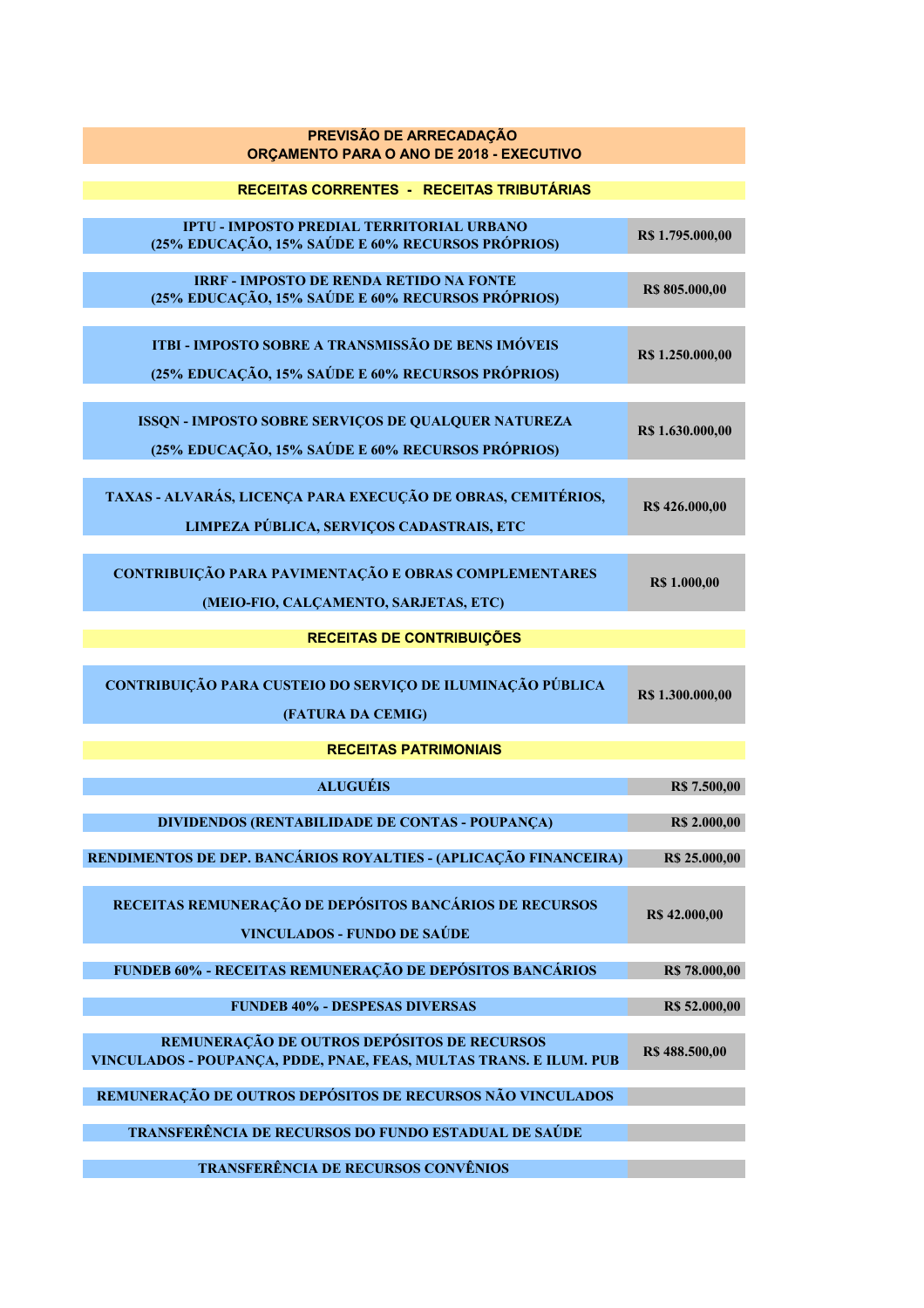| <b>RECEITAS DE SERVIÇOS</b>                                                                                       |                     |
|-------------------------------------------------------------------------------------------------------------------|---------------------|
| <b>SERVIÇO DE VENDA DE EDITAIS</b>                                                                                | R\$ 1.000,00        |
| <b>OUTROS SERVIÇOS ADMINISTRATIVOS</b>                                                                            | <b>R\$ 1.000,00</b> |
| SERVIÇOS DE PREPARAÇÃO DA TERRA EM PROPRIEDADES<br><b>PARTICULAR</b>                                              | R\$ 1.000,00        |
| <b>TRANSFERÊNCIAS INTERGOVERNAMENTAIS</b>                                                                         |                     |
| (TRANSFERÊNCIAS FEITAS ENTRE A UNIÃO, ESTADOS, DISTRITO FEDERAL E MUNICÍPIOS.)                                    |                     |
| ICMS - IMPOSTO SOBRE CIRCULAÇÃO DE MERCADORIAS E SERVIÇOS                                                         |                     |
| (25% EDUCAÇÃO, 15% SAÚDE E 60% RECURSOS PRÓPRIOS)                                                                 | R\$ 9.265.000,00    |
| OUTRAS TRANSFERÊNCIAS DA UNIÃO                                                                                    |                     |
| <b>OUTRAS TRANSFERÊNCIAS DO ESTADO</b>                                                                            |                     |
| IPVA - IMPOSTO SOBRE A PROPRIEDADE DE VEÍCULOS AUTOMOTORES<br>(25% EDUCAÇÃO, 15% SAÚDE E 60% RECURSOS PRÓPRIOS)   | R\$ 2.500.000,00    |
| <b>IPI - IMPOSTO SOBRE PRODUTOS INDUSTRIALIZADOS</b><br>(25% EDUCAÇÃO, 15% SAÚDE E 60% RECURSOS PRÓPRIOS)         | R\$ 190.000,00      |
|                                                                                                                   |                     |
| COTA-PARTE DA CONTRIBUIÇÃO DE INTERVENÇÃO NO DOM. ECON.                                                           | R\$ 180.000,00      |
| OUTRAS PARTICIPAÇÕES NAS RECEITAS DOS ESTADOS                                                                     | R\$ 200.000,00      |
| TRANSFERÊNCIA DE RECURSOS DO ESTADO PARA PROGRAMAS<br>DE SAÚDE                                                    | R\$ 1.000.000,00    |
| <b>TRANSFERÊNCIA DE RECURSOS DO FEAS - FUNDO EST. ASS. SOCIAL</b>                                                 | R\$ 45.000,00       |
| FPM - FUNDO DE PARTICIPAÇÃO DOS MUNICÍPIOS<br>60% RECURSOS PROPRIOS / 25% EDUCAÇÃO / 15 % SAÚDE                   | R\$ 19.300.000,00   |
| ITR - IMPOSTO SOBRE A PROPRIEDADE TERRITORIAL RURAL                                                               | R\$ 50.000,00       |
| 60% RECURSOS PROPRIOS / 25% EDUCAÇÃO / 15 % SAÚDE                                                                 |                     |
| COTA-PARTE DA COMPENSAÇÃO FINANCEIRA DE RECURSOS<br>HIDRICOS - (ROYALTIES), MINERAIS E FUNDO ESPECIAL DO PETRÓLEO | R\$ 892,000,00      |
| TRANSF. SUS - BLOCO ATENÇÃO BÁSICA                                                                                | R\$ 2.615.000,00    |
| TRANSF. SUS - BLOCO ATENÇÃO MÉDIA E ALTA COMPLEXIDA                                                               | R\$ 1.000.000,00    |
| TRANSF. SUS - BLOCO VIGILÂNCIA EM SAÚDE                                                                           | R\$ 300.000,00      |
| TRANSF. SUS - BLOCO ASSISTÊNCIA FARMACÊUTICA                                                                      | R\$ 150.000,00      |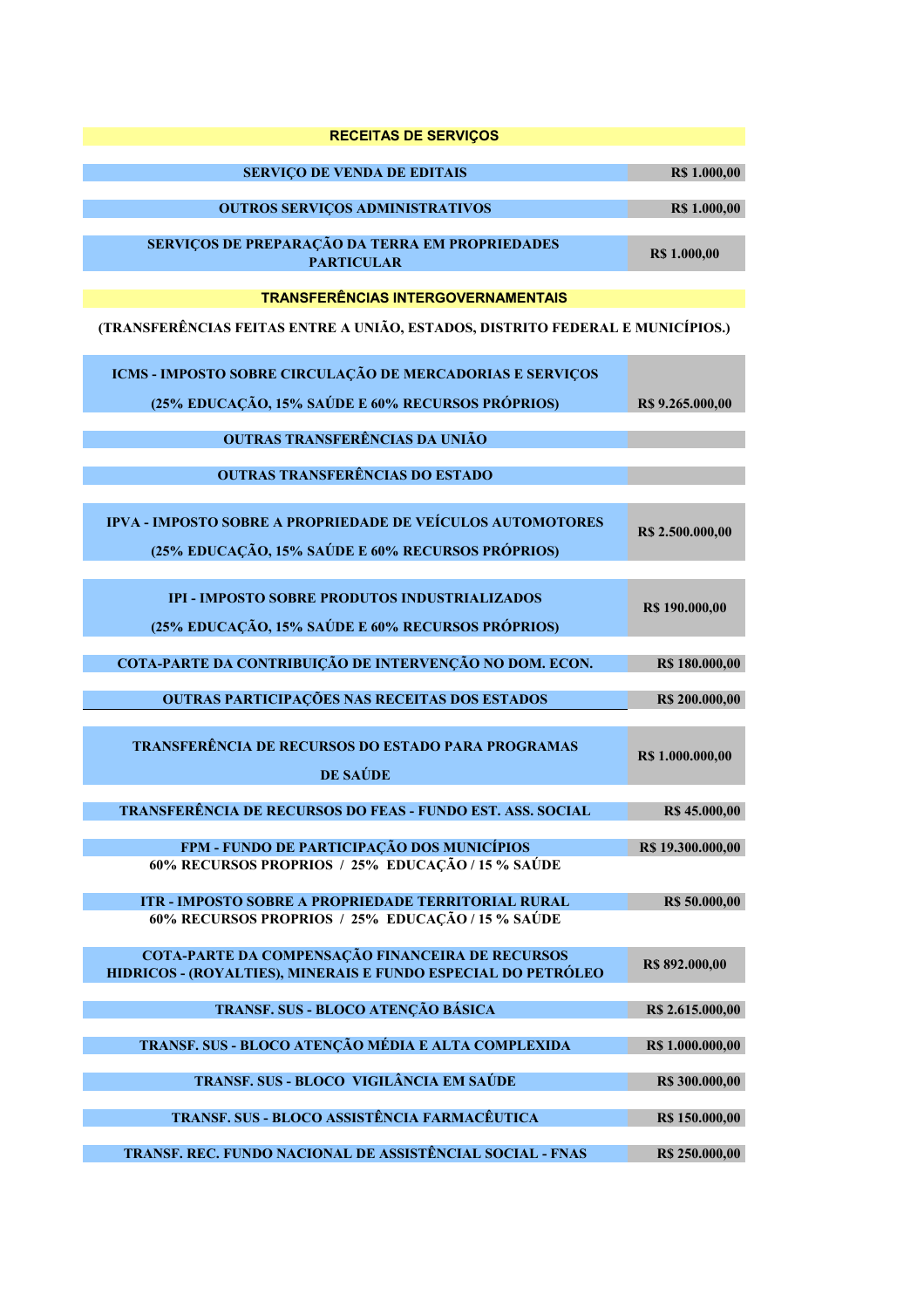| TRANSF. DO SALÁRIO-EDUCAÇÃO                                                   | R\$ 550.000,00       |
|-------------------------------------------------------------------------------|----------------------|
|                                                                               |                      |
| <b>TRANSFERÊNCIAS MULTIGOVERNAMENTAIS</b>                                     |                      |
| (Transferências da União/Estado para os Municípios)                           |                      |
| <b>FUNDEB 60%</b>                                                             | R\$4.800.000,00      |
| FUNDO DE MANUTENÇÃO E DESENVOLVIMENTO DA EDUCAÇÃO BÁSICA<br><b>FUNDEB 40%</b> | R\$3.200.000,00      |
|                                                                               |                      |
| TRANSFERÊNCIA DE CONVÊNIOS DO ESTADO DESTINADOS                               | R\$ 760.000,00       |
| A PROGRAMAS DE EDUCAÇÃO                                                       |                      |
| <b>OUTRAS RECEIRAS CORRENTES</b>                                              |                      |
| <b>MULTAS</b>                                                                 | <b>R\$ 10.000,00</b> |
| <b>INDENIZAÇÕES E RESTITUIÇÕES</b>                                            |                      |
|                                                                               |                      |
| <b>OUTRAS INDENIZAÇÕES</b>                                                    | R\$ 380.000,00       |
|                                                                               |                      |
| <b>OUTRAS RESTITUIÇÕES</b>                                                    | R\$ 760.000,00       |
| <b>RECEITA DE DÍVIDA ATIVA</b>                                                |                      |
| RECEITA DA DÍVIDA ATIVA                                                       |                      |
|                                                                               | R\$ 15.000,00        |
| <b>RECEITAS DIVERSAS</b>                                                      |                      |
| <b>OUTRAS RECEITAS</b>                                                        | R\$ 470.000,00       |
| RECEITAS DE CAPITAL - OPERAÇÕES DE CRÉDITO                                    |                      |
| <b>OUTRAS OPERAÇÕES DE CRÉDITOS INTERNAS - CONTRATUAIS</b>                    | R\$ 800.000,00       |
| <b>ALIENAÇÃO DE BENS</b>                                                      | R\$ 20.000,00        |
|                                                                               |                      |
| TRANSFERÊNCIA DE RECURSOS PROGRAMAS DE EDUCAÇÃO                               | R\$ 600.000,00       |
| TRANSFERÊNCIA DE RECURSOS PARA O SUS                                          | R\$ 560.000,00       |
| OUTRAS TRANSFERÊNCIAS DE CONVÊNIOS DA UNIÃO                                   | R\$ 180.000,00       |
| TRANSFERÊNCIA DE CONVÊNIO PARA O SUS                                          | R\$ 1.500.000,00     |
| TRANSFERÊNCIA DE CONVÊNIO DA UNIÃO                                            |                      |
|                                                                               | R\$ 350.000,00       |
|                                                                               |                      |
| OUTRAS TRANSFERÊNCIAS DA UNIÃO                                                | R\$ 200.000,00       |
| TRANSF. DE CONVÊNIOS DOS ESTADOS DESTINADOS A EDUCAÇÃO                        | R\$ 200.000,00       |
| DEDUÇÃO DA RECEITA DO FUNDEB                                                  | R\$ (6.001.000,00)   |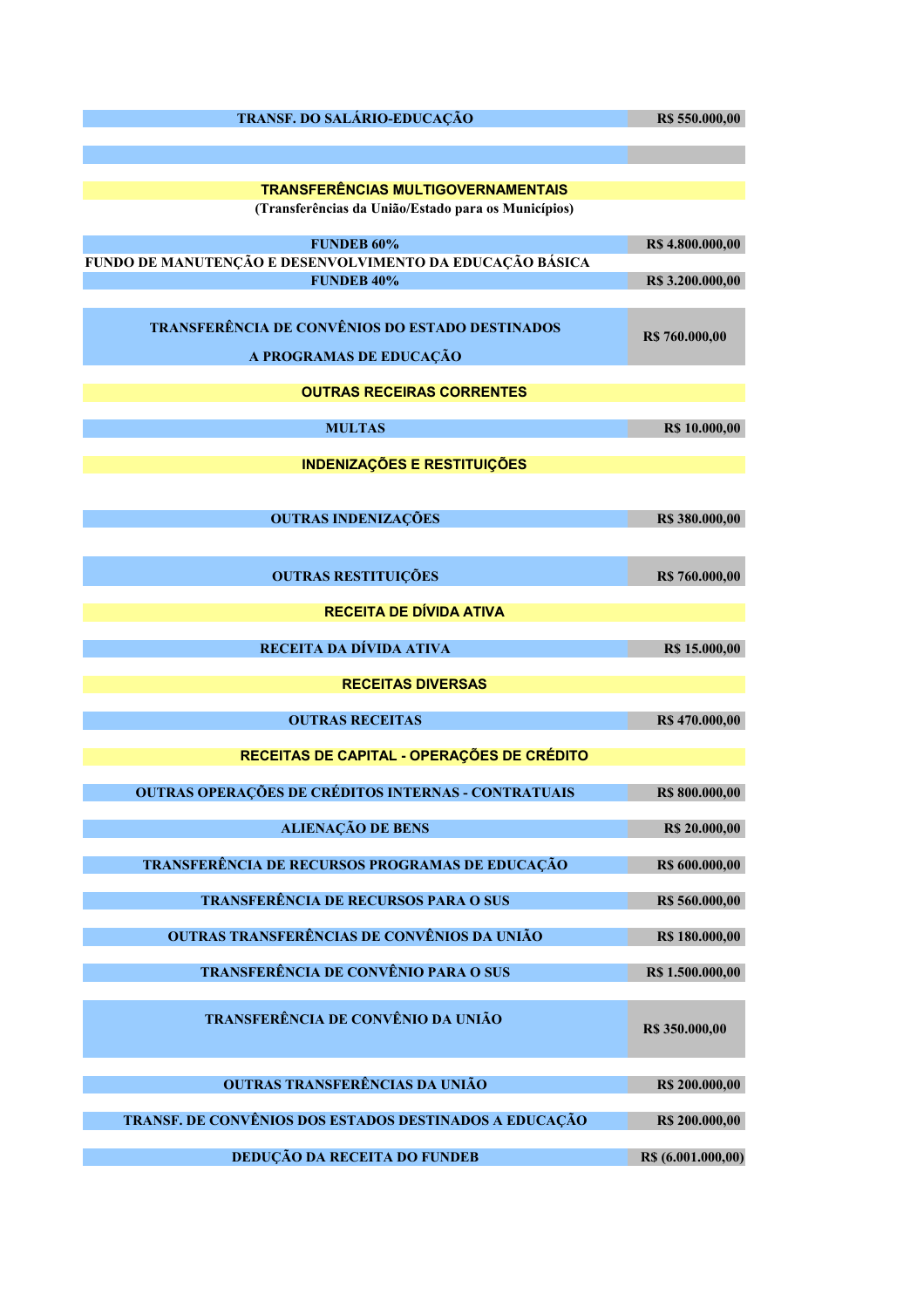**TOTAL R\$ 55.196.000,00**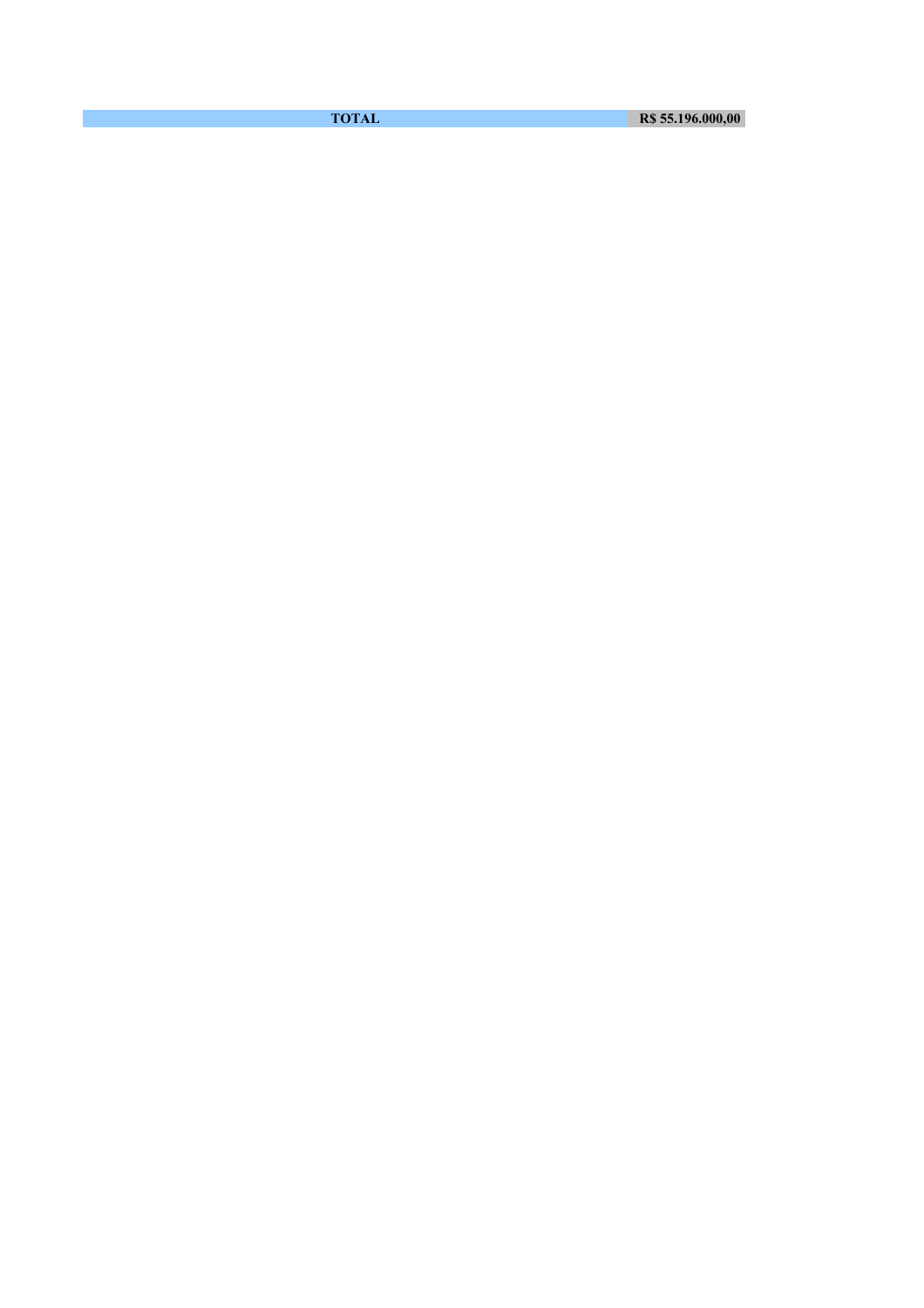## **PREVISÃO DE ARRECADAÇÃO ORÇAMENTO PARA O ANO DE 2018 - FUNDO PREVIDENCIÁRIO**

| <b>CONTRIBUIÇÃO DE SERVIDOR ATIVO PARA RPPS</b><br>REGIME PRÓPRIO DE PREVIDÊNCIA SOCIAL                                  | R\$ 1.100.000,00    |
|--------------------------------------------------------------------------------------------------------------------------|---------------------|
|                                                                                                                          |                     |
| REMUNERAÇÃO DOS INVESTIMENTOS DO RPPS RENDA FIXA                                                                         | R\$ 2.500.000,00    |
|                                                                                                                          |                     |
| REMUNERAÇÃO DOS INVESTIMENTOS DO RPPS RENDA VARIÁVEL                                                                     | R\$ 900.000,00      |
|                                                                                                                          |                     |
| <b>COMPENSAÇÕES FINANCEIRAS ENTRE REGIME GERAL (INSS) E RPPS</b>                                                         | R\$ 100.000,00      |
|                                                                                                                          |                     |
| ALIENAÇÃO DE IMÓVEIS URBANOS<br><b>OUTROS BENS MÓVEIS</b>                                                                | <b>R\$</b> 3.500,00 |
|                                                                                                                          |                     |
| CONTRIBUIÇÃO PATRONAL DE SERVIDOR ATIVO PARA REGIME PRÓPRIO<br>CONTRIBUIÇÃO PREVIDENCIÁRIA EM REGIME DE PARC. DE DÉBITOS | R\$ 2.700.000,00    |
|                                                                                                                          |                     |
| <b>TOTAL</b>                                                                                                             | R\$ 7.303.500,00    |
|                                                                                                                          |                     |

*TOTAL GERAL R\$ 62.499.500,00*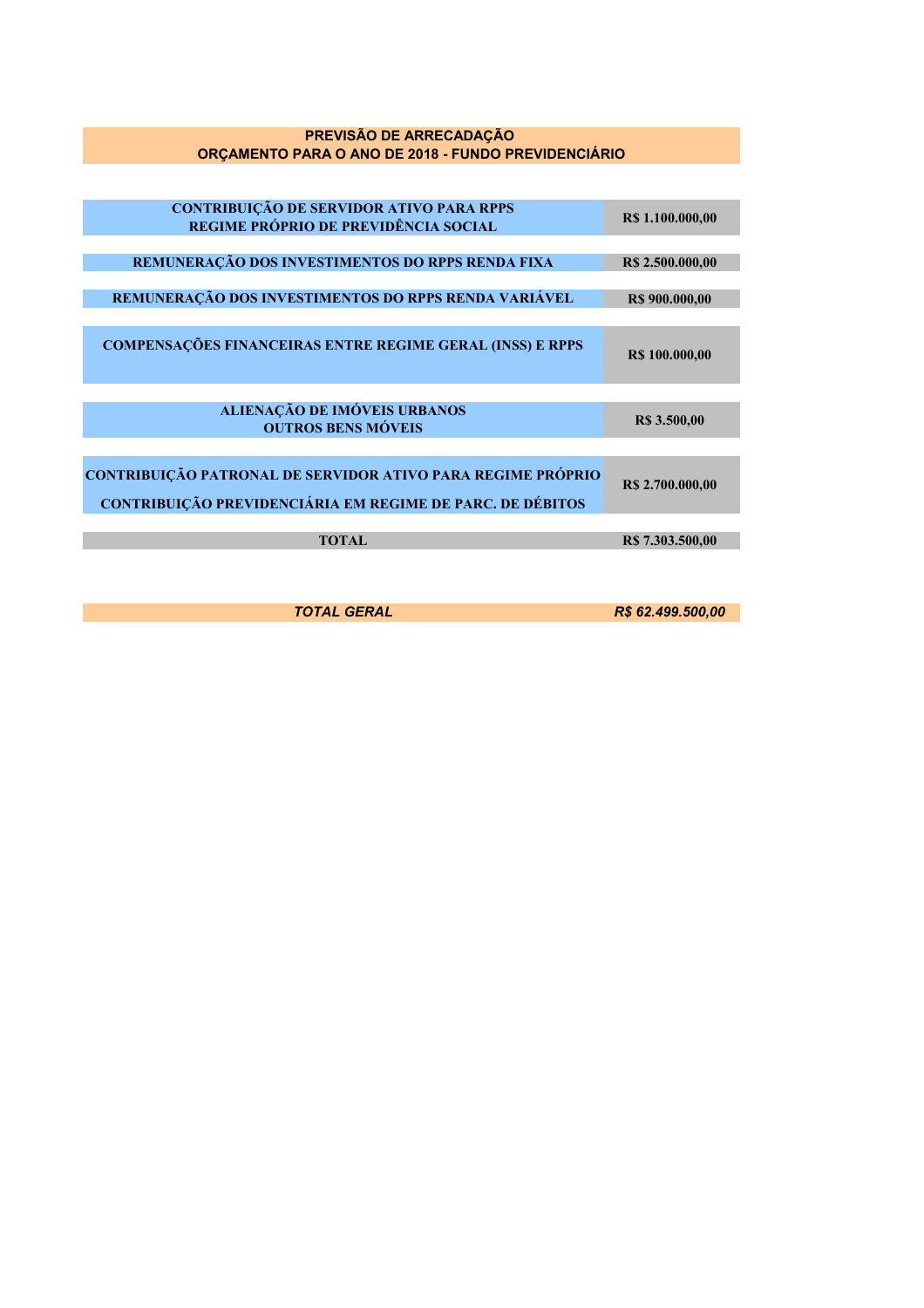| <b>DESPESAS EXECUTIVO - GABINETE DO PREFEITO</b>                                 |                               |
|----------------------------------------------------------------------------------|-------------------------------|
| <b>TOTAL</b>                                                                     | R\$ 1.000.750,00              |
|                                                                                  |                               |
| AQUISIÇÃO DE EQUIPAMENTOS E MAT. PERMANTENTE                                     | R\$ 2.000,00                  |
| <b>TOTAL</b>                                                                     | R\$ 2.000,00                  |
| <b>MANUTENÇÃO DOS SERVIÇOS DO GABINETE</b>                                       |                               |
| <b>VENCIMENTOS E VANTAGENS FIXAS</b>                                             | R\$ 114.000,00                |
| <b>DIÁRIAS - PESSOAL CIVIL</b>                                                   | R\$4.000,00                   |
| <b>MATERIAL DE CONSUMO</b>                                                       | R\$ 2.000,00                  |
| <b>PASSAGENS E DESPESAS</b>                                                      | R\$ 8.000,00                  |
| <b>OUTROS SERVICOS DE TERCEIROS FÍSICA</b>                                       | R\$ 3.000,00                  |
| <b>OUTROS SERVIÇOS DE TERCEIROS JURÍDICA</b>                                     | R\$ 10.000,00                 |
| <b>TOTAL</b>                                                                     | R\$ 141.000,00                |
| PAGAMENTO DE SUBSÍDIOS PREFEITO/VICE                                             | R\$ 254.000,00                |
| <b>TOTAL</b>                                                                     | R\$ 254.000,00                |
|                                                                                  |                               |
| <b>MANUTENÇÃO DO CONTROLE INTERNO</b>                                            |                               |
| <b>VENCIMENTOS E VANTAGENS FIXAS</b><br>DIÁRIAS - PESSOAL CIVIL                  | R\$ 60.000,00                 |
| <b>MATERIAL DE CONSUMO</b>                                                       | R\$ 3.000,00<br>R\$ 1.000,00  |
| <b>PASSAGENS E DESPESAS</b>                                                      | R\$ 1.000,00                  |
| OUTROS SERVIÇOS DE TERCEIROS JURÍDICA                                            | R\$ 2.000,00                  |
| <b>TOTAL</b>                                                                     | R\$ 67.000,00                 |
|                                                                                  |                               |
| ASSESSORIA IMPRENSA, RELAÇ. PÚBLICAS E CERIMONIAL                                |                               |
| <b>MANUTENÇÃO IMPRENSA E COMUNICAÇÃO</b><br><b>VENCIMENTOS E VANTAGENS FIXAS</b> |                               |
| <b>DIÁRIAS - PESSOAL CIVIL</b>                                                   | R\$ 30.000,00<br>R\$ 1.000,00 |
| <b>MATERIAL DE CONSUMO</b>                                                       | R\$ 1.000,00                  |
| <b>PASSAGENS E DESPESAS</b>                                                      | R\$ 1.000,00                  |
| <b>OUTROS SERVIÇOS DE TERCEIROS FÍSICA</b>                                       | R\$ 25.000,00                 |
| OUTROS SERVIÇOS DE TERCEIROS JURÍDICA                                            | R\$ 60.000,00                 |
| <b>TOTAL</b>                                                                     | R\$ 118.000,00                |
| <b>PROCURADORIA GERAL</b>                                                        |                               |
| <b>MANUTENÇÃO PROCURADORIA JURÍDICA</b>                                          |                               |
| <b>VENCIMENTOS E VANTAGENS FIXAS</b>                                             | R\$ 146.000,00                |
| <b>DIÁRIAS - PESSOAL CIVIL</b>                                                   | R\$ 500,00                    |
| <b>MATERIAL DE CONSUMO</b>                                                       | R\$ 500,00                    |
| <b>PASSAGENS E DESPESAS</b>                                                      | R\$ 500,00                    |
| <b>OUTROS SERVIÇOS DE TERCEIROS FÍSICA</b>                                       | R\$ 60.000,00                 |
| <b>OUTROS SERVIÇOS DE TERCEIROS JURÍDICA</b>                                     | R\$ 130.000,00                |
| <b>TOTAL</b>                                                                     | R\$ 337.500,00                |
| PAGAMENTO SENTENÇAS JUDICIAIS                                                    | R\$ 81.250,00                 |
| <b>TOTAL</b>                                                                     | R\$ 81.250,00                 |
|                                                                                  |                               |
| <b>TOTAL</b>                                                                     | R\$ 1.000.750,00              |
|                                                                                  | 1,60%                         |

 $\sim 100$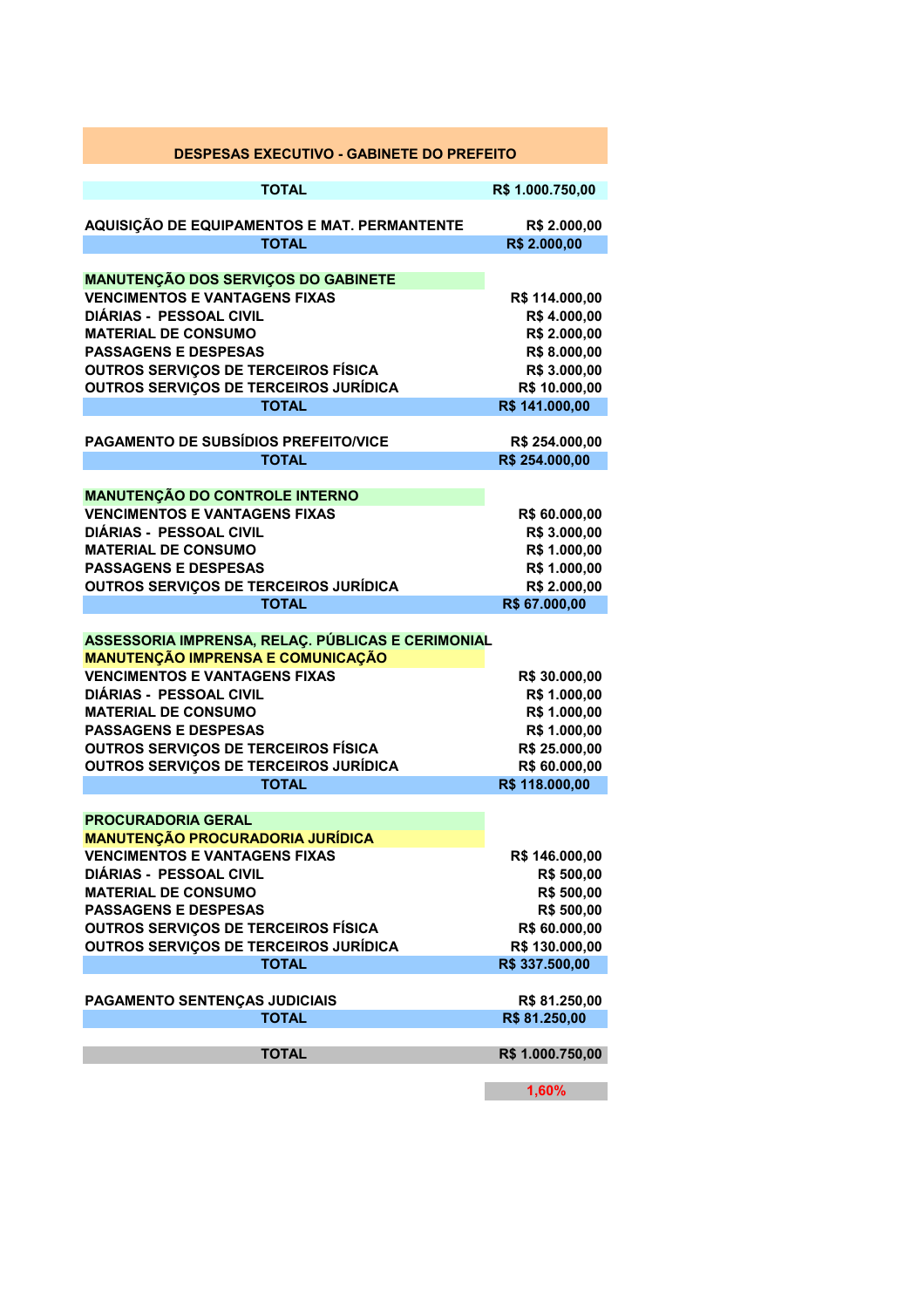| DESPESAS EXECUTIVO - SECRETARIA MUNICIPAL DE ADMINISTRAÇÃO                        |                                 |
|-----------------------------------------------------------------------------------|---------------------------------|
| <b>TOTAL</b>                                                                      | R\$ 3.950.687,88                |
| AQUISIÇÃO DE EQUIPAMENTOS E MAT. PERMANTENTI                                      | R\$ 23.000,00                   |
| <b>TOTAL</b>                                                                      | R\$ 23.000,00                   |
|                                                                                   |                                 |
|                                                                                   |                                 |
| <b>MANUTENÇÃO CONVÊNIO COM A POLÍCIA CIVIL</b>                                    |                                 |
| <b>MATERIAL DE CONSUMO</b>                                                        | R\$ 15.000,00                   |
| OUTROS SERVIÇOS DE TERCEIROS FÍSICA                                               | R\$ 24.000,00                   |
| <b>OUTROS SERVIÇOS DE TERCEIROS JURÍDICA</b>                                      | R\$ 1.000,00                    |
| <b>TOTAL</b>                                                                      | R\$40.000,00                    |
| <b>MANUTENÇÃO CONVÊNIO COM A POLÍCIA MILITAR</b>                                  |                                 |
| <b>MATERIAL DE CONSUMO</b>                                                        | R\$ 60.000,00                   |
| <b>OUTROS SERVIÇOS DE TERCEIROS FÍSICA</b>                                        | R\$ 2.000,00                    |
| <b>OUTROS SERVIÇOS DE TERCEIROS JURÍDICA</b>                                      | R\$ 20.000,00                   |
| <b>TOTAL</b>                                                                      | R\$82.000,00                    |
| MANUTENÇÃO SECRETARIA ADMINISTRAÇÃO                                               |                                 |
| CONTRATAÇÃO POR TEMPO DETERMINADO                                                 | R\$ 30.000,00                   |
| <b>VENCIMENTOS E VANTAGENS FIXAS</b>                                              | R\$ 337.000,00                  |
| <b>OUTROS BENEFÍCIOS ASSISTENCIAIS</b>                                            | R\$ 2.000,00                    |
| DIÁRIAS - PESSOAL CIVIL                                                           | R\$ 14.000,00                   |
| <b>MATERIAL DE CONSUMO</b>                                                        | R\$ 60.000,00                   |
| <b>PASSAGENS E DESPESAS</b>                                                       | R\$ 5.000,00                    |
| <b>OUTROS SERVIÇOS DE TERCEIROS FÍSICA</b>                                        | R\$ 30.000,00                   |
| OUTROS SERVIÇOS DE TERCEIROS JURÍDICA<br><b>TOTAL</b>                             | R\$ 300.000,00<br>R\$778.000,00 |
|                                                                                   |                                 |
| PGTO SUBSÍDIO SECRETÁRIO DE ADMINISTRAÇÃO<br><b>VENCIMENTOS E VANTAGENS FIXAS</b> | R\$ 68.000,00                   |
| <b>TOTAL</b>                                                                      | R\$ 68.000,00                   |
|                                                                                   |                                 |
| <b>MANUT. DESPESAS EXERCÍCIOS ANTERIORES</b>                                      |                                 |
| <b>DESPESAS DE EXERCÍCIOS ANTERIORES</b>                                          | R\$ 5.000,00                    |
| <b>TOTAL</b>                                                                      | R\$ 5.000,00                    |
|                                                                                   |                                 |
| <b>CONTRIBUIÇÃO PARA AMBASP</b>                                                   | R\$ 130.000,00                  |
| <b>CONTRIBUIÇÕES</b><br><b>TOTAL</b>                                              | R\$ 130.000,00                  |
|                                                                                   |                                 |
| <b>CAPACITAÇÃO DE SERVIDORES</b>                                                  |                                 |
| <b>OUTROS SERVICOS DE TERCEIROS FÍSICA</b>                                        | R\$ 5.000,00                    |
| OUTROS SERVIÇOS DE TERCEIROS JURÍDICA                                             | R\$ 5.000,00                    |
| <b>TOTAL</b>                                                                      | R\$ 10.000,00                   |
|                                                                                   |                                 |
| <b>REVISÃO PLANO DIRETOR</b><br>OUTROS SERVIÇOS DE TERCEIROS JURÍDICA             | R\$ 101.687,88                  |
| <b>TOTAL</b>                                                                      | R\$ 101.687,88                  |
| <b>MANUTENÇÃO CONVÊNIO CONSEP</b>                                                 |                                 |
| <b>MATERIAL DE CONSUMO</b>                                                        | R\$ 6.000,00                    |
| <b>OUTROS SERVIÇOS DE TERCEIROS FÍSICA</b>                                        | R\$ 5.000,00                    |
| OUTROS SERVIÇOS DE TERCEIROS JURÍDICA                                             | R\$ 5.000,00                    |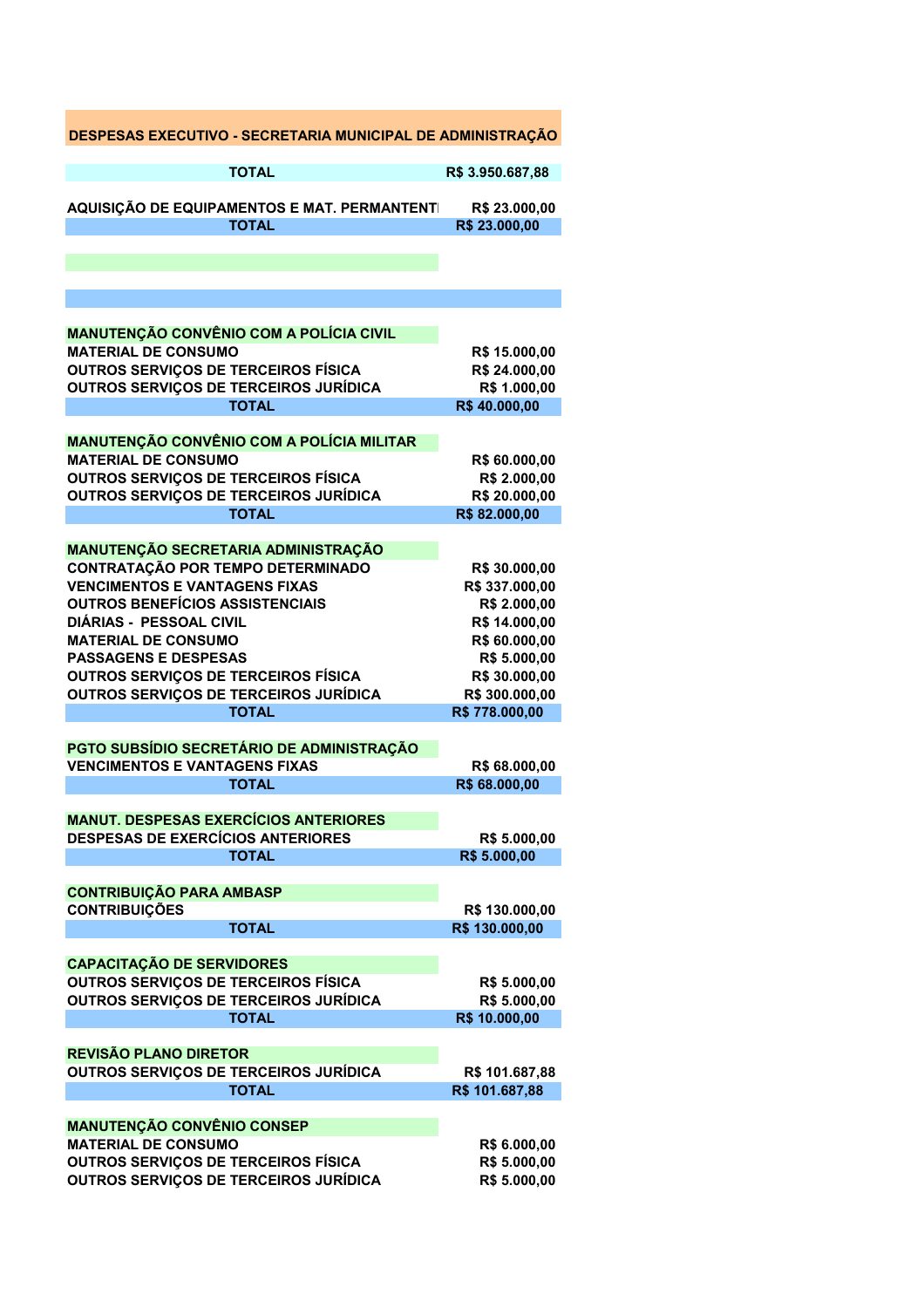| <b>TOTAL</b>                                          | R\$ 16.000,00    |
|-------------------------------------------------------|------------------|
|                                                       |                  |
| <b>MANUTENÇÃO ASSOCIAÇÕES DE BAIRROS</b>              |                  |
| <b>CONTRIBUICÕES</b>                                  | R\$ 20.000,00    |
| <b>TOTAL</b>                                          | R\$ 20.000,00    |
|                                                       |                  |
| REVITALIZAÇÃO DO AEROPORTO MUNICIPAL                  |                  |
| <b>MATERIAL DE CONSUMO</b>                            | R\$ 5.000,00     |
| <b>OUTROS SERVIÇOS DE TERCEIROS FÍSICA</b>            | R\$ 10.000,00    |
| <b>OUTROS SERVIÇOS DE TERCEIROS JURÍDICA</b>          | R\$ 15.000,00    |
| <b>TOTAL</b>                                          | R\$ 30.000,00    |
|                                                       |                  |
| ALTERAÇÃO E ATUALIZAÇÃO PLANO CARREIRA SERV. PUB. MUN |                  |
| <b>OUTROS SERVIÇOS DE TERCEIROS FÍSICA</b>            | R\$ 10.000,00    |
| <b>OUTROS SERVIÇOS DE TERCEIROS JURÍDICA</b>          | R\$ 10.000,00    |
| <b>TOTAL</b>                                          | R\$ 20,000,00    |
|                                                       |                  |
| <b>TOTAL</b>                                          | R\$ 1.323,687,88 |
|                                                       |                  |
|                                                       | 2,12%            |
|                                                       |                  |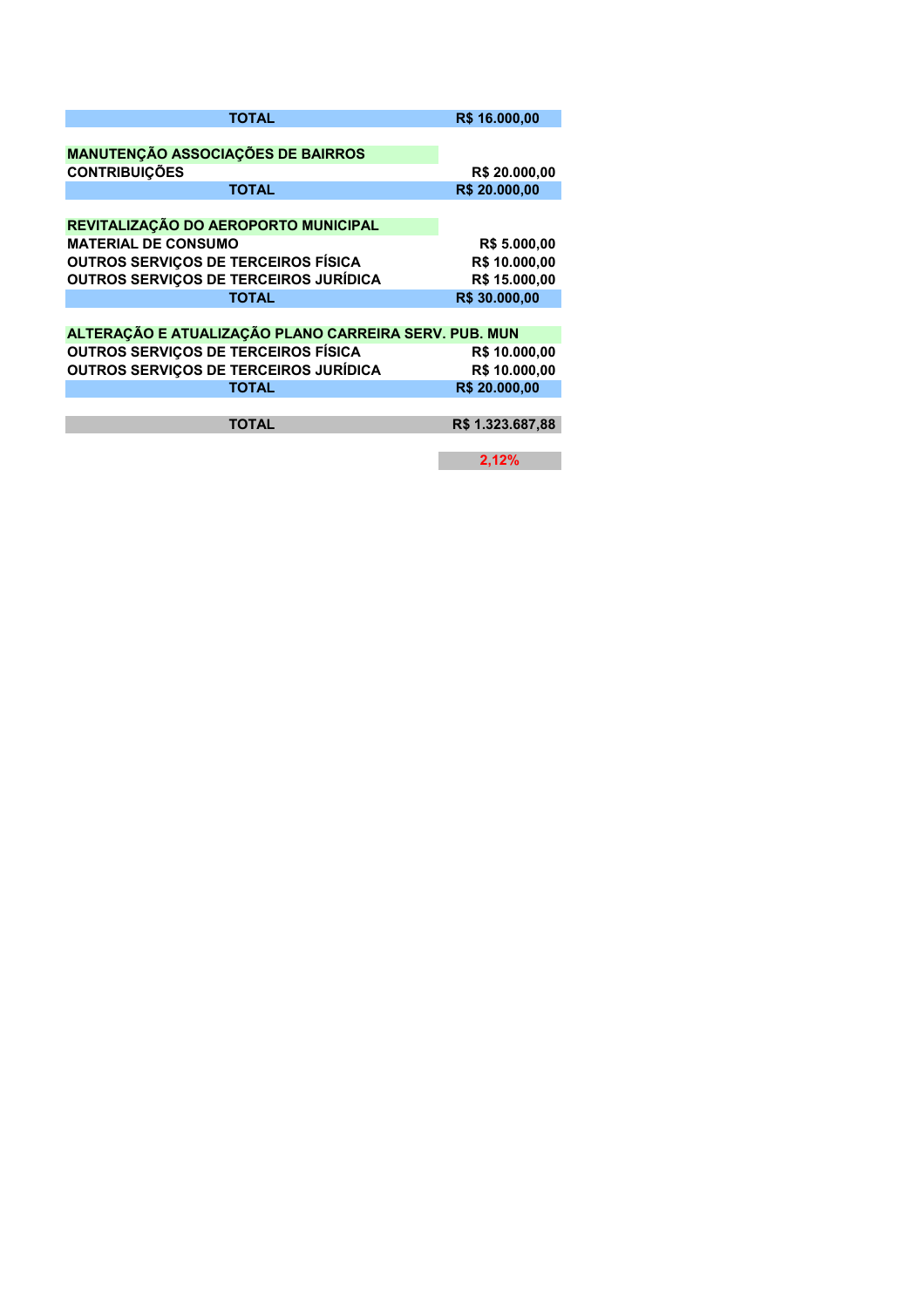## **DEPARTAMENTO DE RECURSOS HUMANOS TOTAL R\$ 1.472.000,00 TOTAL AMORTIZAÇÃO DÍVIDA CONTRATA RRPS PRINCIPAL DA DÍVIDA CONTRATUAL R\$ 76.000,00 TOTAL R\$ 76.000,00 MANUTENÇÃO DEPTO. RECURSOS HUMANOS VENCIMENTOS E VANTAGENS FIXAS R\$ 67.500,00 TOTAL R\$ 67.500,00 MANUTENÇÃO DIVISÃO DE PESSOAL VENCIMENTOS E VANTAGENS FIXAS R\$ 60.000,00 TOTAL R\$ 60.000,00 PAGAMENTO DE PENSÕES PENSÕES DO RPPS E DO MILITA FR\$ 13.000.00 TOTAL R\$ 13.000,00 CONTRIBUIÇÃO PARA O PASEP OBRIGAÇÕES TRIBUTÁRIAS R\$ 400.500,00 TOTAL R\$ 400.500,00 CONTRIBUIÇÃO PARA O INSS OBRIGAÇÕES PATRONAIS R\$ 330.000,00 OBRIGAÇÕES TRIBUTÁRIAS R\$ 25.000,00 TOTAL R\$ 355.000,00 CONTRIBUIÇÃO PARA O FUNPREV OBRIGAÇÕES PATRONAIS R\$ 500.000,00 TOTAL R\$ 500.000,00 TOTAL R\$ 1.472.000,00 2,36% DEPARTAMENTO DE RECURSOS MATERIAIS TOTAL R\$ 1.155.000,00 AQUISIÇÃO EQUIPAMENTOS PARA TORRE SINAL TV EQUIPAMENTOS E MATERIAL PERMANENTE R\$ 2.000,00 TOTAL R\$ 2.000,00 MANUTENÇÃO DEPTO. RECURSOS MATERIAIS CONTRATAÇÃO POR TEMPO DETERMINADO R\$ 61.000,00**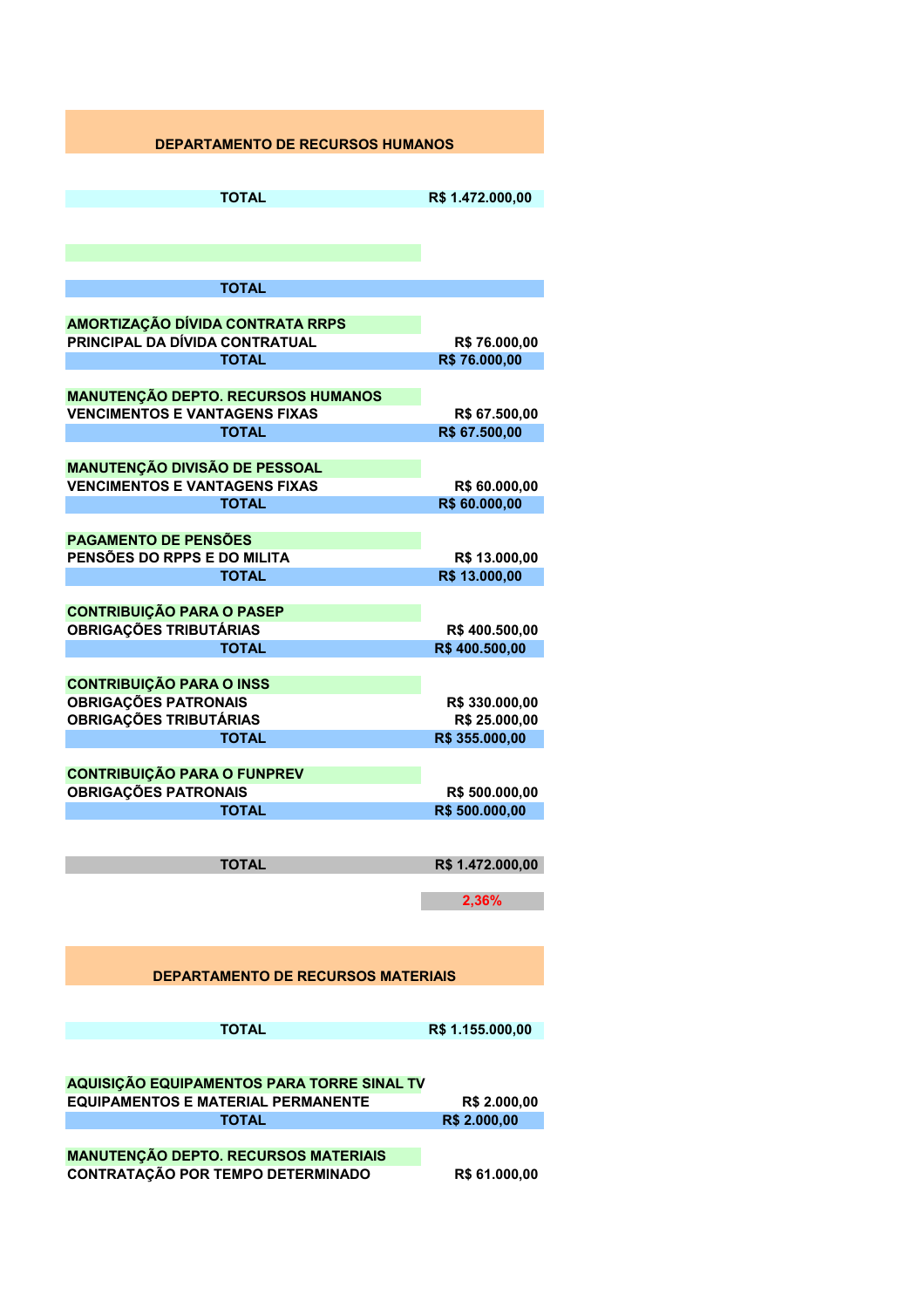| <b>VENCIMENTOS E VANTAGENS FIXAS</b>                                                       | R\$ 212.000,00                 |
|--------------------------------------------------------------------------------------------|--------------------------------|
| <b>TOTAL</b>                                                                               | R\$ 273.000,00                 |
|                                                                                            |                                |
| <b>MANUTENÇÃO DIVISÃO ALMOXARIFADO</b>                                                     |                                |
| <b>VENCIMENTOS E VANTAGENS FIXAS</b>                                                       | R\$49.000,00                   |
| <b>TOTAL</b>                                                                               | R\$49.000,00                   |
|                                                                                            |                                |
| <b>MANUTENÇÃO DIVISÃO LICITAÇÃO / CONTRATO</b>                                             |                                |
| <b>VENCIMENTOS E VANTAGENS FIXAS</b>                                                       | R\$45.000,00                   |
| TOTAL                                                                                      | R\$45.000,00                   |
| <b>MANUTENÇÃO DIVISÃO DE COMPRAS</b>                                                       |                                |
| <b>VENCIMENTOS E VANTAGENS FIXAS</b>                                                       | R\$ 50.000,00                  |
| <b>TOTAL</b>                                                                               | R\$ 50.000,00                  |
|                                                                                            |                                |
| <b>MANUTENÇÃO DIVISÃO DE TRANSPORTE</b>                                                    |                                |
| <b>VENCIMENTOS E VANTAGENS FIXAS</b>                                                       | R\$ 50.000,00                  |
| <b>TOTAL</b>                                                                               | R\$ 50.000,00                  |
|                                                                                            |                                |
| <b>MANUTENÇÃO FROTA VEÍCULOS/MÁQUINAS</b>                                                  |                                |
| <b>DIÁRIAS - PESSOAL CIVIL</b>                                                             | R\$ 500,00                     |
| <b>MATERIAL DE CONSUMO</b>                                                                 | R\$450.000,00                  |
| <b>PASSAGENS E DESPESAS</b>                                                                | R\$ 500,00                     |
| OUTROS SERVIÇOS DE TERCEIROS FÍSICA                                                        | R\$ 15.000,00                  |
| OUTROS SERVIÇOS DE TERCEIROS JURÍDICA                                                      | R\$ 130.000,00                 |
| <b>TOTAL</b>                                                                               | R\$ 596.000,00                 |
|                                                                                            |                                |
| <b>CONSERVAÇÃO DE PRÉDIOS MUNICIPAIS</b>                                                   |                                |
| <b>MATERIAL DE CONSUMO</b>                                                                 | R\$ 20.000,00                  |
| <b>OUTROS SERVIÇOS DE TERCEIROS FÍSICA</b><br><b>OUTROS SERVIÇOS DE TERCEIROS JURÍDICA</b> | R\$ 10.000,00<br>R\$ 10.000,00 |
| <b>TOTAL</b>                                                                               | R\$40.000,00                   |
|                                                                                            |                                |
| MANUT. SERVIÇOS RETRANSMISSÃO SINAL TV                                                     |                                |
| <b>VENCIMENTOS E VANTAGENS FIXAS</b>                                                       | R\$ 50.000,00                  |
| <b>TOTAL</b>                                                                               | R\$ 50.000,00                  |
|                                                                                            |                                |
| <b>TOTAL</b>                                                                               | R\$ 1.155.000,00               |
|                                                                                            | 1,85%                          |
|                                                                                            |                                |
| <b>TOTAL GERAL</b>                                                                         | R\$ 3.950.687,88               |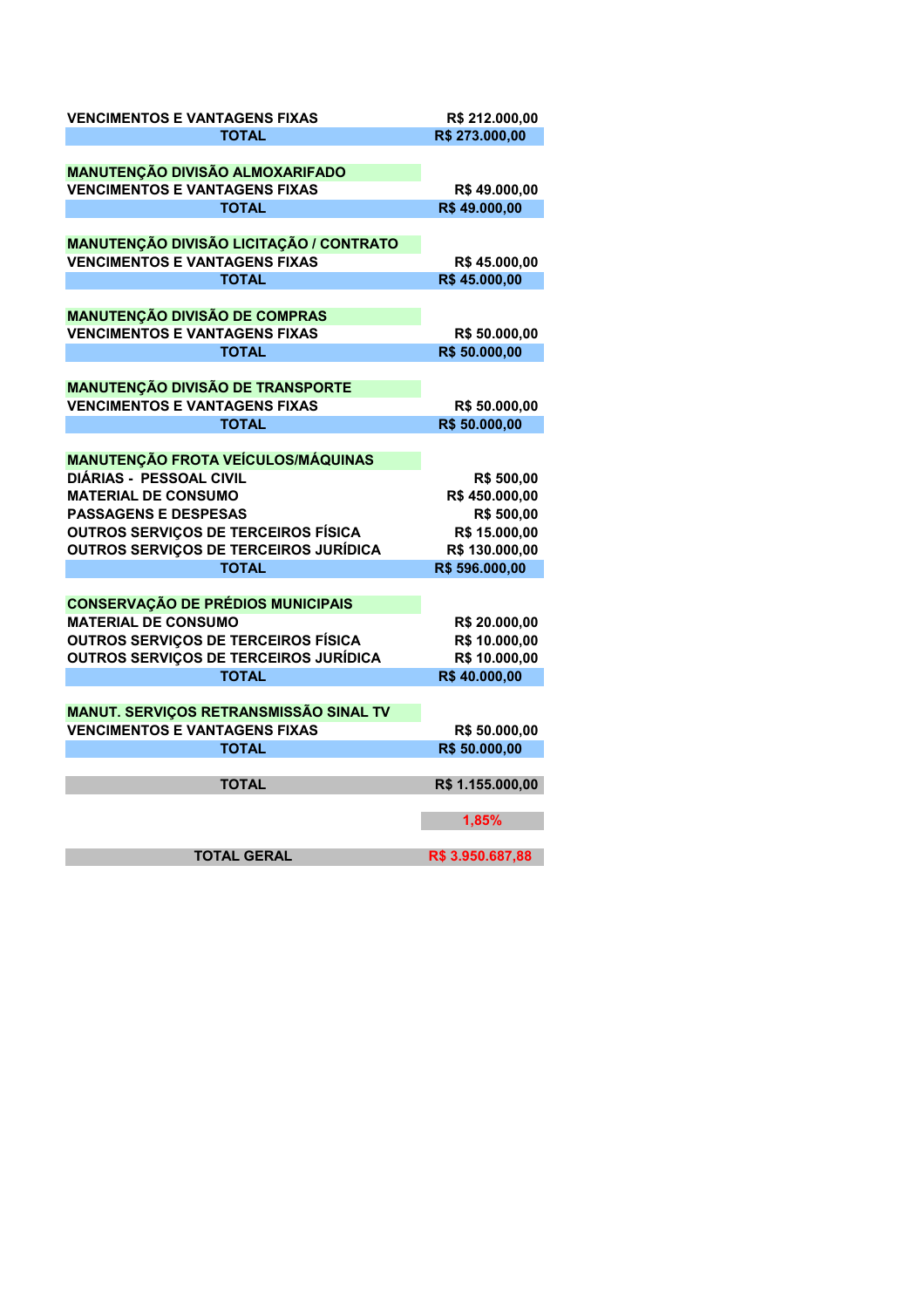| <b>SECRETARIA MUNICIPAL DE PLANEJAMENTO</b>                                                                                                                                              |                                                                                     |
|------------------------------------------------------------------------------------------------------------------------------------------------------------------------------------------|-------------------------------------------------------------------------------------|
| <b>TOTAL</b>                                                                                                                                                                             | R\$ 268.000,00                                                                      |
| <b>AQUISIÇÃO EQUIP. E MATERIAL PERMANENTE</b>                                                                                                                                            |                                                                                     |
| <b>Equipamentos e Material Permanente</b>                                                                                                                                                | R\$ 2.000,00                                                                        |
| <b>TOTAL</b>                                                                                                                                                                             | R\$ 2.000,00                                                                        |
| <b>CONSTRUÇÃO / REFORMA PARQUE ECOLÓGICO</b><br>Obras e Instalações<br><b>TOTAL</b>                                                                                                      | R\$ 10.000,00<br>R\$ 10.000,00                                                      |
|                                                                                                                                                                                          |                                                                                     |
| <b>MANUTENÇÃO SECRETARIA PLANEJAMENTO</b>                                                                                                                                                |                                                                                     |
| Diárias - Pessoal Civil<br>Material de Consumo<br>Passagens e Despesas<br>Outros Serviços de Terceiros - Pessoa Física<br>Outros Serviços de Terceiros - Pessoa Jurídica<br><b>TOTAL</b> | R\$ 500,00<br>R\$ 500,00<br>R\$ 500,00<br>R\$ 500,00<br>R\$ 2.000,00<br>R\$4.000,00 |
| <b>PAGTO SUBSIDIO SECRETÁRIO PLANEJAMENTO</b><br><b>VENCIMENTOS E VANTAGENS FIXAS</b>                                                                                                    | R\$ 68.000,00                                                                       |
| <b>TOTAL</b>                                                                                                                                                                             | R\$ 68.000,00                                                                       |
| <b>MANUTENÇÃO DIVISÃO MEIO AMBIENTE</b><br><b>VENCIMENTOS E VANTAGENS FIXAS</b><br><b>TOTAL</b>                                                                                          | R\$ 52.000,00<br>R\$ 52.000,00                                                      |
| <b>MANUTENÇÃO DO PARQUE ECOLÓGICO</b>                                                                                                                                                    |                                                                                     |
| Vencimentos e Vantagens Fixas<br>Contratação por tempo determinado<br><b>Material de Consumo</b><br>Outros Serviços de Terceiros - Pessoa Física                                         | R\$ 71.000,00<br>R\$ 20.000,00<br>R\$ 20.000,00<br>R\$ 6.000,00                     |
| Outros Serviços de Terceiros - Pessoa Jurídica                                                                                                                                           | R\$ 15.000,00                                                                       |
| <b>TOTAL</b>                                                                                                                                                                             | R\$ 132.000,00                                                                      |
|                                                                                                                                                                                          |                                                                                     |

| <b>TOTAL</b> |                |
|--------------|----------------|
| <b>TOTAL</b> | R\$ 268.000,00 |
|              | 0,43%          |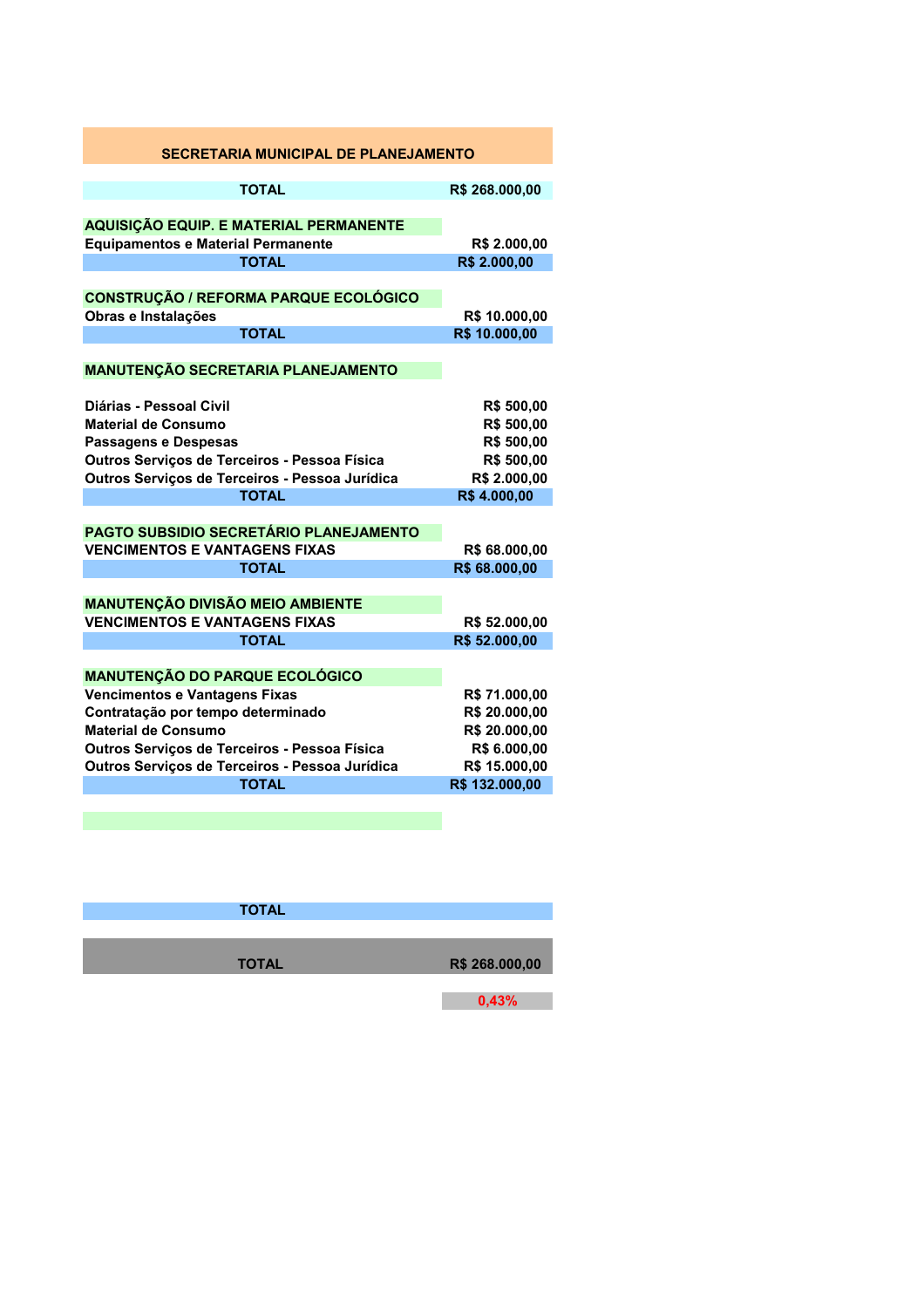| <b>SECRETARIA MUNICIPAL DA FAZENDA</b>                                                     |                                  |
|--------------------------------------------------------------------------------------------|----------------------------------|
| TOTAL                                                                                      | R\$ 1.157.500,00                 |
| <b>TOTAL</b>                                                                               | R\$ 219.600,00                   |
| <b>AQUISIÇÃO EQUIP. E MATERIAL PERMANENTE</b><br><b>Equipamentos e Material Permanente</b> | R\$ 3.600,00                     |
| <b>TOTAL</b>                                                                               | R\$ 3.600,00                     |
| <b>MANUTENÇÃO SECRETARIA FAZENDA</b>                                                       |                                  |
| Diárias - Pessoal Civil<br><b>Material de Consumo</b>                                      | R\$ 6.000,00<br>R\$ 5.000,00     |
| Passagens e Despesas                                                                       | R\$ 2.000,00                     |
| Outros Serviços de Terceiros - Pessoa Física                                               | R\$ 20.000,00                    |
| Outros Serviços de Terceiros - Pessoa Jurídica                                             | R\$ 100.000,00                   |
| Indenizações e Restituições                                                                | R\$ 15.000,00                    |
| TOTAL                                                                                      | R\$ 148.000,00                   |
|                                                                                            |                                  |
| <b>PAGTO SUBSIDIO SECRETÁRIO FAZENDA</b>                                                   |                                  |
| <b>VENCIMENTOS E VANTAGENS FIXAS</b>                                                       | R\$ 68.000,00                    |
| <b>TOTAL</b>                                                                               | R\$ 68.000,00                    |
| TOTAL                                                                                      | R\$ 219.600,00                   |
| <b>DEPARTAMENTO DE CONTABILIDADE</b>                                                       |                                  |
| <b>TOTAL</b>                                                                               | R\$937.900,00                    |
| AMORTIZAÇÃO DA DÍVIDA CONTRATADA                                                           |                                  |
| PRINCIPAL DA DÍVIDA CONTRATADA                                                             | R\$ 170.000,00                   |
| <b>TOTAL</b>                                                                               | R\$ 170.000,00                   |
| <b>JUROS DA DÍVIDA PÚBLICA</b>                                                             |                                  |
| <b>JUROS SOBRE A DÍVIDA POR CONTRATO</b>                                                   | R\$ 121.000,00                   |
| <b>TOTAL</b>                                                                               | R\$ 121.000,00                   |
|                                                                                            |                                  |
| <b>MANUNTEÇÃO DIVISÃO TESOURARIA</b><br><b>VENCIMENTOS E VANTAGENS FIXAS</b>               |                                  |
| <b>TOTAL</b>                                                                               | R\$ 108.000,00<br>R\$ 108.000,00 |
|                                                                                            |                                  |
| MANUTENÇÃO DESPESAS BANCÁRIAS - PREF.                                                      |                                  |
| OUTROS SERVIÇOS TERCEIROS - PESSOA JURÍDIC/                                                | R\$44.000,00                     |
| <b>TOTAL</b>                                                                               | R\$44.000,00                     |
| MANUNTEÇÃO DEPARTAMENTO DE CONTABILIDADE                                                   |                                  |
| <b>VENCIMENTOS E VANTAGENS FIXAS</b>                                                       | R\$ 210.000,00                   |
| <b>TOTAL</b>                                                                               | R\$ 210.000,00                   |
| <b>MANUNTEÇÃO DIVISÃO EMPENHO</b>                                                          |                                  |
| <b>VENCIMENTOS E VANTAGENS FIXAS</b>                                                       | R\$ 57.900,00                    |
| <b>TOTAL</b>                                                                               | R\$ 57.900,00                    |
|                                                                                            |                                  |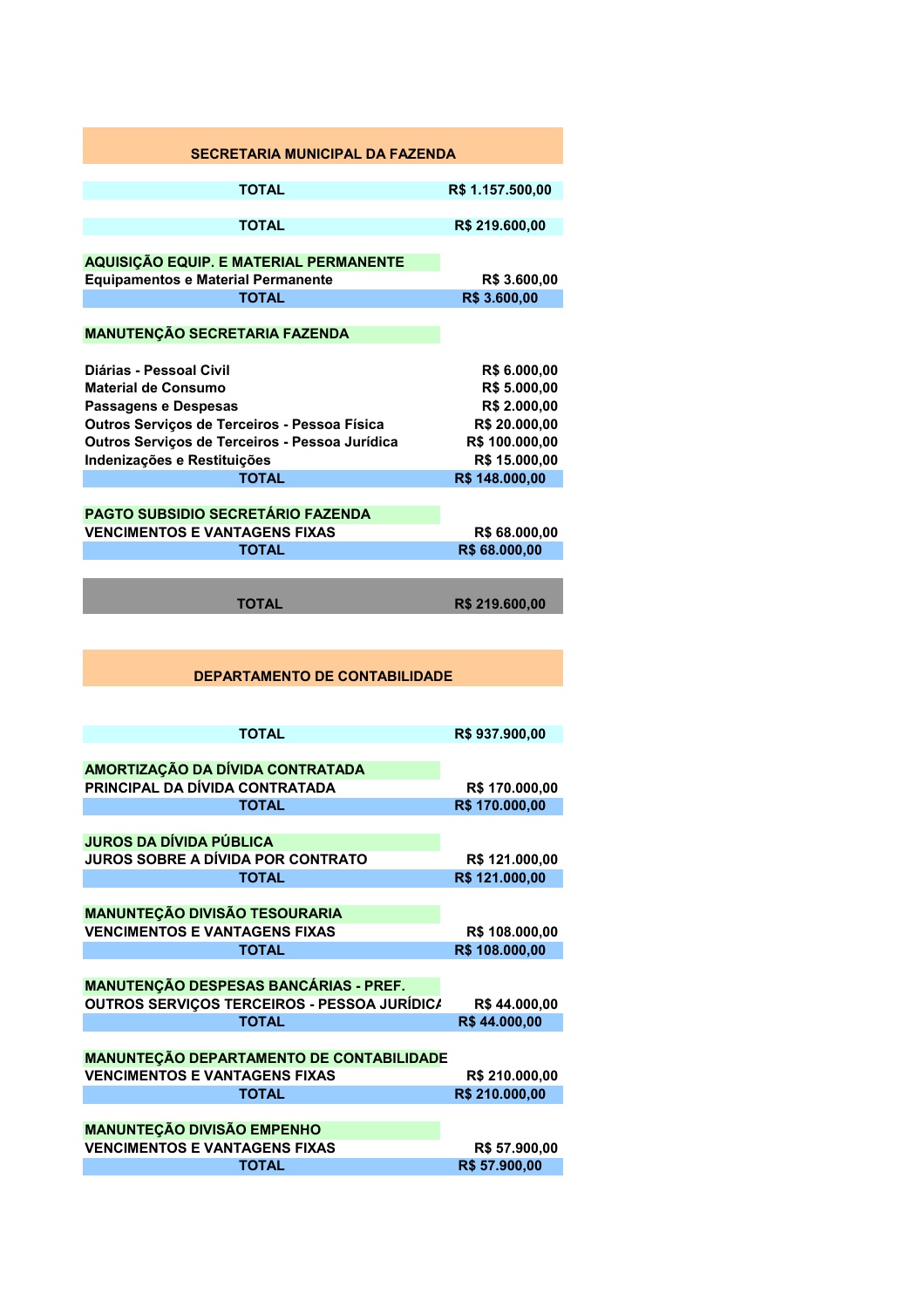| <b>MANUNTEÇÃO DIVISÃO TRIBUTAÇÃO</b> |                  |
|--------------------------------------|------------------|
| <b>VENCIMENTOS E VANTAGENS FIXAS</b> | R\$ 227.000,00   |
| <b>TOTAL</b>                         | R\$ 227.000,00   |
|                                      |                  |
|                                      |                  |
| <b>TOTAL</b>                         | R\$937.900,00    |
|                                      |                  |
|                                      |                  |
|                                      |                  |
| <b>TOTAL GERAL</b>                   | R\$ 1.157.500,00 |
|                                      |                  |

**1,85%**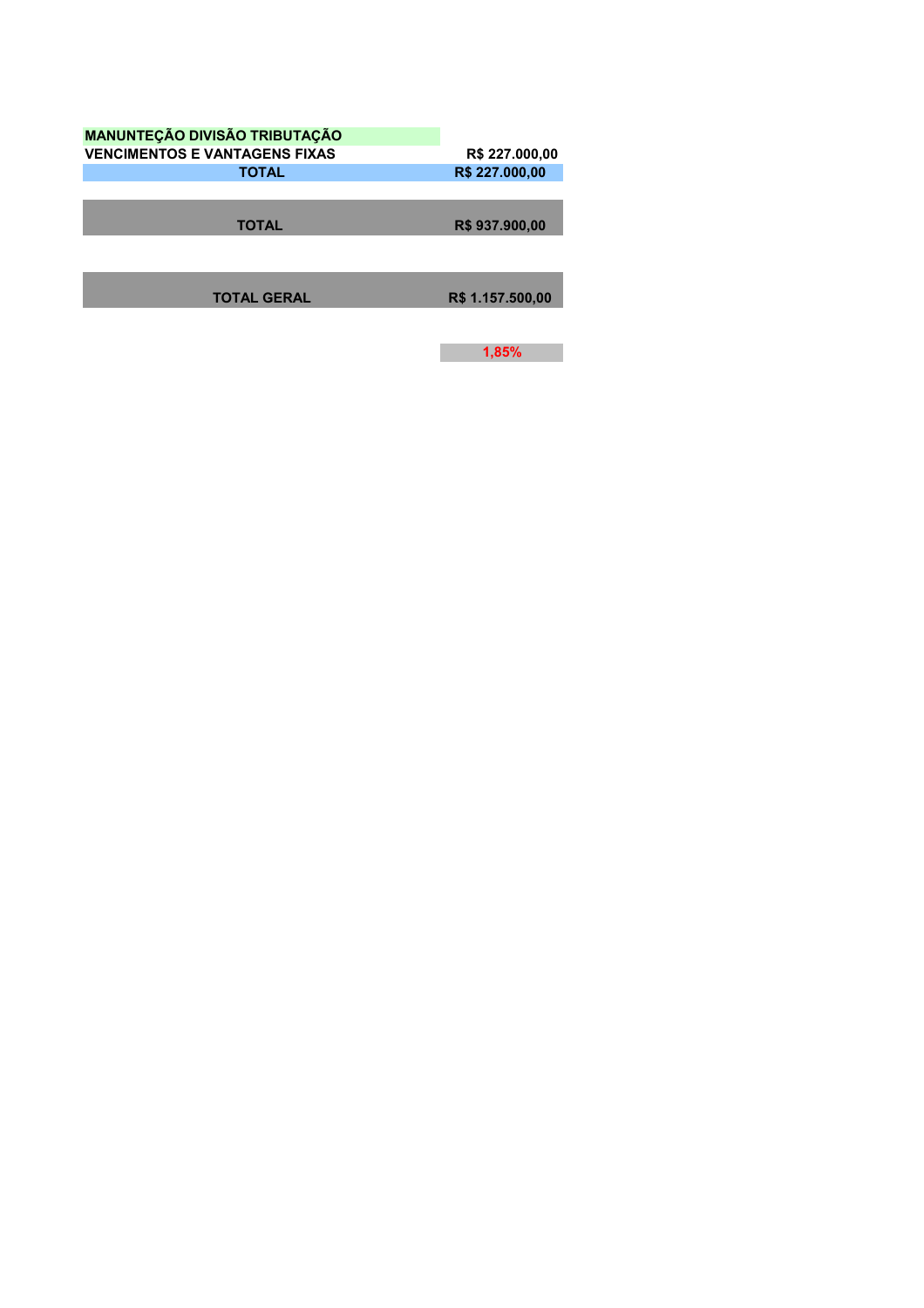| SECRETARIA MUNICIPAL DE EDUCAÇÃO E CULTURA                   |                               |
|--------------------------------------------------------------|-------------------------------|
| <b>TOTAL</b>                                                 | R\$ 16.453.650,00             |
| AQUISIÇÃO EQUIP. E MATERIAL PERMANENTE                       |                               |
| <b>Equipamentos e Material Permanente</b>                    | R\$ 13.000,00                 |
| <b>TOTAL</b>                                                 | R\$ 13.000,00                 |
|                                                              |                               |
| <b>CONSTRUÇÃO/REFORMA UNIDADES ESCOLARES</b>                 |                               |
| Obras e Instalações                                          | R\$ 275.000,00                |
| <b>TOTAL</b>                                                 | R\$ 275.000,00                |
| AQUISIÇÃO EQUIP. E MATERIAL PERMANENTE ESCOLAS               |                               |
| <b>Equipamentos e Material Permanente</b>                    | R\$ 10.000,00                 |
| <b>TOTAL</b>                                                 | R\$ 10.000,00                 |
|                                                              |                               |
| AQUISIÇÃO EQUIPAMENTOS SALA PROFESSORES                      |                               |
| <b>Equipamentos e Material Permanente</b>                    | R\$ 10.000,00                 |
| <b>TOTAL</b>                                                 | R\$ 10.000,00                 |
| AQUISIÇÃO EQUIPAMENTOS E MATERIAL PERMANENTE CRECHES         |                               |
| <b>Equipamentos e Material Permanente</b>                    | R\$ 13.000,00                 |
| <b>TOTAL</b>                                                 | R\$ 13.000,00                 |
|                                                              |                               |
| <b>CONSTRUÇÃO/REFORMA CRECHES MUNICIPAIS</b>                 |                               |
| Obras e Instalações                                          | R\$470.000,00                 |
| <b>TOTAL</b>                                                 | R\$470.000,00                 |
|                                                              |                               |
|                                                              |                               |
| <b>TOTAL</b>                                                 |                               |
|                                                              |                               |
| <b>MANUTENÇÃO SECRETARIA EDUCAÇÃO</b>                        |                               |
| <b>CONTRATAÇÃO POR TEMPO DETERMINADO</b>                     | R\$88.400,00                  |
| <b>VENCIMENTOS E VANTAGENS FIXAS</b>                         | R\$ 68.250,00                 |
| <b>DIÁRIAS - PESSOAL CIVIL</b><br><b>MATERIAL DE CONSUMO</b> | R\$ 8.000,00<br>R\$ 25.000,00 |
| <b>PASSAGENS E DESPESAS</b>                                  | R\$ 8.000,00                  |
| OUTROS SERVIÇOS DE TERCEIROS PESSOA FÍSICA                   | R\$ 55.000,00                 |
| OUTROS SERVIÇOS DE TERCEIROS PESSOA JURÍDICA                 | R\$ 50.000,00                 |
| <b>TOTAL</b>                                                 | R\$ 302.650,00                |
|                                                              |                               |
| <b>MANUTENÇÃO DA DIVISÃO ENSINO</b>                          |                               |
| <b>VENCIMENTOS E VANTAGENS FIXAS</b>                         | R\$ 50.000,00                 |
| <b>TOTAL</b>                                                 | R\$ 50.000,00                 |
| <b>MANUT. DIV. RECURSOS HUMANOS E MATERIAIS</b>              |                               |
| <b>VENCIMENTOS E VANTAGENS FIXAS</b>                         | R\$ 60.000,00                 |
| <b>TOTAL</b>                                                 | R\$ 60.000,00                 |
|                                                              |                               |
| MANUTENÇÃO DESPESAS BANCÁRIAS-EDUCAÇÃO                       |                               |
| OUTROS SERVIÇOS DE TERCEIROS PESSOA JURÍDICA                 | R\$ 7.000,00                  |
| <b>TOTAL</b>                                                 | R\$ 7.000,00                  |
| PAGTO SUBSÍDIO SECRETÁRIO EDUCAÇÃO                           |                               |
| <b>VENCIMENTOS E VANTAGENS FIXAS</b>                         | R\$ 68.000,00                 |
| <b>TOTAL</b>                                                 | R\$ 68.000,00                 |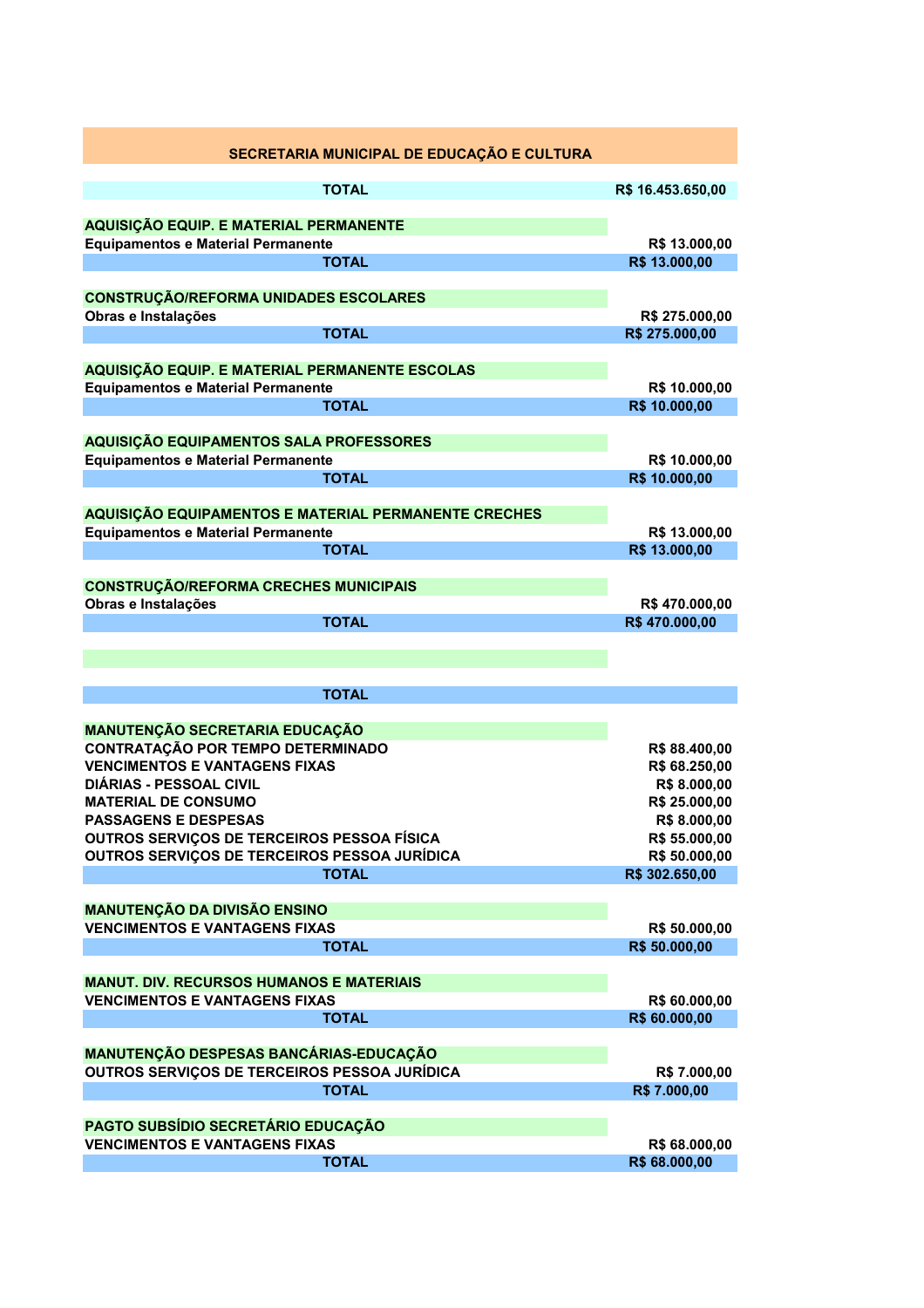| <b>CONTRIBUIÇÃO PARA O INSS</b>                                                            |                                 |
|--------------------------------------------------------------------------------------------|---------------------------------|
| OBRIGAÇÕES PATRONAIS - INSTITUIÇÃO                                                         | R\$ 132.000,00                  |
| <b>OBRIGAÇÕES TRIBUTÁRIAS - SERVIDOR</b>                                                   | R\$ 10.000,00                   |
| <b>TOTAL</b>                                                                               | R\$ 142.000,00                  |
| <b>CONTRIBUIÇÃO PARA O INSS - FUNDEB</b>                                                   |                                 |
| <b>OBRIGAÇÕES PATRONAIS</b>                                                                | R\$ 130.000,00                  |
| <b>TOTAL</b>                                                                               | R\$ 130.000,00                  |
| <b>CONTRIBUIÇÃO PARA O FUNPREV</b>                                                         |                                 |
| <b>OBRIGAÇÕES PATRONAIS</b>                                                                | R\$700.000,00                   |
| <b>TOTAL</b>                                                                               | R\$ 700.000,00                  |
|                                                                                            |                                 |
| <b>CONTRIBUIÇÃO PARA O FUNPREV - FUNDEB</b>                                                |                                 |
| <b>OBRIGAÇÕES PATRONAIS</b>                                                                | R\$ 520.000,00                  |
| <b>TOTAL</b>                                                                               | R\$ 520.000,00                  |
| <b>MANUTENÇÃO MERENDA ESCOLAR - CRECHES</b>                                                |                                 |
| <b>MATERIAL DE CONSUMO</b>                                                                 | R\$ 255.000,00                  |
| <b>TOTAL</b>                                                                               | R\$ 255.000,00                  |
|                                                                                            |                                 |
| AQUISIÇÃO GEN. ALIM. E PREPARO ALIMENTAÇÃO<br><b>MATERIAL DE CONSUMO</b>                   | R\$ 293.000,00                  |
| <b>TOTAL</b>                                                                               | R\$ 293.000,00                  |
|                                                                                            |                                 |
| <b>MANUTENÇÃO MERENDA ESCOLAR - PRÉ ESCOLA</b>                                             |                                 |
| <b>MATERIAL DE CONSUMO</b>                                                                 | R\$88.000,00                    |
| <b>TOTAL</b>                                                                               | R\$88.000,00                    |
|                                                                                            |                                 |
|                                                                                            |                                 |
|                                                                                            |                                 |
| <b>TOTAL</b>                                                                               |                                 |
|                                                                                            |                                 |
|                                                                                            |                                 |
|                                                                                            |                                 |
| <b>TOTAL</b>                                                                               |                                 |
| DESENV. ATIV. CURRICULARES ENS. FUNDAMENTAL                                                |                                 |
| <b>CONTRATAÇÃO POR TEMPO DETERMINADO</b>                                                   | R\$ 50.000,00                   |
| <b>VENCIMENTOS E VANTAGENS FIXAS</b>                                                       | R\$ 750.000,00                  |
| <b>DIÁRIAS - PESSOAL CIVIL</b>                                                             | R\$ 3.000,00                    |
| <b>MATERIAL DE CONSUMO</b>                                                                 | R\$80.000,00                    |
| <b>PASSAGENS E DESPESAS</b>                                                                | R\$ 1.000,00                    |
| OUTROS SERVIÇOS DE TERCEIROS PESSOA FÍSICA<br>OUTROS SERVIÇOS DE TERCEIROS PESSOA JURÍDICA | R\$ 25.000,00<br>R\$ 125.000,00 |
| <b>TOTAL</b>                                                                               | R\$ 1.034.000,00                |
|                                                                                            |                                 |
|                                                                                            |                                 |
|                                                                                            |                                 |
| <b>TOTAL</b>                                                                               |                                 |
| <b>MANUTENÇÃO VEICULOS PARA TRANSPORTE ESCOLAR</b>                                         |                                 |
| <b>CONTRATAÇÃO POR TEMPO DETERMINADO</b>                                                   | R\$ 130.000,00                  |
| <b>VENCIMENTOS E VANTAGENS FIXAS</b>                                                       | R\$ 300.000,00                  |
| <b>DIÁRIAS - PESSOAL CIVIL</b>                                                             | R\$ 500,00                      |
| <b>MATERIAL DE CONSUMO</b><br><b>PASSAGENS E DESPESAS</b>                                  | R\$ 195.000,00<br>R\$ 500,00    |
| OUTROS SERVIÇOS DE TERCEIROS PESSOA FÍSICA                                                 | R\$ 5.000,00                    |
|                                                                                            |                                 |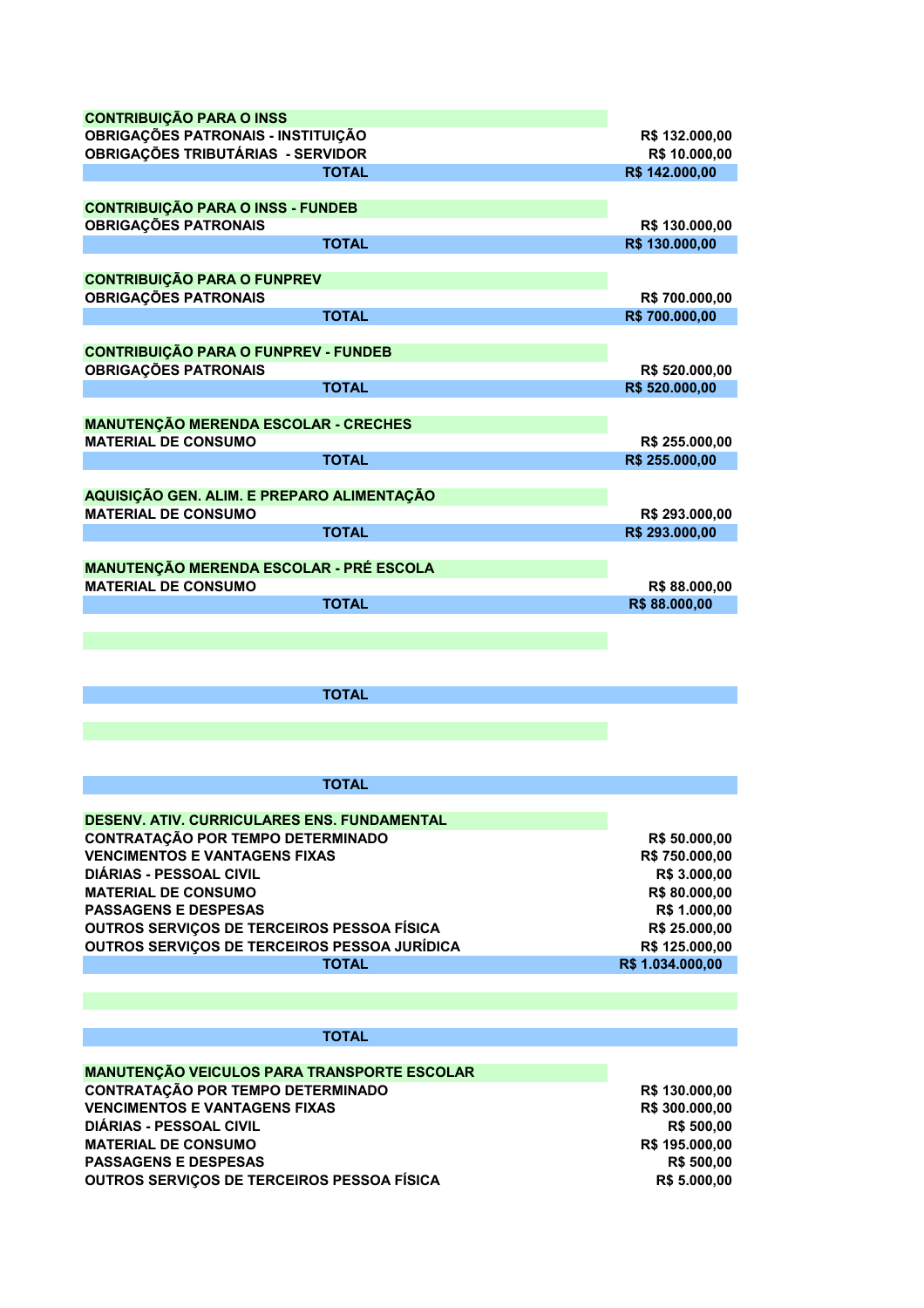| OUTROS SERVIÇOS DE TERCEIROS PESSOA JURÍDICA                          | R\$ 100.000,00   |
|-----------------------------------------------------------------------|------------------|
| <b>TOTAL</b>                                                          | R\$731.000,00    |
|                                                                       |                  |
| <b>MANUT. SERVIÇOS TRANSP. ESCOLAR</b>                                |                  |
| OUTROS SERVIÇOS DE TERCEIROS PESSOA JURÍDICA                          | R\$ 1.515.000,00 |
| <b>TOTAL</b>                                                          | R\$ 1.515.000,00 |
|                                                                       |                  |
| AUX. P/CURSAR ENSINO TEC. PROFISSIONAL                                |                  |
| <b>AUXÍLIO FINANCEIRO A ESTUDANTES</b>                                | R\$ 100.000,00   |
| <b>TOTAL</b>                                                          | R\$ 100.000,00   |
|                                                                       |                  |
| <b>AUX. P/CURSAR ENSINO SUPERIOR</b>                                  |                  |
| <b>AUXÍLIO FINANCEIRO A ESTUDANTES</b>                                | R\$ 380.000,00   |
| <b>TOTAL</b>                                                          | R\$ 380.000,00   |
|                                                                       |                  |
|                                                                       |                  |
| <b>MANUTENÇÃO CRECHES</b>                                             |                  |
| <b>CONTRATAÇÃO POR TEMPO DETERMINADO</b>                              | R\$ 110.000,00   |
| <b>VENCIMENTOS E VANTAGENS FIXAS</b>                                  | R\$ 280.000,00   |
| <b>DIÁRIAS - PESSOAL CIVIL</b>                                        | R\$ 1.000,00     |
| <b>MATERIAL DE CONSUMO</b>                                            | R\$ 30.000,00    |
| <b>PASSAGENS E DESPESAS</b>                                           | R\$ 1.000,00     |
| OUTROS SERVIÇOS DE TERCEIROS PESSOA FÍSICA                            | R\$ 5.000,00     |
| OUTROS SERVIÇOS DE TERCEIROS PESSOA JURÍDICA                          | R\$40.000,00     |
| <b>TOTAL</b>                                                          | R\$467.000,00    |
|                                                                       |                  |
|                                                                       |                  |
|                                                                       |                  |
|                                                                       |                  |
| <b>TOTAL</b>                                                          |                  |
|                                                                       |                  |
|                                                                       |                  |
|                                                                       |                  |
|                                                                       |                  |
| <b>TOTAL</b>                                                          |                  |
|                                                                       |                  |
| <b>MAN. ENTID. P/PESSOAS COM DEFICIÊNCIA E NECESSIDADES ESPECIAIS</b> |                  |
| <b>SUBVENÇÕES SOCIAIS</b>                                             | R\$ 210.000,00   |
| <b>TOTAL</b>                                                          | R\$ 210.000,00   |
|                                                                       |                  |
|                                                                       |                  |
| <b>MANUTENÇÃO SALA TELECENTRO</b>                                     |                  |
| <b>CONTRATAÇÃO POR TEMPO DETERMINADO</b>                              | R\$ 25.000,00    |
| <b>VENCIMENTOS E VANTAGENS FIXAS</b>                                  | R\$ 30.000,00    |
| <b>MATERIAL DE CONSUMO</b>                                            | R\$ 500,00       |
| OUTROS SERVIÇOS DE TERCEIROS PESSOA FÍSICA                            | R\$ 500,00       |
| OUTROS SERVIÇOS DE TERCEIROS PESSOA JURÍDICA                          | R\$ 500,00       |
| <b>TOTAL</b>                                                          | R\$ 56.500,00    |
|                                                                       |                  |
| <b>MANUTENÇÃO ENTIDADES P/ CRIANÇAS DE 0 A 5 ANOS - FUNDEB</b>        |                  |
| <b>SUBVENÇÕES SOCIAIS</b>                                             | R\$430.000,00    |
| <b>TOTAL</b>                                                          | R\$430.000,00    |
|                                                                       |                  |
| <b>MANUTENÇÃO ENSINO FUNDAMENTAL - FUNDEB</b>                         |                  |
| CONTRATAÇÃO POR TEMPO DETERMINADO                                     | R\$ 710.000,00   |
| <b>VENCIMENTOS E VANTAGENS FIXAS</b>                                  | R\$ 3.260.000,00 |
| <b>TOTAL</b>                                                          | R\$ 3.970.000,00 |
|                                                                       |                  |
|                                                                       |                  |
| <b>MANUTENÇÃO CRECHES - FUNDEB</b>                                    |                  |
| <b>CONTRATAÇÃO POR TEMPO DETERMINADO</b>                              | R\$ 320.000,00   |
| <b>VENCIMENTOS E VANTAGENS FIXAS</b>                                  | R\$ 1.310.000,00 |
| <b>TOTAL</b>                                                          | R\$ 1.630.000,00 |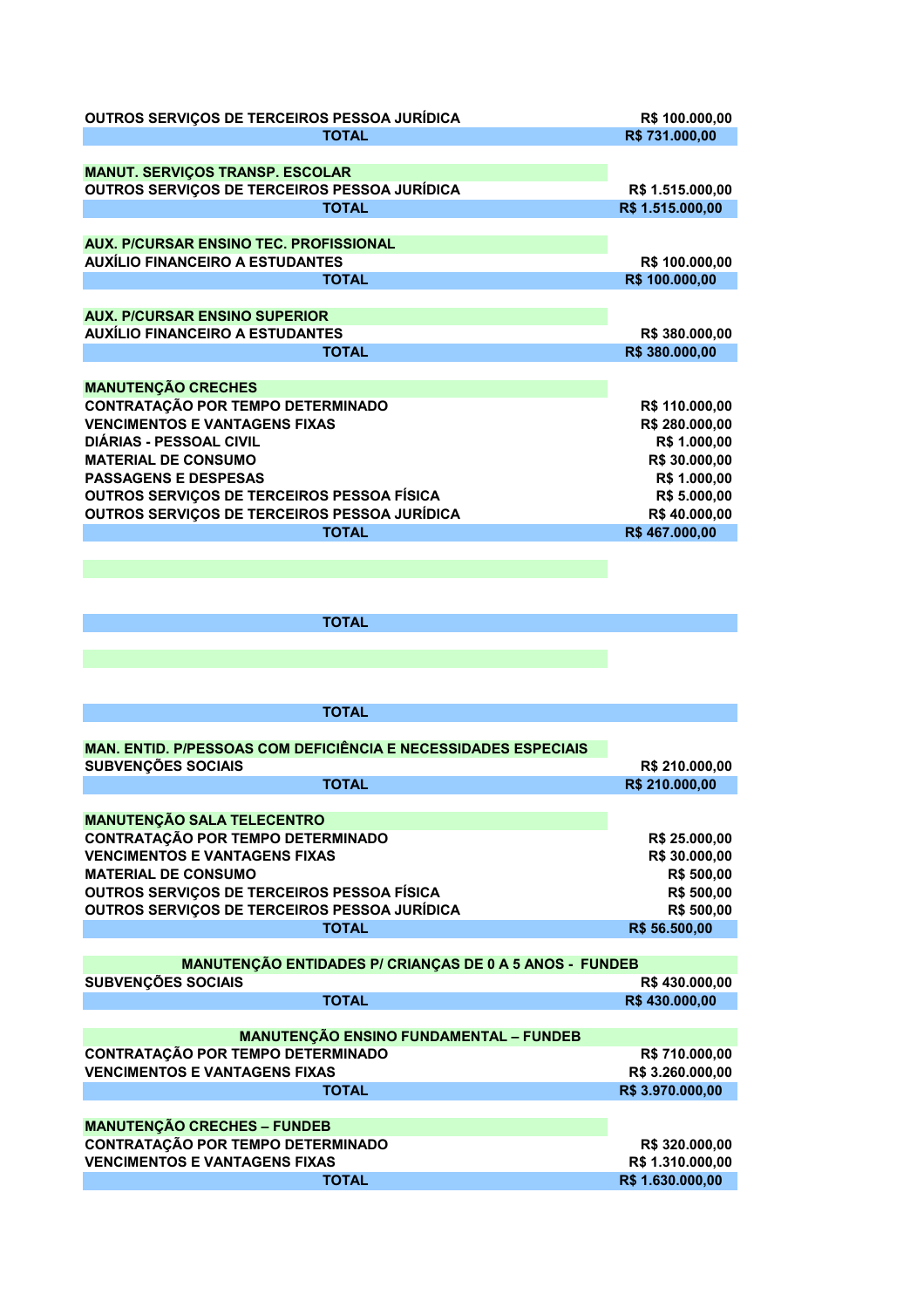| <b>MANUTENÇÃO PRÉ-ESCOLA - FUNDEB</b>             |                     |
|---------------------------------------------------|---------------------|
| <b>CONTRATAÇÃO POR TEMPO DETERMINADO</b>          | R\$ 540.000,00      |
| <b>VENCIMENTOS E VANTAGENS FIXAS</b>              | R\$910,000,00       |
| <b>TOTAL</b>                                      | R\$ 1.450,000.00    |
|                                                   |                     |
| <b>MANUTENÇÃO PRÉ-ESCOLA</b>                      |                     |
| <b>CONTRATAÇÃO POR TEMPO DETERMINADO</b>          | R\$45.000,00        |
| <b>VENCIMENTOS E VANTAGENS FIXAS</b>              | R\$ 100.000,00      |
| <b>DIÁRIAS - PESSOAL CIVIL</b>                    | R\$ 5.000,00        |
| <b>MATERIAL DE CONSUMO</b>                        | R\$40,000.00        |
| <b>PASSAGENS E DESPESAS</b>                       | <b>R\$ 500,00</b>   |
| <b>OUTROS SERVICOS DE TERCEIROS PESSOA FÍSICA</b> | <b>R\$ 3.000.00</b> |
| OUTROS SERVIÇOS DE TERCEIROS PESSOA JURÍDICA      | R\$ 8.000,00        |
| <b>TOTAL</b>                                      | R\$ 201.500.00      |
|                                                   |                     |

**TOTAL R\$ 15.581.650,00** 

**24,93%**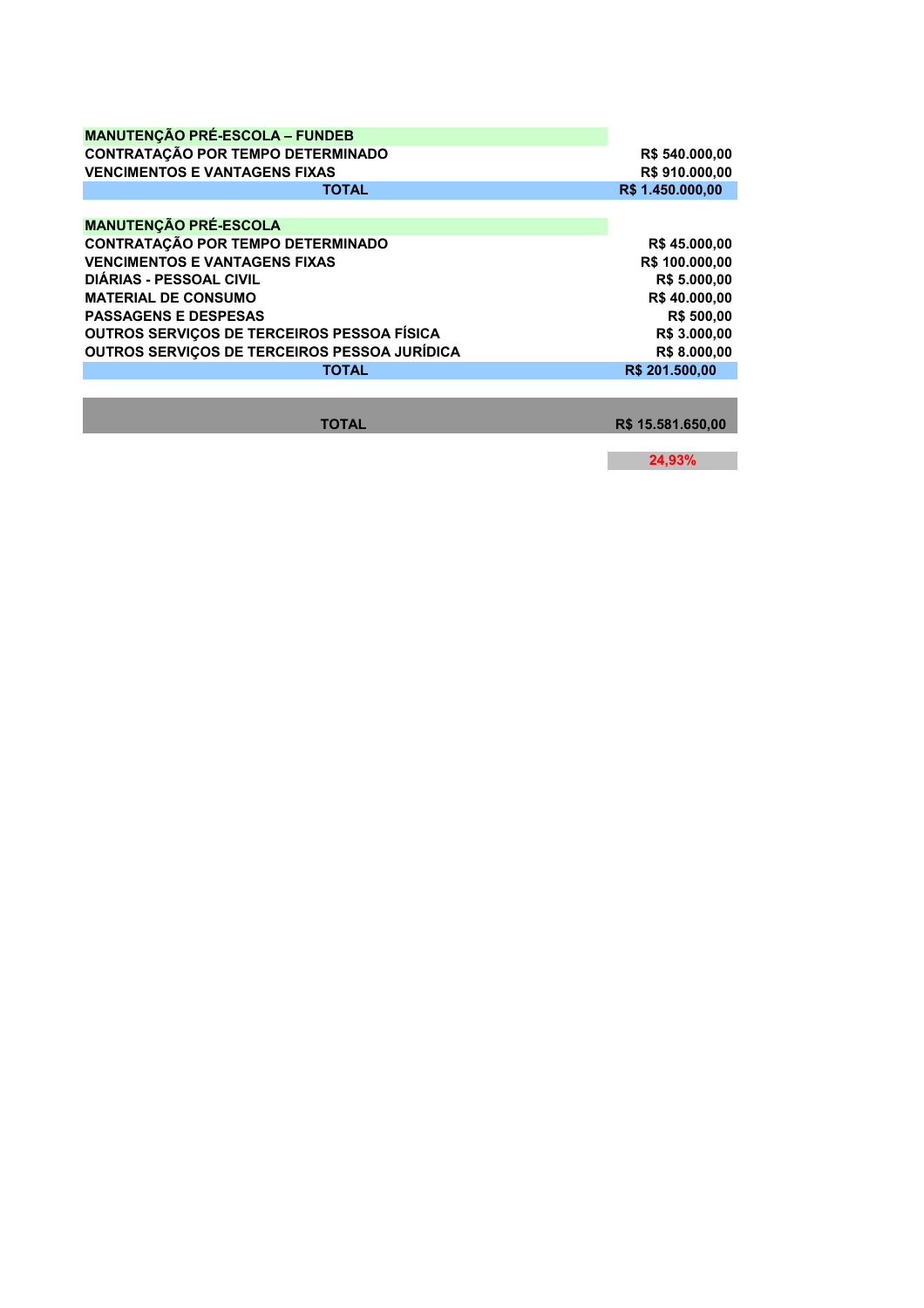| <b>DIVISÃO DE CULTURA</b>                                                             |                                 |
|---------------------------------------------------------------------------------------|---------------------------------|
| <b>TOTAL</b>                                                                          | R\$ 573.000,00                  |
|                                                                                       |                                 |
| AQUISIÇÃO EQUIP. MATERIAL PERMANENTE<br><b>EQUIP. E MATERIAL PERMANENTE</b>           | R\$ 3.000,00                    |
| <b>TOTAL</b>                                                                          | R\$ 3.000,00                    |
| AQUISIÇÃO EQUIP. MATERIAL PERMANENTE MUSEU                                            |                                 |
| <b>EQUIP. E MATERIAL PERMANENTE</b>                                                   | R\$ 2.000,00                    |
| <b>TOTAL</b>                                                                          | R\$ 2.000,00                    |
|                                                                                       |                                 |
| AQUISIÇÃO DE LIVROS PARA BIBLIOTECAS                                                  |                                 |
| <b>EQUIP. E MATERIAL PERMANENTE</b>                                                   | R\$ 5.000,00                    |
| <b>TOTAL</b>                                                                          | R\$ 5.000,00                    |
|                                                                                       |                                 |
| <b>MANUTENÇÃO DIVISÃO CULTURA</b>                                                     |                                 |
| <b>VENCIMENTOS E VANTAGENS FIXAS</b>                                                  | R\$47.000,00                    |
| <b>DIÁRIAS - PESSOAL CIVIL</b>                                                        | R\$ 2.000,00                    |
| <b>MATERIAL DE CONSUMO</b>                                                            | R\$ 1.000,00                    |
| <b>PASSAGENS E DESPESAS COM VIAGENS</b><br><b>OUTROS SERVICOS DE TERCEIROS FÍSICA</b> | R\$ 1.000,00                    |
|                                                                                       | R\$ 15.000,00                   |
| <b>OUTROS SERVIÇOS DE TERCEIROS JURÍDICA</b><br><b>TOTAL</b>                          | R\$ 60.000,00<br>R\$ 126.000,00 |
|                                                                                       |                                 |
| <b>MANUTENÇÃO CASA DA CULTURA</b>                                                     |                                 |
| <b>VENCIMENTOS E VANTAGENS FIXAS</b>                                                  | R\$ 30.000,00                   |
| <b>MATERIAL DE CONSUMO</b>                                                            | R\$ 500,00                      |
| <b>PASSAGENS E DESPESAS COM VIAGENS</b>                                               | R\$ 500,00                      |
| <b>OUTROS SERVIÇOS DE TERCEIROS FÍSICA</b>                                            | R\$ 500,00                      |
| <b>OUTROS SERVIÇOS DE TERCEIROS JURÍDICA</b>                                          | R\$ 500,00                      |
| <b>TOTAL</b>                                                                          | R\$ 32.000,00                   |
|                                                                                       |                                 |
| <b>MANUTENÇÃO DO MUSEU MUNICIPAL</b>                                                  |                                 |
| <b>VENCIMENTOS E VANTAGENS FIXAS</b>                                                  | R\$ 51.000,00                   |
| <b>MATERIAL DE CONSUMO</b>                                                            | R\$ 1.000,00                    |
| <b>OUTROS SERVIÇOS DE TERCEIROS FÍSICA</b>                                            | R\$ 5.000,00                    |
| <b>OUTROS SERVIÇOS DE TERCEIROS JURÍDICA</b>                                          | R\$ 8.000,00                    |
| <b>TOTAL</b>                                                                          | R\$ 65.000,00                   |
|                                                                                       |                                 |
| <b>TOTAL</b>                                                                          |                                 |
|                                                                                       |                                 |
|                                                                                       |                                 |
| <b>TOTAL</b>                                                                          |                                 |
|                                                                                       |                                 |
| <b>MANUTENÇÃO BIBLIOTECA MUNICIPAL</b>                                                |                                 |
| <b>VENCIMENTOS E VANTAGENS FIXAS</b>                                                  | R\$ 82.500,00                   |
| <b>MATERIAL DE CONSUMO</b>                                                            | R\$ 2.000,00                    |
| <b>PASSAGENS E DESPESAS COM VIAGENS</b>                                               | R\$ 500,00                      |
| <b>OUTROS SERVIÇOS DE TERCEIROS FÍSICA</b>                                            | R\$ 500,00                      |
| <b>OUTROS SERVIÇOS DE TERCEIROS JURÍDICA</b>                                          | R\$ 2.500,00                    |
| <b>TOTAL</b>                                                                          | R\$88.000,00                    |
|                                                                                       |                                 |
| PROMOÇÃO DE ATIVIDADES E EVENTOS CULTURAIS                                            |                                 |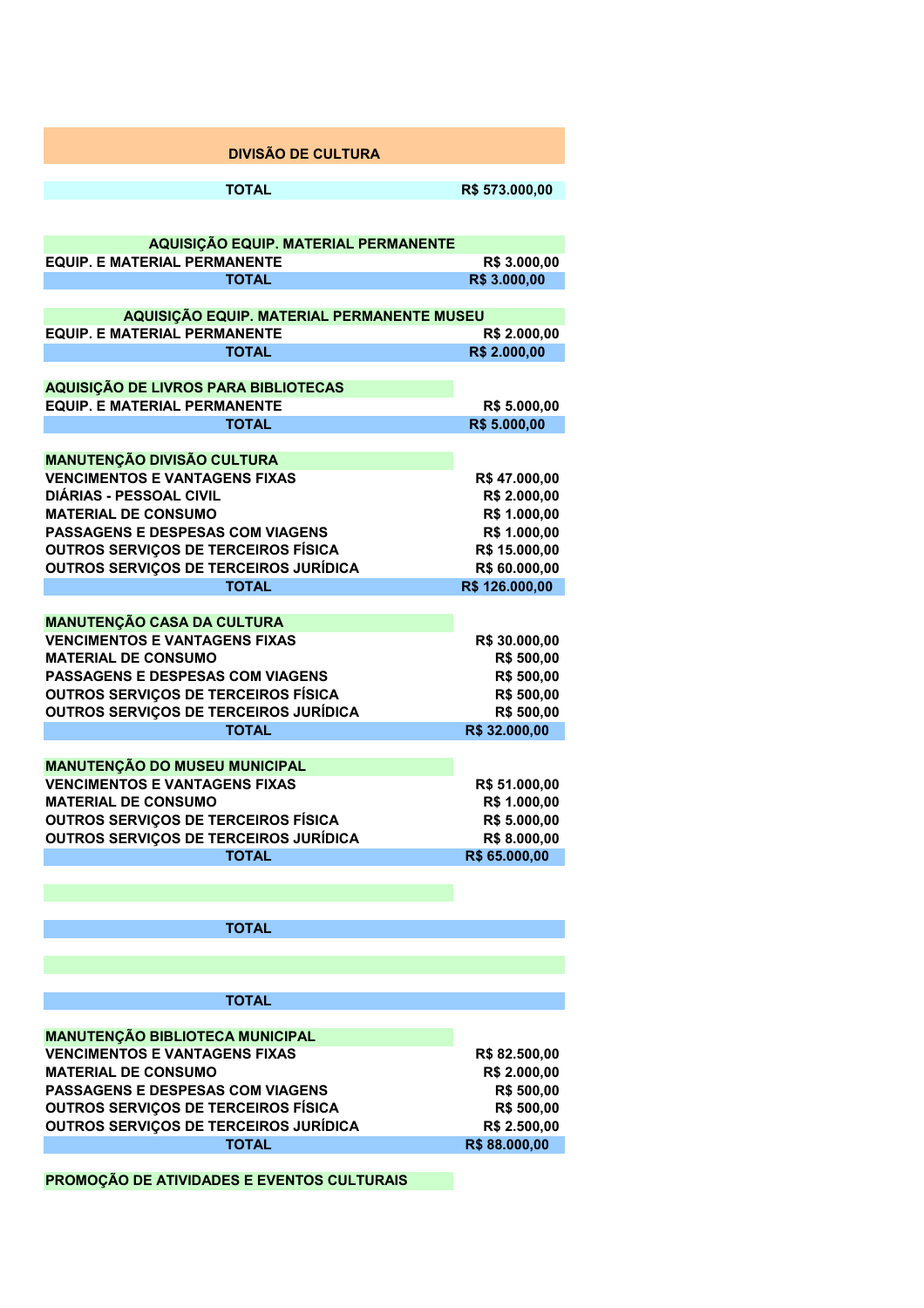| <b>MATERIAL DE CONSUMO</b>                   | R\$ 23.000,00     |
|----------------------------------------------|-------------------|
| PREMIAÇÕES CULTURAIS, ARTÍSTICAS             | R\$ 1.500.00      |
| <b>PASSAGENS E DESPESAS COM VIAGENS</b>      | <b>R\$ 500.00</b> |
| <b>OUTROS SERVICOS DE TERCEIROS FÍSICA</b>   | R\$ 24,000.00     |
| <b>OUTROS SERVICOS DE TERCEIROS JURÍDICA</b> | R\$ 130,000,00    |
| <b>TOTAL</b>                                 | R\$ 179.000,00    |
|                                              |                   |
| <b>MANUTENÇÃO TEATRO MUNICIPAL</b>           |                   |
| <b>MATERIAL DE CONSUMO</b>                   | R\$ 2.000,00      |
| <b>OUTROS SERVIÇOS DE TERCEIROS FÍSICA</b>   | R\$ 2.000,00      |
| <b>OUTROS SERVIÇOS DE TERCEIROS JURÍDICA</b> | R\$ 8.000.00      |
| <b>TOTAL</b>                                 | R\$ 12,000.00     |
|                                              |                   |
| <b>MANUTENÇÃO ENTIDADES CULTURAIS</b>        |                   |
| <b>SUBVENCÕES SOCIAIS</b>                    | R\$ 61.000,00     |
| TOTAL                                        | R\$ 61,000.00     |

| <b>TOTAL</b>                                       |                |
|----------------------------------------------------|----------------|
|                                                    |                |
|                                                    |                |
|                                                    |                |
| <b>TOTAL</b>                                       | R\$ 573.000,00 |
|                                                    |                |
|                                                    | 0,92%          |
|                                                    |                |
|                                                    |                |
| FUMPAC-FUNDO MUN. PROTEÇÃO PATRIMONIO CULTURAL     | R\$ 299.000,00 |
| MANUTENÇÃO DO FUMPAC - FUNDO MUNIC. PATRIMONIO     |                |
| <b>MATERIAL DE CONSUMO</b>                         | R\$ 15.000,00  |
| <b>OUTROS SERVIÇOS DE TERCEIROS FÍSICA</b>         | R\$ 20.000,00  |
| OUTROS SERVIÇOS DE TERCEIROS JURÍDICA              | R\$ 31.000,00  |
| <b>TOTAL</b>                                       | R\$ 66.000,00  |
|                                                    |                |
| RESTAURAÇÃO E CONSERVAÇÃO BENS TOMBADOS            |                |
| <b>OBRAS E INSTALAÇÕES</b>                         | R\$ 23.000,00  |
| <b>TOTAL</b>                                       | R\$ 23.000,00  |
|                                                    |                |
| AQUISIÇÃO DE EQUIP. E MATERIAL PERMANENTE - FUMPAC |                |
| <b>EQUIP. E MATERIAL PERMANENTE</b>                | R\$ 10.000,00  |
| <b>TOTAL</b>                                       | R\$ 10.000,00  |
|                                                    |                |
| REALIZAÇÃO DA FESTA DO MAROLO                      |                |
| <b>MATERIAL DE CONSUMO</b>                         | R\$ 20.000,00  |
| PREMIAÇÕES CULTURAIS, ARTÍSTICAS                   | R\$ 50.000,00  |
| OUTROS SERVIÇOS DE TERCEIROS FÍSICA                | R\$ 30.000,00  |
| <b>OUTROS SERVIÇOS DE TERCEIROS JURÍDICA</b>       | R\$ 100.000,00 |
| <b>TOTAL</b>                                       | R\$ 200.000,00 |
|                                                    |                |
|                                                    |                |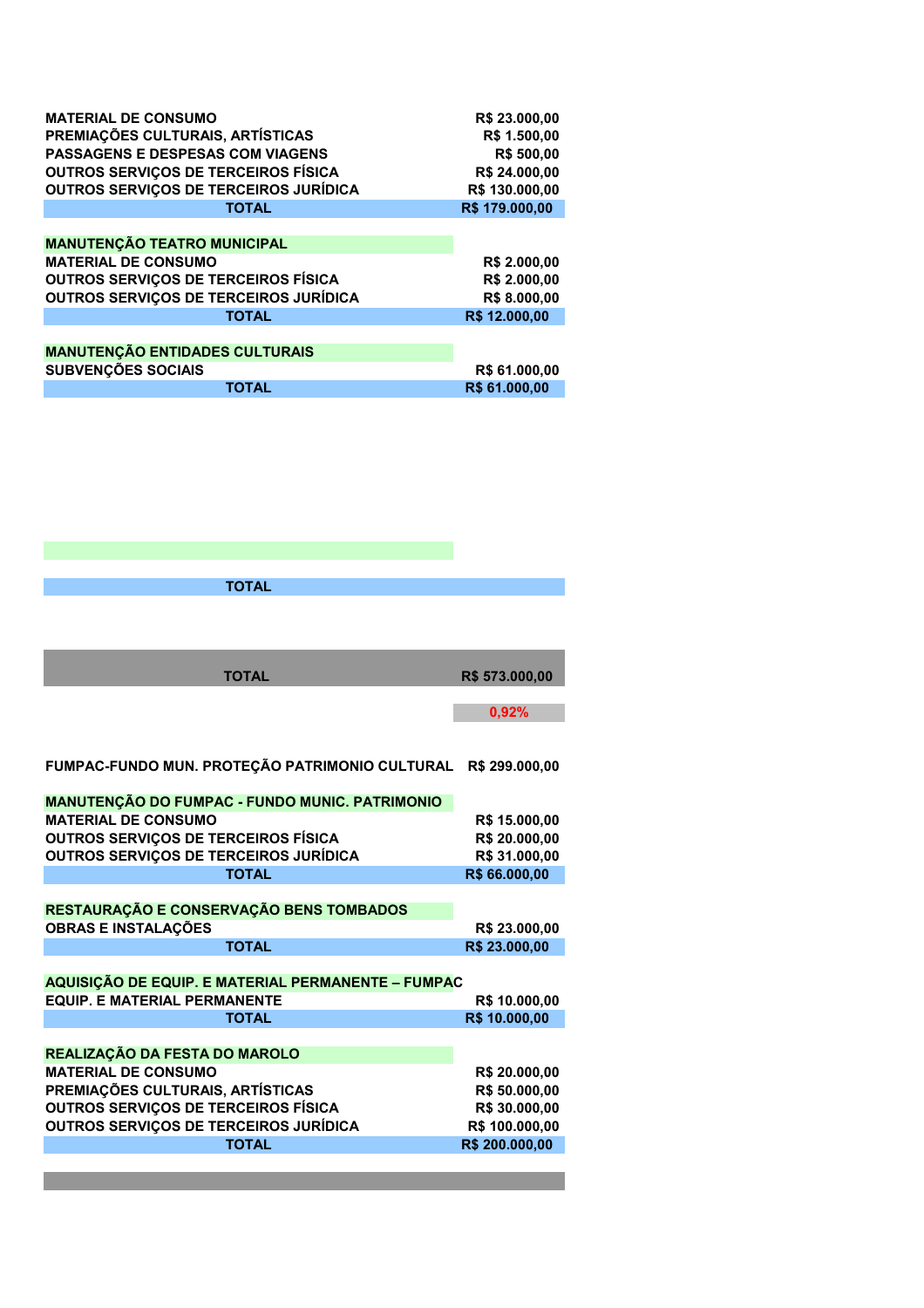**TOTAL R\$ 299.000,00** 

 $0,44\%$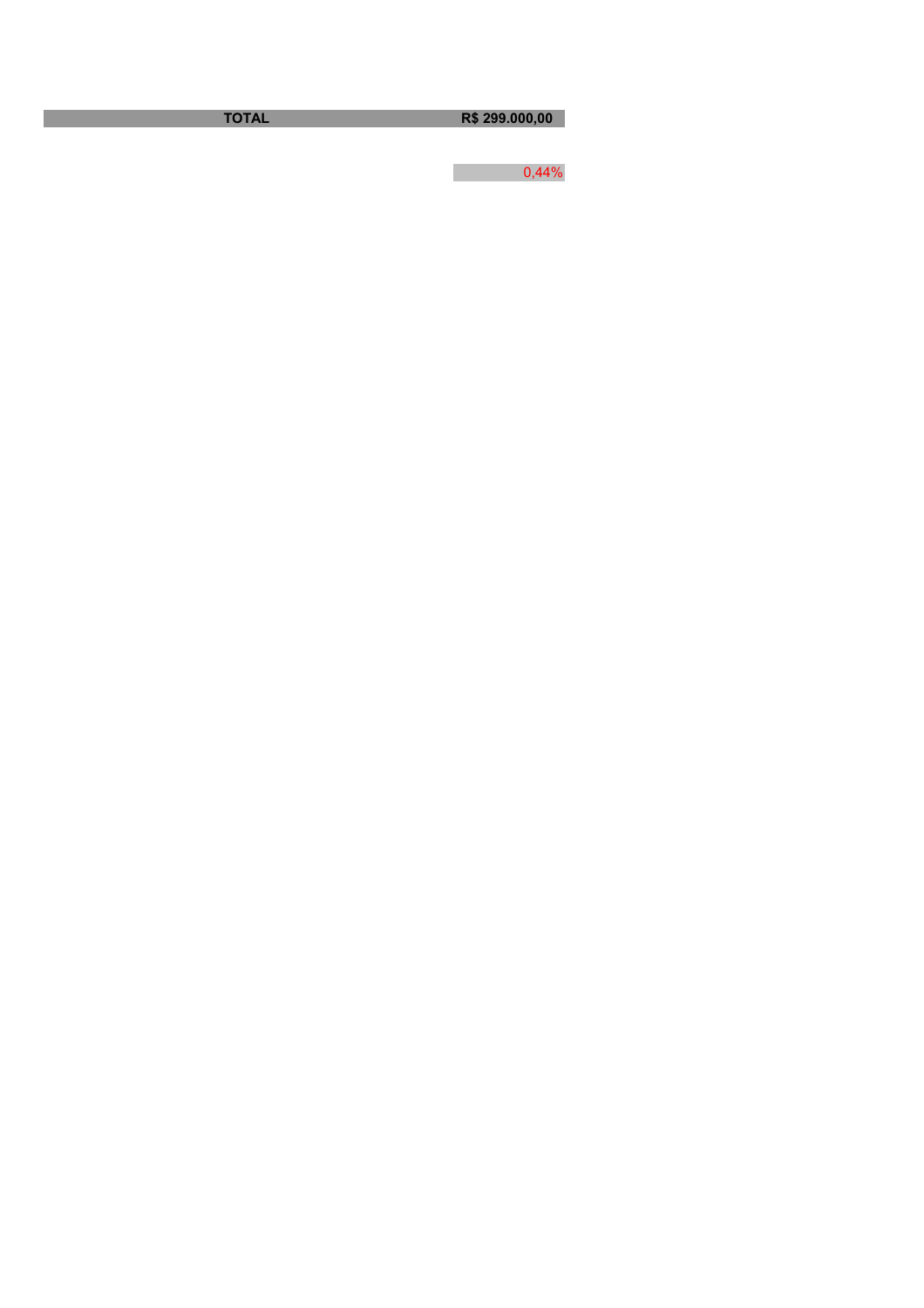| SECRETARIA MUNICIPAL DE SAÚDE                                                              |                                 |
|--------------------------------------------------------------------------------------------|---------------------------------|
| <b>TOTAL</b>                                                                               | R\$ 18.819.700,00               |
|                                                                                            |                                 |
| AQUISIÇÃO EQUIP. E MATERIAL PERMANENTE                                                     |                                 |
| <b>Equipamentos e Material Permanente</b><br><b>TOTAL</b>                                  | R\$ 8.500,00<br>R\$ 8.500,00    |
|                                                                                            |                                 |
| AQUISIÇÃO EQUIP. E MATERIAL PERMANENTE - PSF                                               |                                 |
| <b>Equipamentos e Material Permanente</b>                                                  | R\$ 60.000,00                   |
| <b>TOTAL</b>                                                                               | R\$ 60.000,00                   |
| <b>CONSTRUÇÃO/REFORMA UNIDADE BÁSICA SAÚDE</b><br>Obras e Instalações                      | R\$ 250.000,00                  |
| <b>TOTAL</b>                                                                               | R\$ 250.000,00                  |
| AQUISIÇÃO EQUIP. E MATERIAL PERMANENTE POLICLINICA MUNIC.                                  |                                 |
| <b>Equipamentos e Material Permanente</b>                                                  | R\$ 249.000,00                  |
| <b>TOTAL</b>                                                                               | R\$ 249.000,00                  |
| AQUISIÇÃO EQUIPAMENTOS E MAT. PERMANENTE PROG. SAUDE BUCAL                                 |                                 |
| <b>Equipamentos e Material Permanente</b>                                                  | R\$ 15.000,00                   |
| <b>TOTAL</b>                                                                               | R\$ 15.000,00                   |
|                                                                                            |                                 |
| <b>CONSTRUÇÃO/REFORMA POLICLINICA</b>                                                      |                                 |
| Obras e Instalações                                                                        | R\$ 1.845.000,00                |
| <b>TOTAL</b>                                                                               | R\$ 1.845.000,00                |
| <b>REFORMA DA FARMACIA DE TODOS</b>                                                        |                                 |
| Obras e Instalações                                                                        | R\$ 50.000,00                   |
| <b>TOTAL</b>                                                                               | R\$ 50.000,00                   |
| CONSTRUÇÃO SECRETARIA MUNICIPAL DE SAÚDE                                                   |                                 |
| Obras e Instalações                                                                        | R\$ 500.000,00                  |
| <b>TOTAL</b>                                                                               | R\$ 500.000,00                  |
|                                                                                            |                                 |
| AQUISIÇÃO EQUIP. E MATERIAL PERMANENTE - NASF<br><b>Equipamentos e Material Permanente</b> | R\$ 20.000,00                   |
| <b>TOTAL</b>                                                                               | R\$ 20.000,00                   |
|                                                                                            |                                 |
| <b>MANUTENÇÃO CONSELHO MUNICIPAL DE SAÚDE</b>                                              |                                 |
| <b>MATERIAL DE CONSUMO</b>                                                                 | R\$ 1.000,00                    |
| <b>PASSAGENS E DESPESAS COM VIAGENS</b>                                                    | R\$ 1.000,00                    |
| <b>TOTAL</b>                                                                               | R\$ 2.000,00                    |
| <b>MANUTENÇÃO SECRETARIA SAÚDE</b>                                                         |                                 |
| <b>VENCIMENTOS E VANTAGENS FIXAS</b>                                                       | R\$400.000,00                   |
| <b>DIÁRIAS - PESSOAL CIVIL</b>                                                             | R\$ 120.000,00                  |
| <b>MATERIAL DE CONSUMO</b>                                                                 | R\$4.000,00                     |
| <b>PASSAGENS E DESPESAS</b>                                                                | R\$ 50.000,00                   |
| OUTROS SERVIÇOS DE TERCEIROS PESSOA FÍSICA<br>OUTROS SERVIÇOS DE TERCEIROS PESSOA JURÍDICA | R\$ 15.000,00<br>R\$ 100.000,00 |
| <b>TOTAL</b>                                                                               | R\$ 689.000,00                  |
|                                                                                            |                                 |
| <b>MANUTENÇÃO DESPESAS BANCÁRIAS - SAÚDE</b>                                               |                                 |
| OUTROS SERVIÇOS DE TERCEIROS PESSOA JURÍDICA                                               | R\$ 5.000,00                    |
| <b>TOTAL</b>                                                                               | R\$ 5.000,00                    |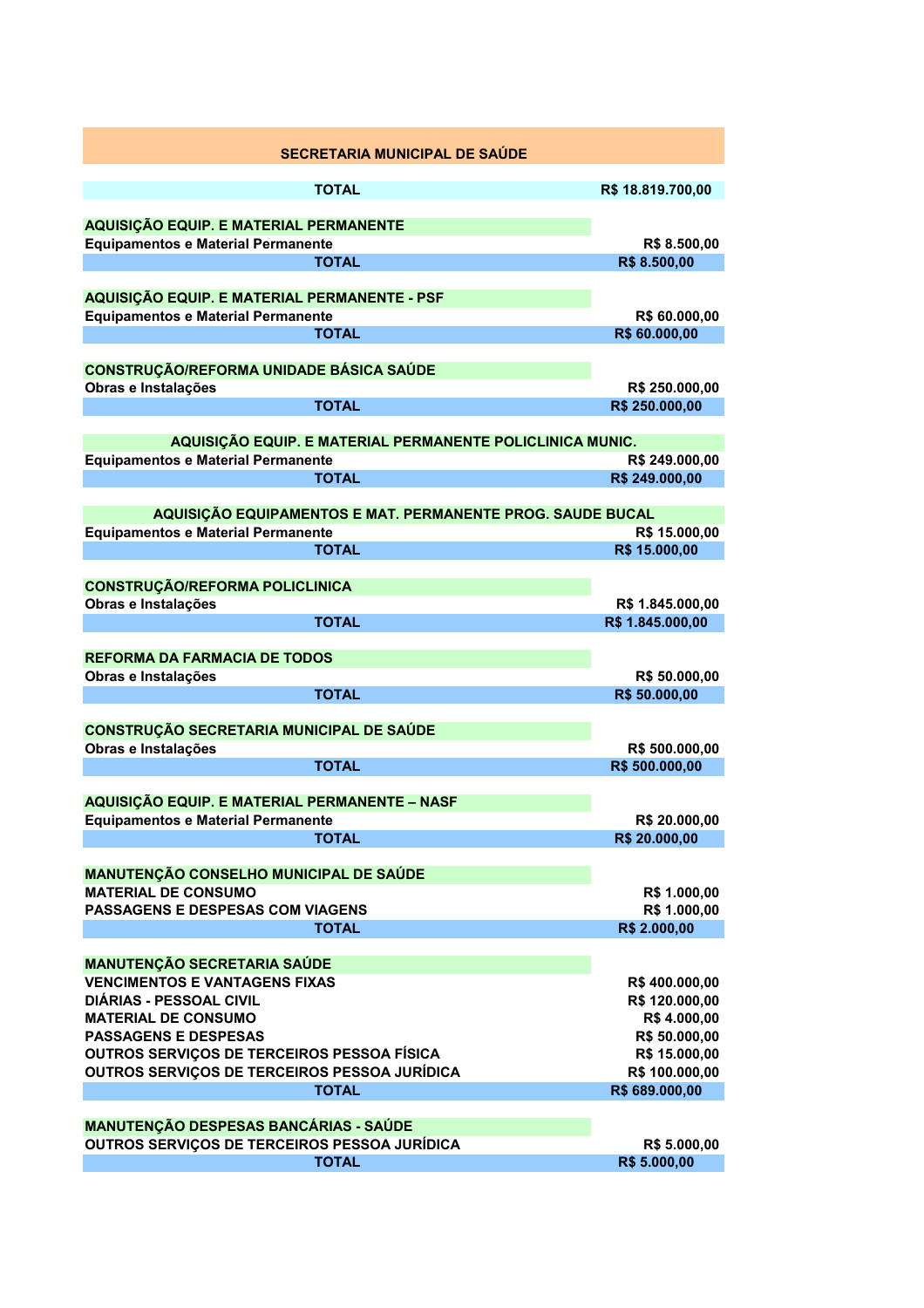| PAGTO SUBSÍDIO SECRETÁRIO SAÚDE                                                |                  |
|--------------------------------------------------------------------------------|------------------|
| <b>VENCIMENTOS E VANTAGENS FIXAS</b>                                           | R\$ 68.000,00    |
| <b>TOTAL</b>                                                                   | R\$ 68.000,00    |
| <b>CONTRIBUIÇÃO PARA O INSS</b>                                                |                  |
| OBRIGAÇÕES PATRONAIS - INSTITUIÇÃO                                             | R\$ 190.000,00   |
| OBRIGAÇÕES TRIBUTÁRIAS - SERVIDOR                                              | R\$ 60.000,00    |
| <b>TOTAL</b>                                                                   | R\$ 250.000,00   |
|                                                                                |                  |
| <b>CONTRIBUIÇÃO PARA O FUNPREV</b>                                             |                  |
| <b>OBRIGAÇÕES PATRONAIS</b>                                                    | R\$ 535.000,00   |
| <b>TOTAL</b>                                                                   | R\$ 535.000,00   |
| <b>MANUTENÇÃO SALA DE FISIOTERAPIA</b>                                         |                  |
| <b>VENCIMENTOS E VANTAGENS FIXAS</b>                                           | R\$ 115.000,00   |
| <b>TOTAL</b>                                                                   | R\$ 115.000,00   |
|                                                                                |                  |
| <b>MANUTENÇÃO VEÍCULOS DA SAÚDE</b>                                            |                  |
| <b>MATERIAL DE CONSUMO</b>                                                     | R\$ 240.000,00   |
| OUTROS SERVIÇOS DE TERCEIROS PESSOA FÍSICA                                     | R\$ 3.000,00     |
| OUTROS SERVIÇOS DE TERCEIROS PESSOA JURÍDICA                                   | R\$ 90.000,00    |
| <b>TOTAL</b>                                                                   | R\$ 333.000,00   |
|                                                                                |                  |
| MANUTENÇÃO DEPARTAMENTO AÇÕES DE SAÚDE<br><b>VENCIMENTOS E VANTAGENS FIXAS</b> | R\$ 81.700,00    |
| <b>TOTAL</b>                                                                   | R\$ 81.700,00    |
|                                                                                |                  |
| <b>MANUTENÇÃO PSF</b>                                                          |                  |
| <b>CONTRATAÇÃO POR TEMPO DETERMINADO</b>                                       | R\$ 2.050.000,00 |
| <b>VENCIMENTOS E VANTAGENS FIXAS</b>                                           | R\$ 547.000,00   |
| <b>DIÁRIAS - PESSOAL CIVIL</b>                                                 | R\$ 1.000,00     |
| <b>MATERIAL DE CONSUMO</b>                                                     | R\$ 128.000,00   |
| <b>PASSAGENS E DESPESAS</b>                                                    | R\$ 6.000,00     |
| OUTROS SERVIÇOS DE TERCEIROS PESSOA FÍSICA                                     | R\$ 125.000,00   |
| OUTROS SERVIÇOS DE TERCEIROS PESSOA JURÍDICA                                   | R\$ 135.000,00   |
| <b>TOTAL</b>                                                                   | R\$ 2.992.000,00 |
| <b>MANUTENÇÃO POLICLINICA</b>                                                  |                  |
| <b>CONTRATAÇÃO POR TEMPO DETERMINADO</b>                                       | R\$ 150.000,00   |
| <b>VENCIMENTOS E VANTAGENS FIXAS</b>                                           | R\$ 1.000.000,00 |
| <b>MATERIAL DE CONSUMO</b>                                                     | R\$ 55.000,00    |
| OUTROS SERVIÇOS DE TERCEIROS PESSOA FÍSICA                                     | R\$479.000,00    |
| OUTROS SERVIÇOS DE TERCEIROS PESSOA JURÍDICA                                   | R\$ 1.275.000,00 |
| <b>TOTAL</b>                                                                   | R\$ 2.959.000,00 |
|                                                                                |                  |
| <b>MANUTENÇÃO CONVÊNIO CISLAGOS</b>                                            |                  |
| Consórcio Intermunicipal de Saúde dos                                          |                  |
| Municípios da Região dos Lagos do Sul de Minas Gerais                          |                  |
| <b>CONTRIBUIÇÕES</b>                                                           | R\$ 200.000,00   |
| <b>TOTAL</b>                                                                   | R\$ 200.000,00   |
| <b>MANUTENÇÃO - CONVÊNIO FHOP</b>                                              |                  |
| OUTROS SERVIÇOS DE TERCEIROS PESSOA JURÍDICA                                   | R\$4.560.000,00  |
| <b>TOTAL</b>                                                                   | R\$4.560.000,00  |
|                                                                                |                  |
| <b>MANUTENÇÃO PROGRAMA SAUDE BUCAL</b>                                         |                  |
| <b>CONTRATAÇÃO POR TEMPO DETERMINADO</b>                                       | R\$44.000,00     |
| <b>VENCIMENTOS E VANTAGENS FIXAS</b>                                           | R\$ 580.000,00   |
| <b>MATERIAL DE CONSUMO</b>                                                     | R\$45.000,00     |
| PASSAGENS E DESPESAS COM VIAGENS                                               | R\$ 1.000,00     |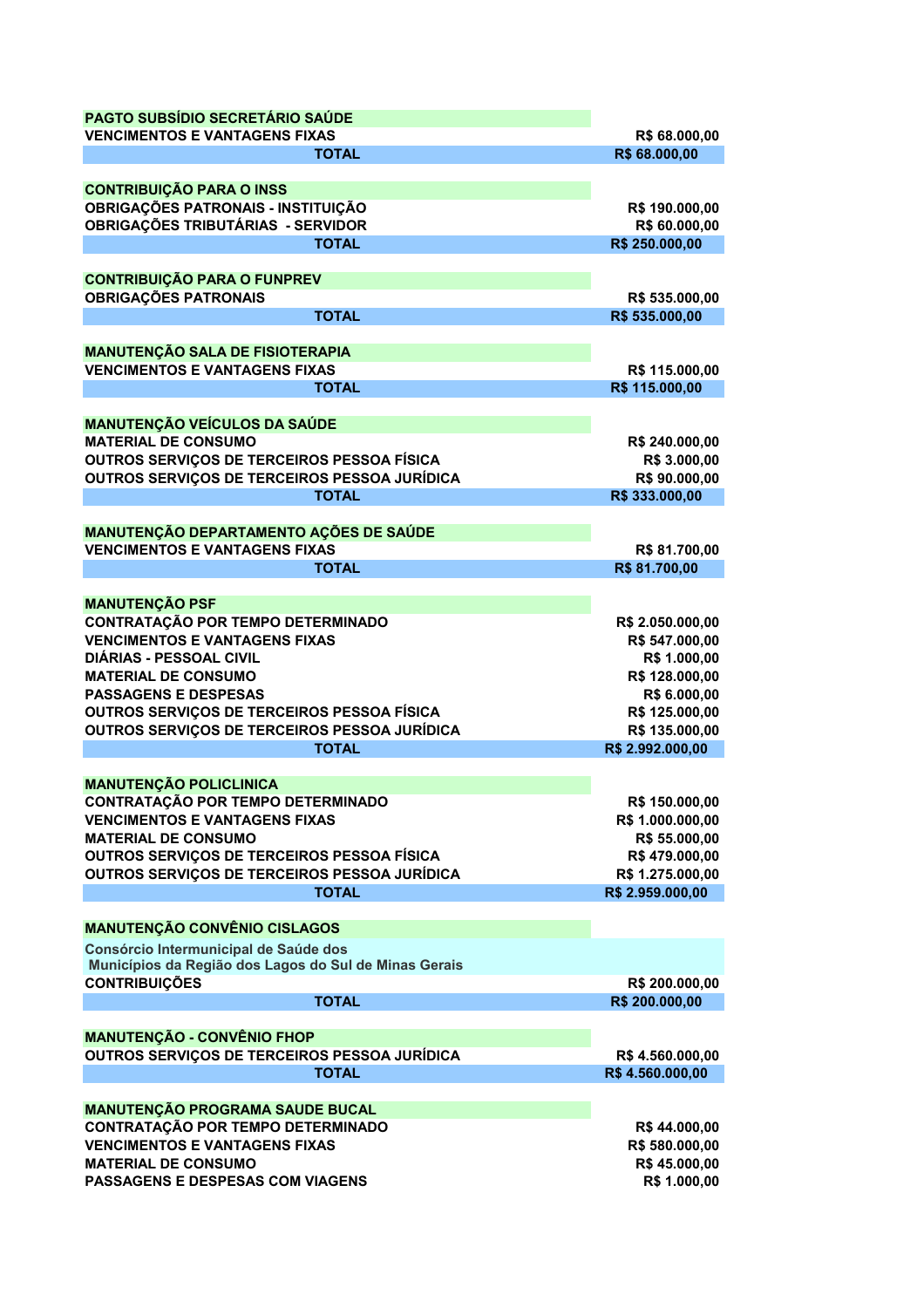| OUTROS SERVIÇOS DE TERCEIROS PESSOA FÍSICA<br>OUTROS SERVIÇOS DE TERCEIROS PESSOA JURÍDICA | R\$ 1.000,00<br>R\$ 13.000,00    |
|--------------------------------------------------------------------------------------------|----------------------------------|
| <b>TOTAL</b>                                                                               | R\$ 684.000,00                   |
|                                                                                            |                                  |
| <b>MANUTENÇÃO VIGILÂNCIA/INSPEÇÃO SANITÁRIA</b>                                            |                                  |
| <b>VENCIMENTOS E VANTAGENS FIXAS</b>                                                       | R\$ 125.000,00                   |
| <b>MATERIAL DE CONSUMO</b>                                                                 | R\$ 20.000,00                    |
| OUTROS SERVIÇOS DE TERCEIROS PESSOA FÍSICA                                                 | R\$ 3.000,00                     |
| OUTROS SERVIÇOS DE TERCEIROS PESSOA JURÍDICA                                               | R\$ 3.000,00                     |
| <b>TOTAL</b>                                                                               | R\$ 151.000,00                   |
|                                                                                            |                                  |
| <b>MANUTENÇÃO VIGILANCIA EPIDEMIOLOGICA</b>                                                |                                  |
| CONTRATAÇÃO POR TEMPO DETERMINADO<br><b>VENCIMENTOS E VANTAGENS FIXAS</b>                  | R\$ 215.000,00<br>R\$ 130.000,00 |
| <b>MATERIAL DE CONSUMO</b>                                                                 | R\$ 33.000,00                    |
| OUTROS SERVIÇOS DE TERCEIROS PESSOA FÍSICA                                                 | R\$ 1.000,00                     |
| OUTROS SERVIÇOS DE TERCEIROS PESSOA JURÍDICA                                               | R\$ 31.000,00                    |
| INDENIZAÇÃO PELA EXECUÇÃO DE SERVIÇOS DO SUS                                               | R\$ 7.000,00                     |
| <b>TOTAL</b>                                                                               | R\$417.000,00                    |
|                                                                                            |                                  |
| <b>MANUTENÇÃO CONVÊNIO CISSUL</b>                                                          |                                  |
| Consórcio Intermunicipal de Saúde da Macro Região do Sul de Minas                          |                                  |
| <b>CONTRIBUIÇÕES</b>                                                                       | R\$ 85.000,00                    |
| <b>TOTAL</b>                                                                               | R\$ 85.000,00                    |
|                                                                                            |                                  |
| <b>CONTRIBUIÇÃO À APAE</b>                                                                 |                                  |
| <b>CONTRIBUIÇÕES</b>                                                                       | R\$45.000,00                     |
| <b>TOTAL</b>                                                                               | R\$45.000,00                     |
|                                                                                            |                                  |
| <b>MANUTENÇÃO FARMÁCIA DE TODOS E REMUNE</b>                                               |                                  |
| <b>VENCIMENTOS E VANTAGENS FIXA</b>                                                        | R\$ 165.000,00                   |
| <b>MATERIAL DE CONSUMO</b>                                                                 | R\$752.000,00                    |
| <b>TOTAL</b>                                                                               | R\$917.000,00                    |
|                                                                                            |                                  |
| <b>MANUTENÇÃO MANDATOS JUDICIAIS</b>                                                       |                                  |
| <b>MATERIAL DE CONSUMO</b>                                                                 | R\$ 60.000,00                    |
| <b>TOTAL</b>                                                                               | R\$ 60.000,00                    |
|                                                                                            |                                  |
| MANUTENÇÃO PROGRAMA OXIGENOTERAPIA                                                         |                                  |
| <b>MATERIAL DE CONSUMO</b>                                                                 | R\$ 10.000,00                    |
| OUTROS SERVIÇOS TERCEIROS PESSOA JURÍDICA                                                  | R\$ 75.000,00                    |
| <b>TOTAL</b>                                                                               | R\$ 85.000,00                    |
|                                                                                            |                                  |
| MANUTENÇÃO PROGRAMA ALIMENTAÇÃO E NUTRIÇÃO<br><b>MATERIAL DE CONSUMO</b>                   |                                  |
| <b>TOTAL</b>                                                                               | R\$ 120.000,00<br>R\$ 120.000,00 |
|                                                                                            |                                  |
| <b>MANUTENÇÃO DE ZOONOZES</b>                                                              |                                  |
| <b>MATERIAL DE CONSUMO</b>                                                                 | R\$ 12.000,00                    |
| OUTROS SERVIÇOS TERCEIROS PESSOA FÍSICA                                                    | R\$ 25.000,00                    |
| OUTROS SERVIÇOS TERCEIROS PESSOA JURÍDICA                                                  | R\$40.000,00                     |
| <b>TOTAL</b>                                                                               | R\$ 77.000,00                    |
|                                                                                            |                                  |
| <b>MANUT. NASF - NUCLEO APOIO A SAUDA DA FAMILIA</b>                                       |                                  |
| <b>CONTRATAÇÃO POR TEMPO DETERMINADO</b>                                                   | R\$80.000,00                     |
| <b>VENCIMENTOS E VANTAGENS FIXA</b>                                                        | R\$80.000,00                     |
| <b>MATERIAL DE CONSUMO</b>                                                                 | R\$ 60.000,00                    |
| <b>TOTAL</b>                                                                               | R\$ 220.000,00                   |
|                                                                                            |                                  |
|                                                                                            |                                  |

**MANUT. CAPS- CENTRO DE ATENDIMENTO PSICO-SOCIAL**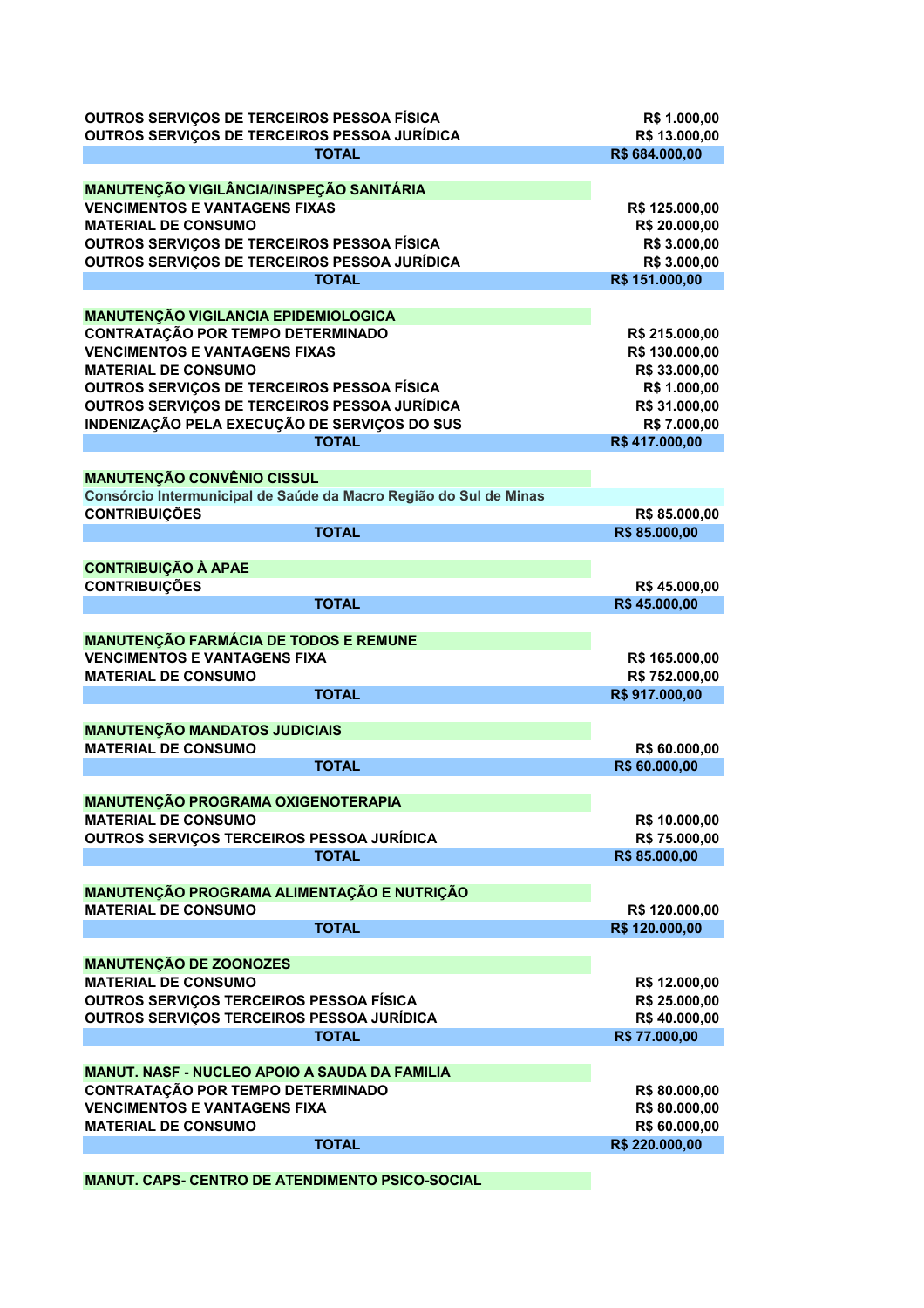| <b>CONTRATAÇÃO POR TEMPO DETERMINADO</b>  | R\$ 15.000,00     |
|-------------------------------------------|-------------------|
| <b>VENCIMENTOS E VANTAGENS FIXA</b>       | R\$ 15.000,00     |
| <b>MATERIAL CONSUMO</b>                   | R\$ 500,00        |
| OUTROS SERVIÇOS TERCEIROS PESSOA FÍSICA   | R\$ 3.000,00      |
| OUTROS SERVIÇOS TERCEIROS PESSOA JURÍDICA | R\$ 3.000,00      |
| <b>TOTAL</b>                              | R\$ 36.500,00     |
|                                           |                   |
| <b>MANUTENÇÃO CONVÊNIO CISMARPA</b>       |                   |
| <b>CONTRIBUIÇÕES</b>                      | R\$98.200,00      |
| OUTROS SERVIÇOS TERCEIROS PESSOA JURÍDICA | R\$ 36,800.00     |
| <b>TOTAL</b>                              | R\$ 135,000,00    |
|                                           |                   |
|                                           |                   |
| <b>TOTAL</b>                              | R\$ 18.819.700.00 |
|                                           |                   |

**30,11%**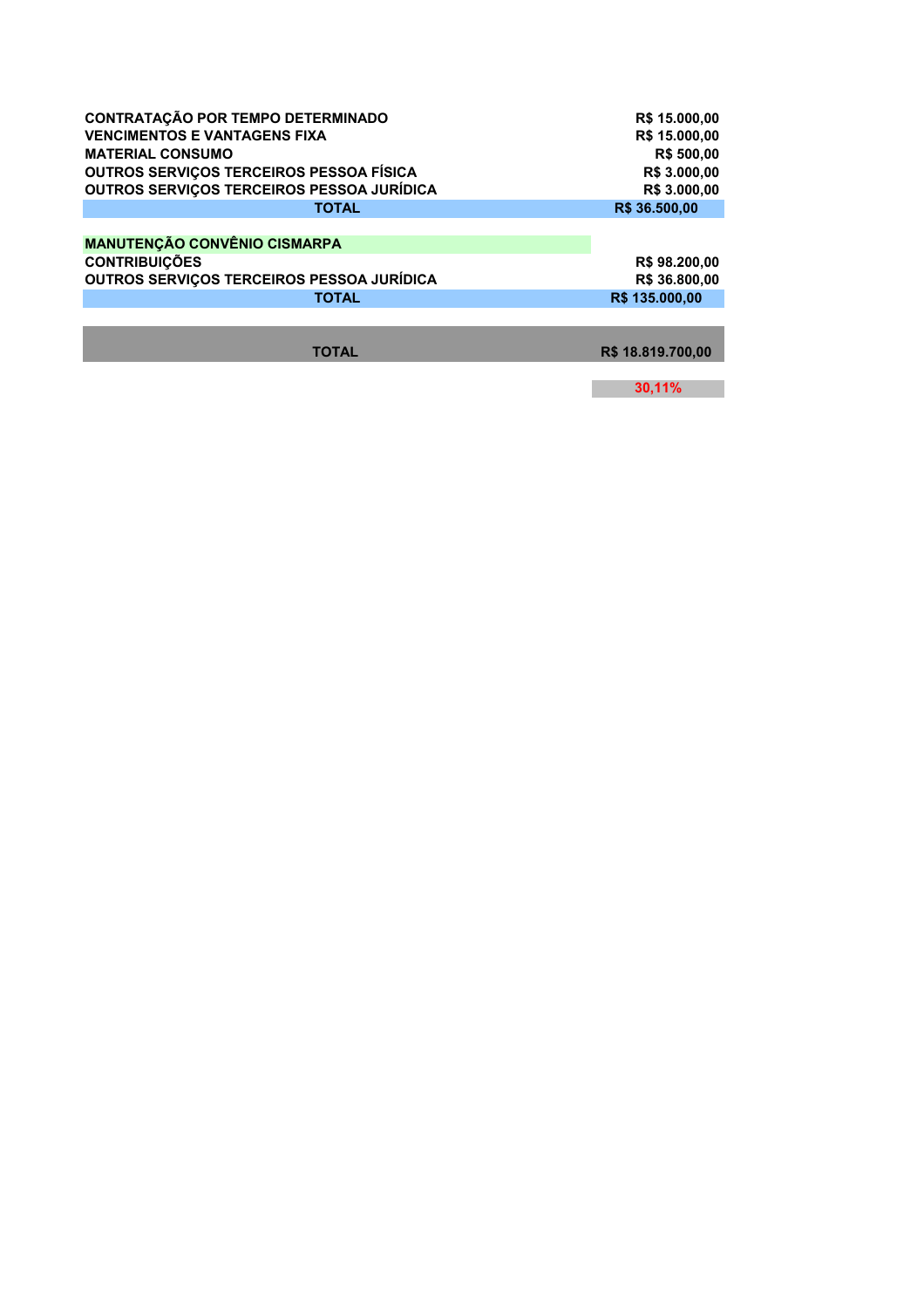|                                                                | <b>SECRETARIA MUNICIPAL DE OBRAS</b>                     |                              |
|----------------------------------------------------------------|----------------------------------------------------------|------------------------------|
|                                                                | <b>TOTAL</b>                                             | R\$ 5.349.600,00             |
|                                                                |                                                          |                              |
|                                                                |                                                          |                              |
|                                                                | <b>TOTAL</b>                                             |                              |
| AQUISIÇÃO EQUIP. E MATERIAL PERMANENTE                         |                                                          |                              |
| <b>Equipamentos e Material Permanente</b>                      |                                                          | R\$ 10.000,00                |
|                                                                | <b>TOTAL</b>                                             | R\$ 10.000,00                |
| <b>CONSTRUÇÃO/REFORMA PONTES EM VIAS URBANAS</b>               |                                                          |                              |
| Obras e Instalações                                            |                                                          | R\$ 50.000,00                |
|                                                                | <b>TOTAL</b>                                             | R\$ 50.000,00                |
| <b>CONSTRUÇÃO REDE ÁGUA PLUVIAIS</b>                           |                                                          |                              |
| <b>OBRAS E INSTALAÇÕES</b>                                     |                                                          | R\$ 150.000,00               |
|                                                                | <b>TOTAL</b>                                             | R\$ 150.000,00               |
| ABERTURA E PAVIMENTAÇÃO VIAS URBANAS                           |                                                          |                              |
| <b>OBRAS E INSTALAÇÕES</b>                                     |                                                          | R\$ 250.000,00               |
|                                                                | <b>TOTAL</b>                                             | R\$ 250.000,00               |
|                                                                | AQUISIÇÃO EQUIP. E MATERIAL PERMANENTE VELÓRIO MUNICIPAL |                              |
| <b>Equipamentons e Material Permanente</b>                     |                                                          | R\$ 3.000,00                 |
|                                                                | <b>TOTAL</b>                                             | R\$ 3.000,00                 |
|                                                                |                                                          |                              |
| <b>EXTENSÃO REDE ILUMINAÇÃO PÚBLICA</b><br>Obras e Instalações |                                                          | R\$ 105.000,00               |
|                                                                | <b>TOTAL</b>                                             | R\$ 105.000,00               |
|                                                                |                                                          |                              |
| MODERNIZAÇÃO REDE ILUMINAÇÃO PÚBLICA<br>Obras e Instalações    |                                                          | R\$ 105.000,00               |
|                                                                | <b>TOTAL</b>                                             | R\$ 105.000,00               |
|                                                                |                                                          |                              |
| <b>CONSTRUÇÃO/REFORMA PRAÇAS, PARQUES E JARDINS</b>            |                                                          |                              |
| Obras e Instalações                                            | <b>TOTAL</b>                                             | R\$ 5.000,00<br>R\$ 5.000,00 |
|                                                                |                                                          |                              |
| <b>AQUISIÇÃO DE EQUIPAMENTOS P/ LIMPEZA</b>                    |                                                          |                              |
| <b>Equipamentos e Material Permanente</b>                      | <b>TOTAL</b>                                             | R\$ 2.000,00<br>R\$ 2.000,00 |
|                                                                |                                                          |                              |
| <b>CONSTRUÇÃO/REFORMA CEMITÉRIO E VELÓRIO MUNICIPAL</b>        |                                                          |                              |
| <b>OBRAS E INSTALAÇÕES</b>                                     |                                                          | R\$ 30.000,00                |
|                                                                | <b>TOTAL</b>                                             | R\$ 30.000,00                |
| <b>CONSTRUÇÃO DE UNIDADES HABITACIONAIS</b>                    |                                                          |                              |
| Obras e Instalações                                            |                                                          | R\$ 200.000,00               |
|                                                                | <b>TOTAL</b>                                             | R\$ 200.000,00               |
| <b>MELHORAMENTO TERMINAL RODOVIÁRIO</b>                        |                                                          |                              |
| Obras e Instalações                                            |                                                          | R\$ 5.000,00                 |
|                                                                | <b>TOTAL</b>                                             | R\$ 5.000,00                 |
|                                                                | AQ. EQUIP. E MATERIAL PERMANENTE TERMINAL RODOVIÁRIO     |                              |
| <b>Equipamentos e Material Permanente</b>                      |                                                          | R\$ 5.000,00                 |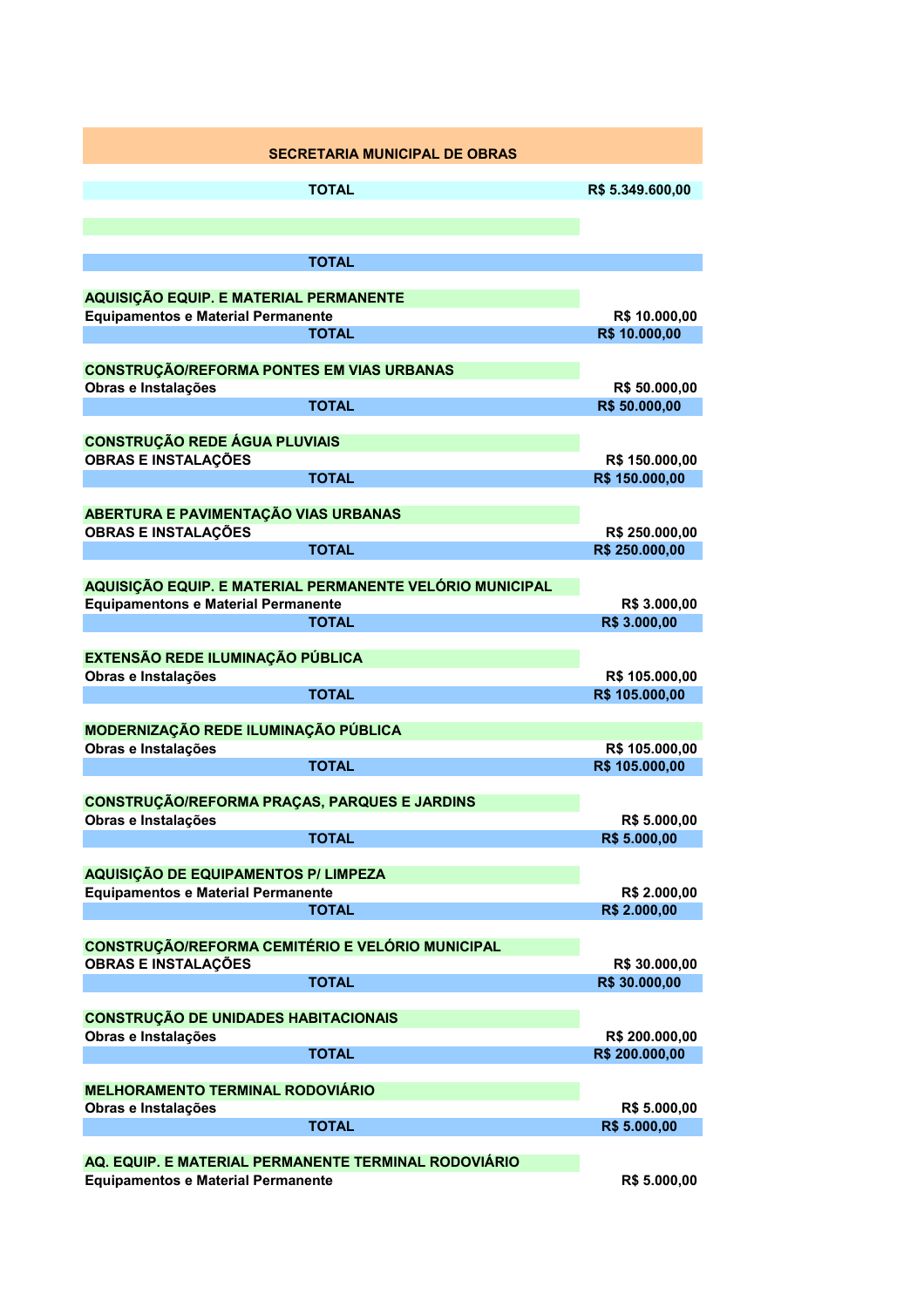| <b>TOTAL</b>                                                                  | R\$ 5.000,00                     |
|-------------------------------------------------------------------------------|----------------------------------|
|                                                                               |                                  |
| <b>INSTALAÇÃO DE REDUTORES EM VIAS URBANAS</b>                                |                                  |
| Obras e Instalações                                                           | R\$40.000,00                     |
| <b>TOTAL</b>                                                                  | R\$40.000,00                     |
|                                                                               |                                  |
| <b>INSTALAÇÃO CÂMERAS DE SEGURANÇA</b>                                        |                                  |
| <b>Equipamentos e Material Permanente</b>                                     | R\$ 100.000,00                   |
| <b>TOTAL</b>                                                                  | R\$ 100.000,00                   |
|                                                                               |                                  |
| AQUISIÇÃO EQUIP. E MAT. PERMANENTE VIAS URBANAS                               |                                  |
| <b>Equipamentos e Material Permanente</b>                                     | R\$ 5.000,00                     |
| <b>TOTAL</b>                                                                  | R\$ 5.000,00                     |
|                                                                               |                                  |
| AMPLIAÇÃO PAÇO MUNICIPAL (SEDE)                                               |                                  |
| Obras e Instalações<br><b>TOTAL</b>                                           | R\$ 140.000,00<br>R\$ 140.000,00 |
|                                                                               |                                  |
| <b>MANUTENÇÃO SECRETARIA DE OBRAS</b>                                         |                                  |
| <b>VENCIMENTOS E VANTAGENS FIXAS</b>                                          | R\$ 66.000,00                    |
| <b>DIÁRIAS - PESSOAL CIVIL</b>                                                | R\$ 1.000,00                     |
| <b>MATERIAL DE CONSUMO</b>                                                    | R\$ 8.000,00                     |
| <b>PASSAGENS E DESPESAS</b>                                                   | R\$ 1.500,00                     |
| OUTROS SERVIÇOS DE TERCEIROS PESSOA FÍSICA                                    | R\$ 20.000,00                    |
| OUTROS SERVIÇOS DE TERCEIROS PESSOA JURÍDICA                                  | R\$ 20.000,00                    |
| <b>TOTAL</b>                                                                  | R\$ 116.500,00                   |
|                                                                               |                                  |
| <b>MANUTENÇÃO DIVISÃO DE ENGENHARIA</b>                                       |                                  |
| <b>VENCIMENTOS E VANTAGENS FIXAS</b>                                          | R\$44.000,00                     |
| <b>TOTAL</b>                                                                  | R\$44.000,00                     |
|                                                                               |                                  |
| <b>MANUTENÇÃO DIVISÃO SERVIÇOS URBANOS</b>                                    |                                  |
| <b>VENCIMENTOS E VANTAGENS FIXAS</b>                                          | R\$ 57.000,00                    |
| <b>TOTAL</b>                                                                  | R\$ 57.000,00                    |
|                                                                               |                                  |
| <b>PGTO SUBSÍDIO SECRETÁRIO OBRAS</b><br><b>VENCIMENTOS E VANTAGENS FIXAS</b> |                                  |
| <b>TOTAL</b>                                                                  | R\$ 68.000,00<br>R\$ 68.000,00   |
|                                                                               |                                  |
| <b>MANUTENÃO DAS VIAS URBANAS</b>                                             |                                  |
| <b>CONTRATAÇÃO POR TEMPO DETERMINADO</b>                                      | R\$ 135.000,00                   |
| <b>VENCIMENTOS E VANTAGENS FIXAS</b>                                          | R\$ 314.000,00                   |
| <b>MATERIAL DE CONSUMO</b>                                                    | R\$ 110.000,00                   |
| OUTROS SERVIÇOS DE TERCEIROS PESSOA FÍSICA                                    | R\$ 15.000,00                    |
| OUTROS SERVIÇOS DE TERCEIROS PESSOA JURÍDICA                                  | R\$ 120.000,00                   |
| <b>TOTAL</b>                                                                  | R\$ 694.000,00                   |
|                                                                               |                                  |
| <b>MANUTENÃO CEMITÉRIO E VELÓRIO MUNICIPAL</b>                                |                                  |
| <b>VENCIMENTOS E VANTAGENS FIXAS</b>                                          | R\$ 50.100,00                    |
| <b>MATERIAL DE CONSUMO</b>                                                    | R\$ 1.500,00                     |
| OUTROS SERVIÇOS DE TERCEIROS PESSOA FÍSICA                                    | R\$ 1.000,00                     |
| OUTROS SERVIÇOS DE TERCEIROS PESSOA JURÍDICA                                  | R\$ 15.000,00                    |
| <b>TOTAL</b>                                                                  | R\$ 67.600,00                    |
|                                                                               |                                  |
| MANUTENÇÃO DA ILUMINAÇÃO PÚBLICA                                              |                                  |
| <b>MATERIAL DE CONSUMO</b>                                                    | R\$ 1.000,00                     |
| OUTROS SERVIÇOS DE TERCEIROS PESSOA FÍSICA                                    | R\$ 1.000,00                     |
| OUTROS SERVIÇOS DE TERCEIROS PESSOA JURÍDICA                                  | R\$ 1.338.000,00                 |
| <b>TOTAL</b>                                                                  | R\$ 1.340.000,00                 |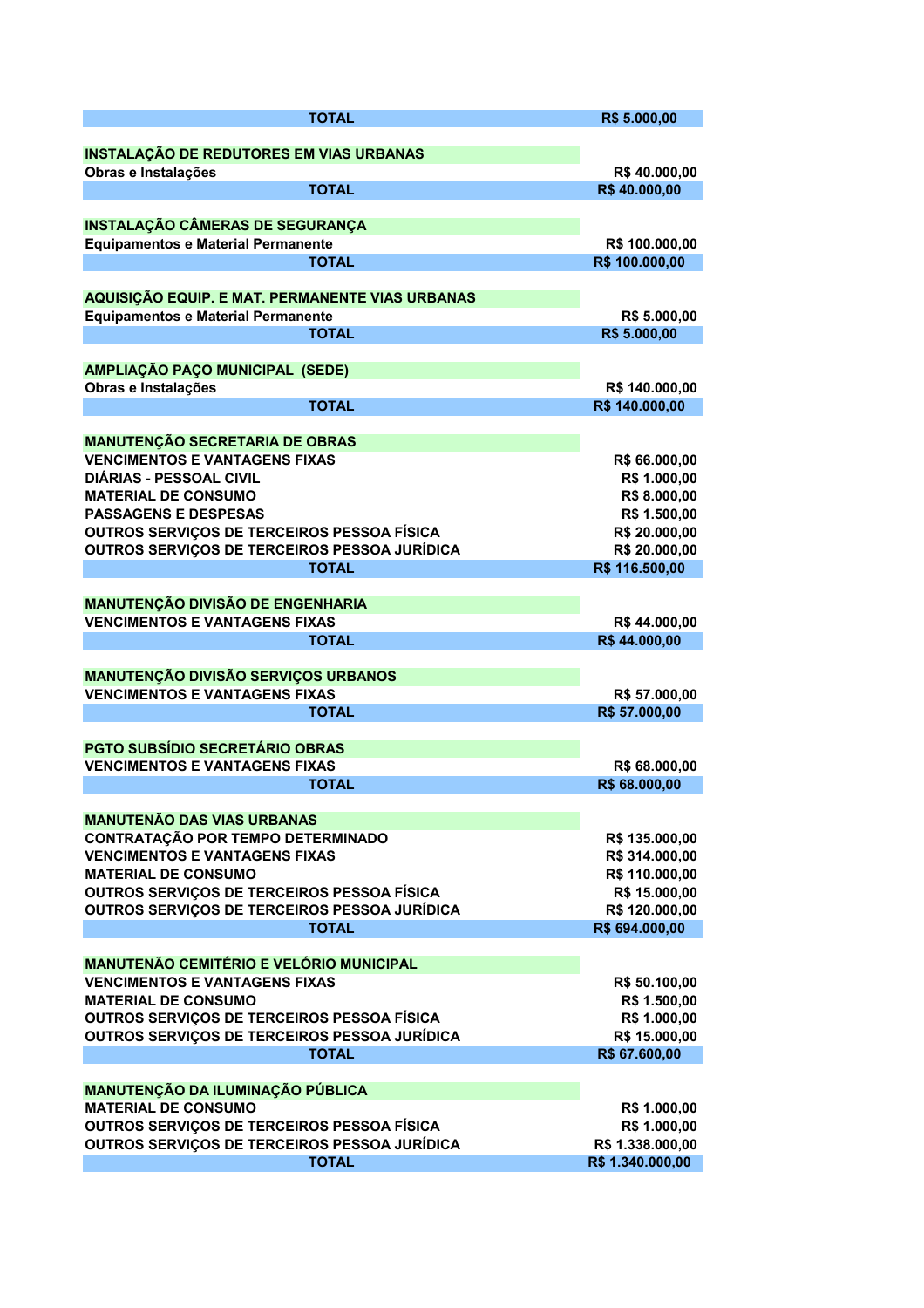| <b>MANUTENÇÃO PRAÇAS, PARQUES E JARDINS</b>                          |                  |
|----------------------------------------------------------------------|------------------|
| <b>VENCIMENTOS E VANTAGENS FIXAS</b>                                 | R\$ 68.000,00    |
| <b>MATERIAL DE CONSUMO</b>                                           | R\$ 12.000,00    |
| OUTROS SERVIÇOS DE TERCEIROS PESSOA FÍSICA                           | R\$ 10.000,00    |
| OUTROS SERVIÇOS DE TERCEIROS PESSOA JURÍDICA                         | R\$ 21.000,00    |
| <b>TOTAL</b>                                                         | R\$ 111.000,00   |
|                                                                      |                  |
| <b>MANUTENÇÃO DA LIMPEZA URBANA</b>                                  |                  |
| <b>CONTRATAÇÃO POR TEMPO DETERMINADO</b>                             | R\$40.000,00     |
| <b>VENCIMENTOS E VANTAGENS FIXAS</b>                                 | R\$ 382.000,00   |
| <b>MATERIAL DE CONSUMO</b>                                           | R\$ 5.000,00     |
| OUTROS SERVIÇOS DE TERCEIROS PESSOA FÍSICA                           | R\$ 2.500,00     |
| LOCAÇÃO DE MÃO DE OBRA                                               | R\$484.000,00    |
| OUTROS SERVIÇOS DE TERCEIROS PESSOA JURÍDICA                         | R\$ 100.000,00   |
| <b>TOTAL</b>                                                         | R\$ 1.013.500,00 |
|                                                                      |                  |
| <b>MANUT. DESTINO FINAL DE RESÍDUOS SÓLIDOS</b>                      |                  |
| <b>VENCIMENTOS E VANTAGENS FIXAS</b>                                 | R\$40.000,00     |
| <b>MATERIAL DE CONSUMO</b>                                           | R\$ 1.000,00     |
| OUTROS SERVIÇOS DE TERCEIROS PESSOA FÍSICA                           | R\$ 1.000,00     |
| OUTROS SERVIÇOS DE TERCEIROS PESSOA JURÍDICA                         | R\$420.000,00    |
| <b>TOTAL</b>                                                         | R\$462.000,00    |
|                                                                      |                  |
| <b>MANUTENÇÃO TERMINAL RODOVIÁRIO</b>                                |                  |
| <b>VENCIMENTOS E VANTAGENS FIXAS</b>                                 | R\$ 100.000,00   |
| <b>MATERIAL DE CONSUMO</b>                                           | R\$ 3.500,00     |
| OUTROS SERVIÇOS DE TERCEIROS PESSOA FÍSICA                           | R\$ 2.500,00     |
| OUTROS SERVIÇOS DE TERCEIROS PESSOA JURÍDICA                         | R\$ 25.000,00    |
| <b>TOTAL</b>                                                         | R\$ 131.000,00   |
|                                                                      |                  |
| <b>MANUTENÇÃO TRANSP. COLETIVO URBANO E RURAL</b>                    |                  |
| OUTROS SERVIÇOS DE TERCEIROS PESSOA JURÍDICA                         | R\$ 10.000,00    |
| <b>TOTAL</b>                                                         | R\$ 10.000,00    |
|                                                                      |                  |
| <b>MANUTENÇÃO CONSORCIO CIDERSU</b>                                  |                  |
| CONSÓRCIO INTERMUNICIPAL PARA O DESENVOLVIMENTO REGIONAL SUSTENTÁVEL |                  |
| <b>CONTRIBUIÇÕES</b>                                                 | R\$ 30.000,00    |
| <b>TOTAL</b>                                                         | R\$ 30.000,00    |
|                                                                      |                  |
|                                                                      |                  |
| <b>TOTAL</b>                                                         | R\$ 5.349.600,00 |
|                                                                      |                  |
|                                                                      | 8,56%            |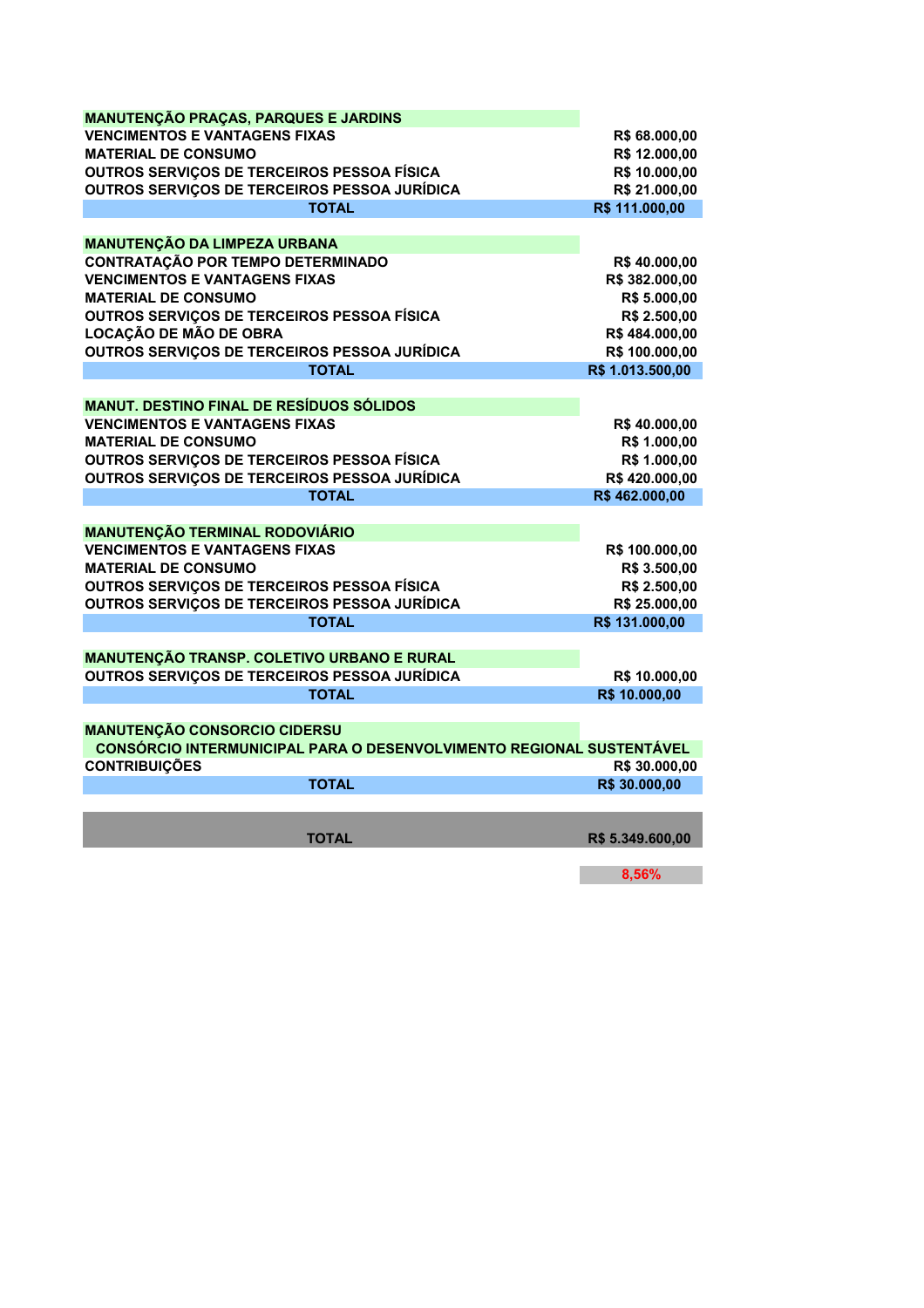| SECRETARIA MUNICIPAL DE DESENVOLVIMENTO ECONÔMICO                                                                                                                                           |                                                                                           |
|---------------------------------------------------------------------------------------------------------------------------------------------------------------------------------------------|-------------------------------------------------------------------------------------------|
| <b>TOTAL</b>                                                                                                                                                                                | R\$431.800,00                                                                             |
| AQUISIÇÃO DE EQUIPAMENTOS E MAT. PERMANTENTE<br><b>TOTAL</b>                                                                                                                                | R\$ 3.000,00<br>R\$ 3.000,00                                                              |
| MANUTENÇÃO DA SECRET. MUNIC. DESENV. ECON.                                                                                                                                                  |                                                                                           |
| <b>DIÁRIAS - PESSOAL CIVIL</b><br><b>MATERIAL DE CONSUMO</b><br><b>PASSAGENS E DESPESAS</b><br>OUTROS SERVIÇOS DE TERCEIROS FÍSICA<br>OUTROS SERVIÇOS DE TERCEIROS JURÍDICA<br><b>TOTAL</b> | R\$ 500,00<br>R\$ 500,00<br>R\$ 1.000,00<br>R\$ 7.800,00<br>R\$ 1.000,00<br>R\$ 10.800,00 |
| <b>PGTO SUBSÍDIO SECR. DESENVOLVIMENTO ECONÔMICO</b><br><b>VENCIMENTOS E VANTAGENS FIXAS</b><br><b>TOTAL</b>                                                                                | R\$ 68.000,00<br>R\$ 68.000,00                                                            |
| REALIZAÇÃO FEIRA DO TERNO DE PARAGUAÇU<br><b>MATERIAL DE CONSUMO</b><br><b>OUTROS SERVIÇOS DE TERCEIROS FÍSICA</b><br>OUTROS SERVIÇOS DE TERCEIROS JURÍDICA<br><b>TOTAL</b>                 | R\$ 30.000,00<br>R\$40.000,00<br>R\$80.000,00<br>R\$ 150.000,00                           |
| <b>TOTAL 01</b>                                                                                                                                                                             | R\$ 231.800,00                                                                            |
| DEPART. COMÉRCIO, INDÚSTRIA E TURISMO<br><b>MANUT. DEPART. COMÉRCIO, IND. E TURISMO</b><br><b>VENCIMENTOS E VANTAGENS FIXAS</b><br><b>TOTAL</b>                                             | R\$ 175.000,00<br>R\$ 55.000,00<br>R\$ 55.000,00                                          |
| <b>INCENTIVO P/ INSTALAÇÃO DE INDÚSTRIAS</b><br><b>TOTAL</b>                                                                                                                                | R\$ 120.000,00<br>R\$ 120.000,00                                                          |
| <b>TOTAL 02</b>                                                                                                                                                                             | R\$ 175.000,00                                                                            |
| <b>FUNDO MUNICIPAL DO TURISMO - FUMTUR</b>                                                                                                                                                  | R\$ 25.000,00                                                                             |
| <b>MANUTENÇÃO CONVÊNIO ACILAGO</b><br><b>TOTAL</b>                                                                                                                                          | R\$ 10.000,00<br>R\$ 10.000,00                                                            |
| <b>MANUTENÇÃO FUMTUR - FUNDO MUNIC. TURISMO</b><br><b>MATERIAL DE CONSUMO</b><br><b>OUTROS SERVIÇOS DE TERCEIROS FÍSICA</b><br>OUTROS SERVIÇOS DE TERCEIROS JURÍDICA<br><b>TOTAL</b>        | R\$ 2.000,00<br>R\$ 3.000,00<br>R\$ 10.000,00<br>R\$ 15.000,00                            |
| <b>TOTAL 03</b>                                                                                                                                                                             | R\$ 25.000,00                                                                             |
| <b>TOTAL</b>                                                                                                                                                                                | R\$431.800,00                                                                             |
|                                                                                                                                                                                             | 0,69%                                                                                     |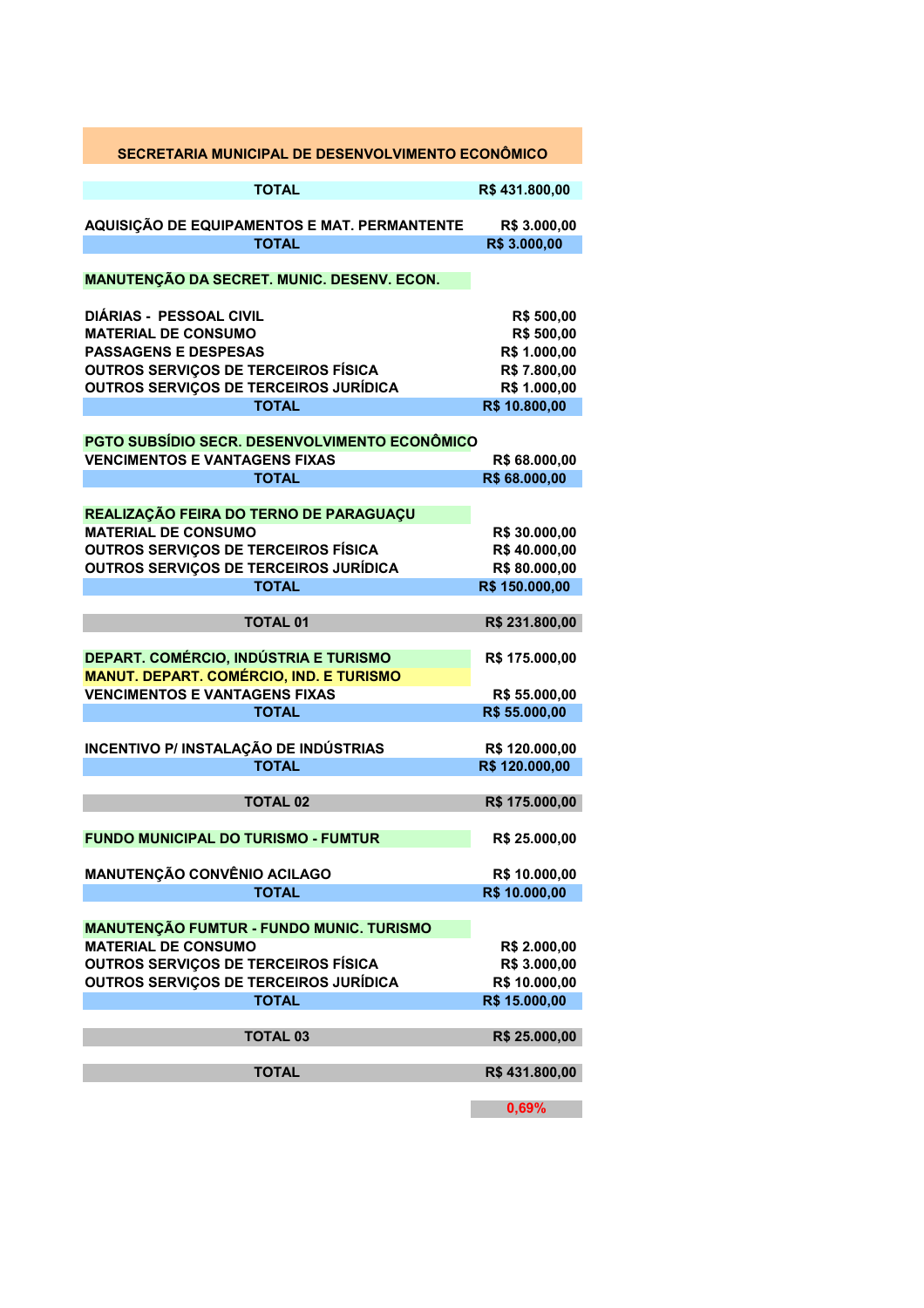| <b>SECRETARIA MUNICIPAL DE ESPORTE E LAZER</b>                                           |                                |
|------------------------------------------------------------------------------------------|--------------------------------|
| <b>TOTAL</b>                                                                             | R\$ 1.860.000,00               |
|                                                                                          |                                |
| AQUISIÇÃO EQUIP. E MATERIAL PERMANENTE                                                   |                                |
| <b>Equipamentos e Material Permanente</b>                                                | R\$4.000,00                    |
| <b>TOTAL</b>                                                                             | R\$4.000,00                    |
| CONSTRUÇÃO E COBERTURA QUADRAS POLIESPORTIVAS                                            |                                |
| Obras e Instalações                                                                      | R\$ 100.000,00                 |
| <b>TOTAL</b>                                                                             | R\$ 100.000,00                 |
|                                                                                          |                                |
| <b>CONSTRUÇÃO PARQUE EXPOSIÇÃO</b>                                                       |                                |
| Obras e Instalações<br><b>TOTAL</b>                                                      | R\$450.000,00<br>R\$450.000,00 |
|                                                                                          |                                |
| AQUISIÇÃO DE ACADEMIAS AO AR LIVRE                                                       |                                |
| <b>Equipamentos e Material Permanente</b>                                                | R\$ 100.000,00                 |
|                                                                                          |                                |
|                                                                                          |                                |
| <b>TOTAL</b>                                                                             | R\$ 100.000,00                 |
| <b>MANUTENÇÃO SECRETARIA ESPORTE E LAZER</b>                                             |                                |
| <b>VENCIMENTOS E VANTAGENS FIXAS</b>                                                     | R\$ 20.000,00                  |
| <b>DIÁRIAS - PESSOAL CIVIL</b>                                                           | R\$ 10.000,00                  |
| <b>MATERIAL DE CONSUMO</b>                                                               | R\$ 17.000,00                  |
| <b>PASSAGENS E DESPESAS</b>                                                              | R\$4.000,00                    |
| OUTROS SERVIÇOS DE TERCEIROS PESSOA FÍSICA                                               | R\$43.000,00                   |
| OUTROS SERVIÇOS DE TERCEIROS PESSOA JURÍDICA                                             | R\$40.000,00                   |
| <b>TOTAL</b>                                                                             | R\$ 134.000,00                 |
|                                                                                          |                                |
| <b>PAGTO SUBSÍDIO SECRETÁRIO ESPORTE E LAZER</b><br><b>VENCIMENTOS E VANTAGENS FIXAS</b> | R\$ 68.000,00                  |
| <b>TOTAL</b>                                                                             | R\$ 68.000,00                  |
|                                                                                          |                                |
|                                                                                          |                                |
| <b>TOTAL</b>                                                                             |                                |
|                                                                                          |                                |
| <b>MANUTENÇÃO DO ESPORTE AMADOR</b>                                                      |                                |
| CONTRATAÇÃO POR TEMPO DETERMINADO                                                        | R\$ 10.000,00                  |
| <b>VENCIMENTOS E VANTAGENS FIXA</b>                                                      | R\$ 50.000,00                  |
| <b>TOTAL</b>                                                                             | R\$ 60.000,00                  |
|                                                                                          |                                |
| <b>MANUTENÇÃO QUADRAS POLIESPORTIVAS</b><br><b>VENCIMENTOS E VANTAGENS FIXAS</b>         |                                |
| <b>TOTAL</b>                                                                             | R\$ 66.000,00<br>R\$ 66.000,00 |
|                                                                                          |                                |
|                                                                                          |                                |
|                                                                                          |                                |
| <b>TOTAL</b>                                                                             |                                |
|                                                                                          |                                |
| <b>CONTRIBUIÇÃO PARA ALAGO</b><br><b>CONTRIBUIÇÕES</b>                                   |                                |
| <b>TOTAL</b>                                                                             | R\$ 7.000,00<br>R\$ 7.000,00   |
|                                                                                          |                                |
| <b>PROMOÇÃO DE TURISMO E LAZER</b>                                                       |                                |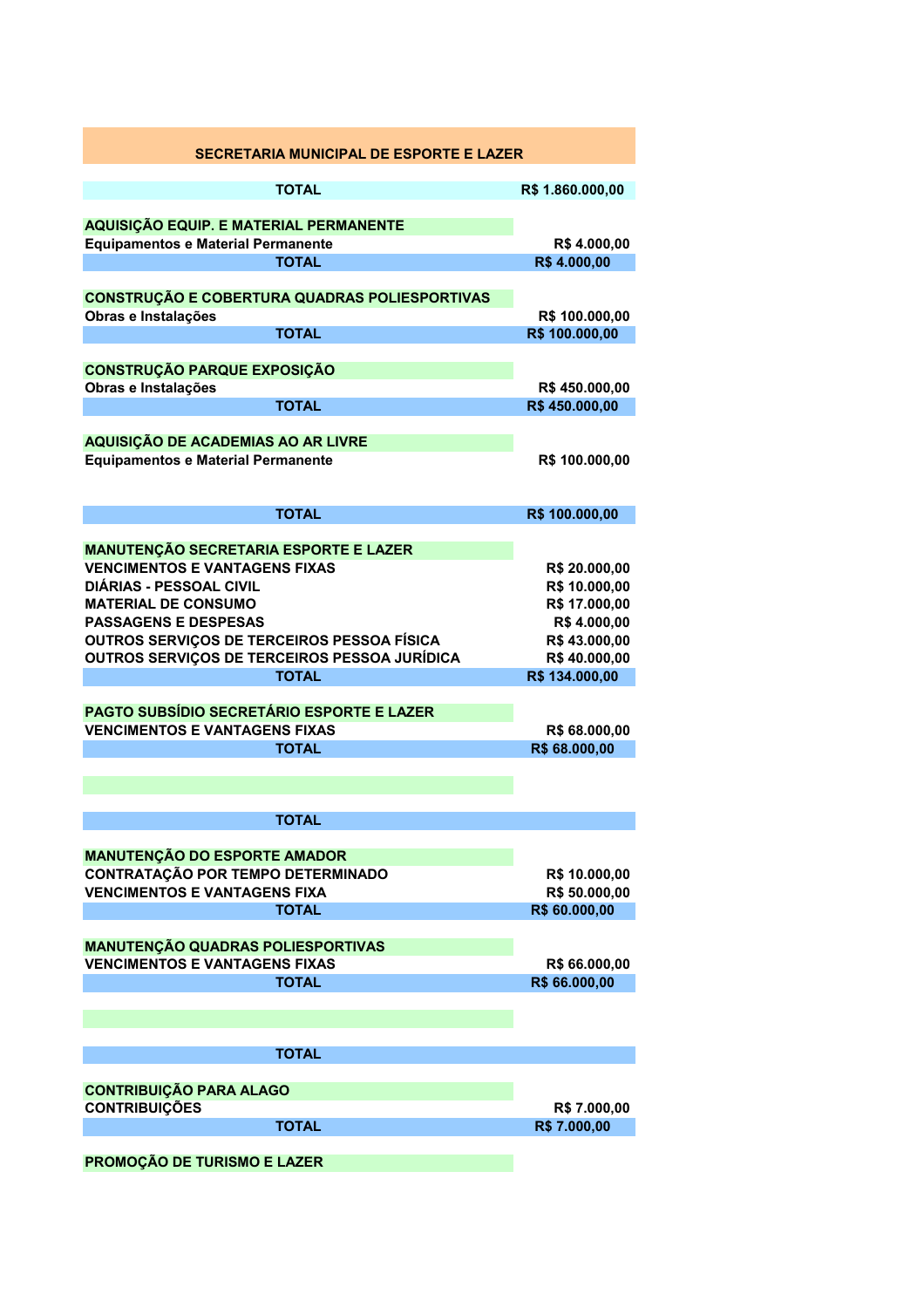| <b>DIÁRIAS - PESSOAL CIVIL</b><br><b>MATERIAL DE CONSUMO</b><br>OUTROS SERVIÇOS DE TERCEIROS PESSOA FÍSICA<br>OUTROS SERVIÇOS DE TERCEIROS PESSOA JURÍDICA<br><b>TOTAL</b>                                              | R\$ 500,00<br>R\$ 30.000,00<br>R\$40.000,00<br>R\$ 250.000,00<br>R\$ 320.500,00    |
|-------------------------------------------------------------------------------------------------------------------------------------------------------------------------------------------------------------------------|------------------------------------------------------------------------------------|
| <b>MANUTENÇÃO DE ENTIDADES DE DESPORTO COMUNITÁRIO</b><br><b>CONTRIBUIÇÕES</b><br><b>TOTAL</b>                                                                                                                          | R\$ 68.500,00<br>R\$ 68.500,00                                                     |
| <b>MANUTENÇÃO ACADEMIAS AO AR LIVRE</b><br><b>CONTRATAÇÃO POR TEMPO DETERMINADO</b><br><b>VENCIMENTOS E VANTAGENS FIXA</b>                                                                                              | R\$ 148.000,00<br>R\$ 25.000,00                                                    |
| <b>TOTAL</b>                                                                                                                                                                                                            | R\$ 173.000,00                                                                     |
| <b>PROGRAMA INCENTIVO PRÁTICA ESPORTIVA</b><br><b>MATERIAL DE CONSUMO</b><br>OUTROS SERVIÇOS DE TERCEIROS PESSOA FÍSICA<br>OUTROS SERVIÇOS DE TERCEIROS PESSOA JURÍDICA<br><b>TOTAL</b>                                 | R\$ 10.000,00<br>R\$ 5.000,00<br>R\$ 5.000,00<br>R\$ 20.000,00                     |
| <b>MANUTENÇÃO TORNEIOS COMPETITIVOS</b><br>OUTROS SERVIÇOS DE TERCEIROS PESSOA FÍSICA<br><b>MATERIAL DE CONSUMO</b><br>OUTROS SERVIÇOS DE TERCEIROS PESSOA JURÍDICA<br><b>TOTAL</b>                                     | R\$ 15.000,00<br>R\$ 6.000,00<br>R\$ 38.000,00<br>R\$ 59.000,00                    |
| <b>MANUTENÇÃO DA FESTA DO MUNICÍPIO</b><br><b>MATERIAL DE CONSUMO</b><br>PREMIAÇÕES CULTURAIS, ARTÍSTICAS<br>OUTROS SERVIÇOS DE TERCEIROS PESSOA FÍSICA<br>OUTROS SERVIÇOS DE TERCEIROS PESSOA JURÍDICA<br><b>TOTAL</b> | R\$ 5.000,00<br>R\$ 10.000,00<br>R\$ 15.000,00<br>R\$ 200.000,00<br>R\$ 230.000,00 |
| <b>TOTAL</b>                                                                                                                                                                                                            |                                                                                    |
| <b>TOTAL</b>                                                                                                                                                                                                            |                                                                                    |
| <b>TOTAL</b>                                                                                                                                                                                                            |                                                                                    |
| <b>TOTAL</b>                                                                                                                                                                                                            | R\$ 1.860.000,00                                                                   |

**2,98%**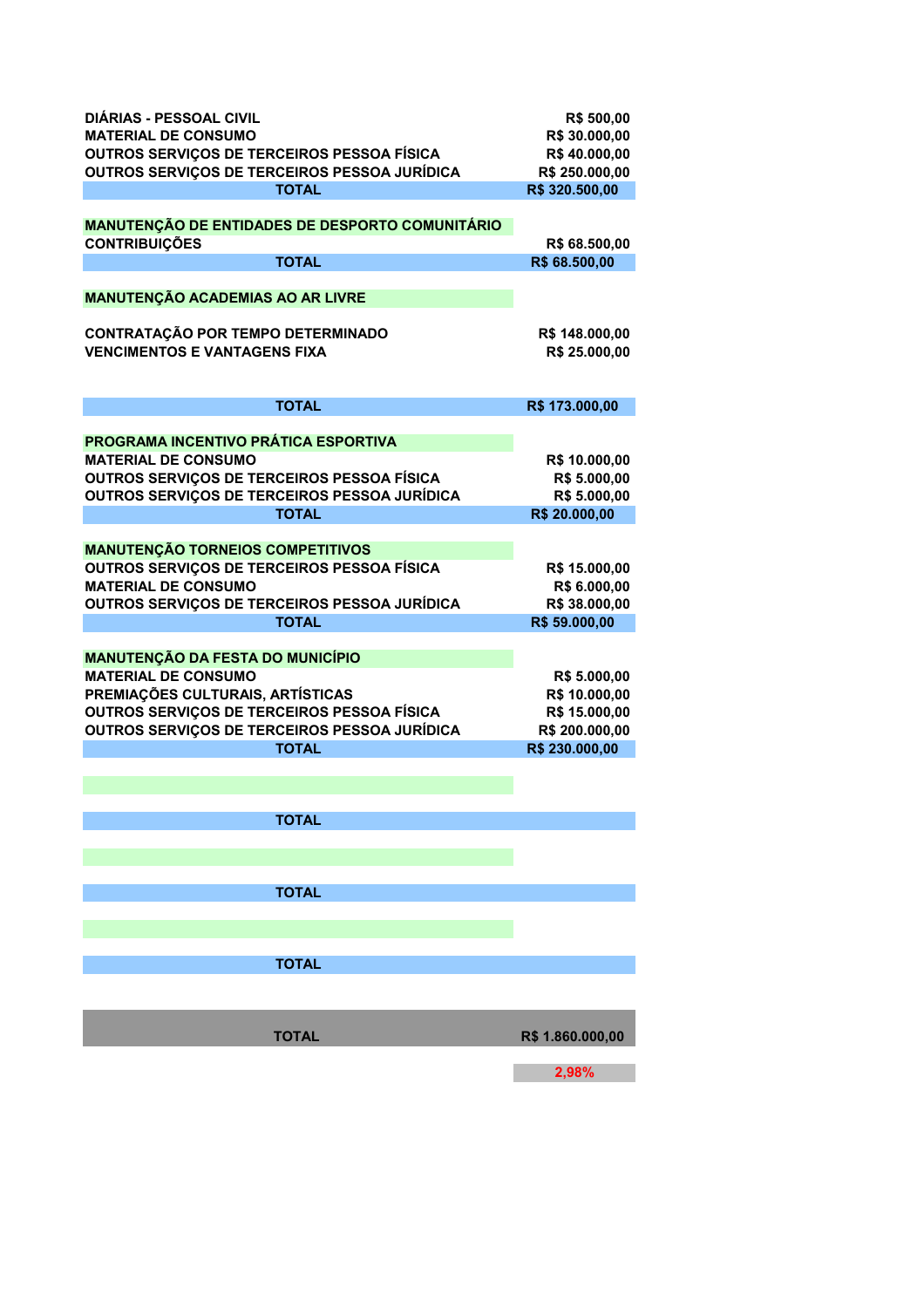| SECRETARIA MUNICIPAL DE ASSISTÊNCIA SOCIAL, TRABALHO E HABITAÇÃO                           |                                |
|--------------------------------------------------------------------------------------------|--------------------------------|
| <b>TOTAL</b>                                                                               | R\$ 2.612.812,12               |
|                                                                                            |                                |
| <b>REFORMA E MELHORAMENTOS DE MORADIAS</b><br><b>OBRAS E INSTALAÇÕES</b>                   | R\$ 20.000,00                  |
| <b>TOTAL</b>                                                                               | R\$ 20.000,00                  |
|                                                                                            |                                |
| AQUISIÇÃO EQUIP. E MATERIAL PERMANENTE<br><b>Equipamentos e Material Permanente</b>        | R\$ 9.500,00                   |
| <b>TOTAL</b>                                                                               | R\$ 9.500,00                   |
|                                                                                            |                                |
| AQUISIÇÃO EQUIP. E MATERIAL PERMANENTE - CRAS                                              |                                |
| Centro de Referência de Assistência Social                                                 |                                |
| <b>Equipamentos e Material Permanente</b><br><b>TOTAL</b>                                  | R\$ 8.000,00<br>R\$ 8.000,00   |
|                                                                                            |                                |
| <b>REFORMA E MELHORAMENTOS DO CRAS</b>                                                     |                                |
| Centro de Referência de Assistência Social                                                 |                                |
| <b>Equipamentos e Material Permanente</b>                                                  | R\$ 30.000,00                  |
| <b>TOTAL</b>                                                                               | R\$ 30.000,00                  |
|                                                                                            |                                |
| <b>MANUTENÇÃO ENTIDADE ASSISTÊNCIA AO IDOSO</b>                                            |                                |
| SUBVENÇÕES SOCIAIS                                                                         | R\$ 160.000,00                 |
| <b>TOTAL</b>                                                                               | R\$ 160.000,00                 |
| MANUTENÇÃO ENTIDADE ASSISTÊNCIA A CRIANÇA 01 A 13 ANOS                                     |                                |
| <b>SUBVENÇÕES SOCIAIS</b>                                                                  | R\$ 160.000,00                 |
| <b>TOTAL</b>                                                                               | R\$ 160.000,00                 |
|                                                                                            |                                |
|                                                                                            |                                |
| <b>MANUT. SECRETARIA ASSISTÊNCIA SOCIAL</b><br>CONTRATAÇÃO POR TEMPO DETERMINADO           | R\$ 50.000,00                  |
| <b>VENCIMENTOS E VANTAGENS FIXAS</b>                                                       | R\$ 160.000,00                 |
| <b>DIÁRIAS - PESSOAL CIVIL</b>                                                             | R\$ 1.000,00                   |
| <b>MATERIAL DE CONSUMO</b>                                                                 | R\$ 3.500,00                   |
| <b>PASSAGENS E DESPESAS COM VIAGENS</b>                                                    | R\$ 1.000,00                   |
| OUTROS SERVIÇOS DE TERCEIROS PESSOA FÍSICA<br>OUTROS SERVIÇOS DE TERCEIROS PESSOA JURÍDICA | R\$ 25.000,00<br>R\$ 30.000,00 |
| <b>TOTAL</b>                                                                               | R\$ 270.500,00                 |
|                                                                                            |                                |
| PGTO SUBSÍDIO SECR. ASSIST. SOCIAL, TRAB. E HAB.                                           |                                |
| <b>VENCIMENTOS E VANTAGENS FIXAS</b>                                                       | R\$ 68.000,00                  |
| <b>TOTAL</b>                                                                               | R\$ 68.000,00                  |
| <b>MANUTENÇÃO DIVISÃO PROMOÇÃO SOCIAL</b>                                                  |                                |
| <b>VENCIMENTOS E VANTAGENS FIXAS</b>                                                       | R\$ 33.000,00                  |
| <b>TOTAL</b>                                                                               | R\$ 33.000,00                  |
|                                                                                            |                                |
| MANUTENÇÃO DIVISÃO TRABALHO E HABITAÇÃO<br><b>VENCIMENTOS E VANTAGENS FIXAS</b>            | R\$ 59.000,00                  |
| <b>TOTAL</b>                                                                               | R\$ 59.000,00                  |
|                                                                                            |                                |
| REALIZAÇÃO DE CURSOS PROFISSIONALIZANTES                                                   |                                |
| <b>MATERIAL DE CONSUMO</b>                                                                 | <b>R\$ 500,00</b>              |
| OUTROS SERVIÇOS DE TERCEIROS PESSOA FÍSICA                                                 | R\$ 5.000,00                   |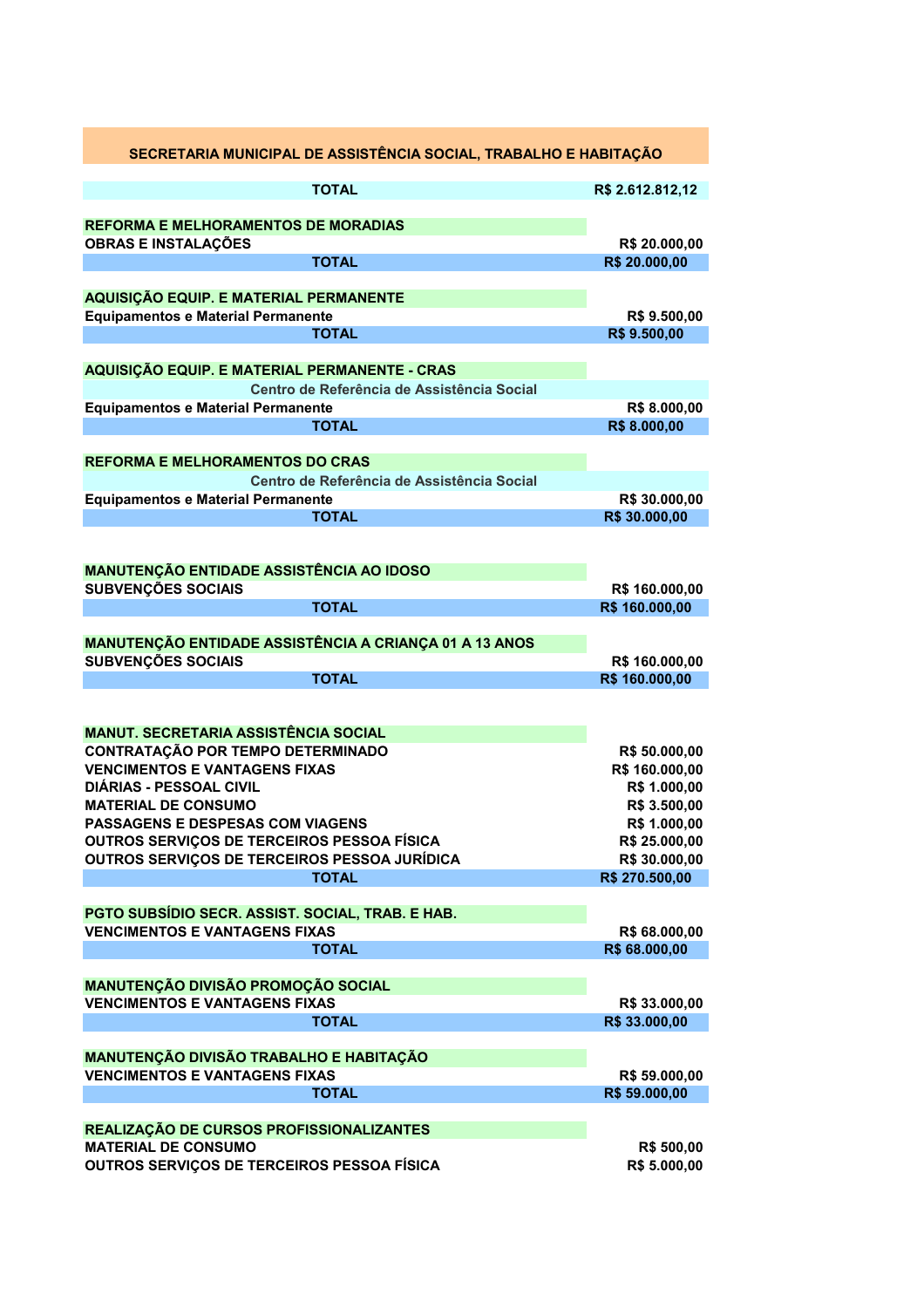| OUTROS SERVIÇOS DE TERCEIROS PESSOA JURÍDICA<br><b>TOTAL</b>                                                                                                                                                                                                                                                                                                                       | R\$ 18.000,00<br>R\$ 23.500,00                                                                                                      |
|------------------------------------------------------------------------------------------------------------------------------------------------------------------------------------------------------------------------------------------------------------------------------------------------------------------------------------------------------------------------------------|-------------------------------------------------------------------------------------------------------------------------------------|
|                                                                                                                                                                                                                                                                                                                                                                                    |                                                                                                                                     |
| <b>MANUTENÇÃO DO CRAS</b><br><b>CONTRATAÇÃO POR TEMPO DETERMINADO</b><br><b>VENCIMENTOS E VANTAGENS FIXAS</b><br><b>DIÁRIAS - PESSOAL CIVIL</b><br><b>MATERIAL DE CONSUMO</b><br><b>PASSAGENS E DESPESAS COM VIAGENS</b><br>OUTROS SERVIÇOS DE TERCEIROS PESSOA FÍSICA<br>OUTROS SERVIÇOS DE TERCEIROS PESSOA JURÍDICA<br><b>TOTAL</b><br>ASSISTÊNCIA A IDOSOS, DOENTES E 3ª IDADE | R\$ 25.000,00<br>R\$ 91.000,00<br>R\$ 1.000,00<br>R\$ 21.000,00<br>R\$ 1.000,00<br>R\$ 19.000,00<br>R\$ 34.000,00<br>R\$ 192.000,00 |
| <b>MATERIAL, BEM OU SERVIÇO</b><br><b>MATERIAL DE CONSUMO</b><br><b>PASSAGENS E DESPESAS COM VIAGENS</b><br>OUTROS SERVIÇOS DE TERCEIROS PESSOA FÍSICA<br>OUTROS SERVIÇOS DE TERCEIROS PESSOA JURÍDICA<br><b>OUTROS AUXÍLIOS FINANCEIROS</b><br><b>TOTAL</b>                                                                                                                       | R\$ 5.000,00<br>R\$ 20.000,00<br>R\$ 5.000,00<br>R\$ 15.000,00<br>R\$ 127.312,12<br>R\$ 30.000,00<br>R\$ 202.312,12                 |
|                                                                                                                                                                                                                                                                                                                                                                                    |                                                                                                                                     |
| <b>DISTRIBUIÇÃO DE CESTAS BÁSICAS</b><br><b>MATERIAL, BEM OU SERVIÇO</b><br><b>TOTAL</b>                                                                                                                                                                                                                                                                                           | R\$ 134.000,00<br>R\$ 134.000,00                                                                                                    |
| <b>CONVÊNIO TRATAMENTO DEPENDENTES QUÍMICOS</b>                                                                                                                                                                                                                                                                                                                                    |                                                                                                                                     |
| OUTROS SERVIÇOS DE TERCEIROS PESSOA JURÍDICA                                                                                                                                                                                                                                                                                                                                       | R\$ 100.000,00                                                                                                                      |
| <b>TOTAL</b>                                                                                                                                                                                                                                                                                                                                                                       | R\$ 100.000,00                                                                                                                      |
| MANUTENÇÃO DE DESPESAS BANCÁRIAS - ASSISTÊNCIA<br>OUTROS SERVIÇOS DE TERCEIROS PESSOA JURÍDICA                                                                                                                                                                                                                                                                                     | R\$ 3.000,00                                                                                                                        |
| <b>TOTAL</b>                                                                                                                                                                                                                                                                                                                                                                       | R\$ 3.000,00                                                                                                                        |
| <b>MANUTENÇÃO DE BENEFÍCIOS EVENTUAIS</b><br><b>MATERIAL DE CONSUMO</b><br><b>MATERIAL, BEM OU SERVIÇO</b><br>OUTROS SERVIÇOS DE TERCEIROS PESSOA FÍSICA<br>OUTROS SERVIÇOS DE TERCEIROS PESSOA JURÍDICA<br><b>TOTAL</b>                                                                                                                                                           | R\$ 1.000,00<br>R\$4.000,00<br>R\$ 66.000,00<br>R\$ 21.000,00<br>R\$92.000,00                                                       |
|                                                                                                                                                                                                                                                                                                                                                                                    |                                                                                                                                     |
| <b>MANUTENÇÃO PROGRAMA BOLSA FAMÍLIA</b><br><b>CONTRATAÇÃO POR TEMPO DETERMINADO</b><br><b>VENCIMENTOS E VANTAGENS FIXA</b><br><b>DIÁRIAS - PESSOAL CIVIL</b><br><b>MATERIAL DE CONSUMO</b><br><b>PASSAGENS E DESPESAS</b><br>OUTROS SERVIÇOS DE TERCEIROS PESSOA FÍSICA<br>OUTROS SERVIÇOS DE TERCEIROS PESSOA JURÍDICA<br><b>TOTAL</b>                                           | R\$ 24.000,00<br>R\$ 24.000,00<br>R\$ 500,00<br>R\$ 5.000,00<br>R\$ 500,00<br>R\$ 2.000,00<br>R\$ 9.500,00<br>R\$ 65.500,00         |
|                                                                                                                                                                                                                                                                                                                                                                                    |                                                                                                                                     |
| MANUTENÇÃO ENTIDADE ASSISTÊNCIA A CRIANÇA 0 A 14 ANOS<br>SUBVENÇÕES SOCIAIS<br><b>TOTAL</b>                                                                                                                                                                                                                                                                                        | R\$700.000,00<br>R\$700.000,00                                                                                                      |
| ASSISTÊNCIA PESSOAS COM DEFICIÊNICA                                                                                                                                                                                                                                                                                                                                                |                                                                                                                                     |
| <b>MATERIAL DE CONSUMO</b><br>OUTROS SERVIÇOS DE TERCEIROS PESSOA FÍSICA<br>OUTROS SERVIÇOS DE TERCEIROS PESSOA JURÍDICA                                                                                                                                                                                                                                                           | R\$ 9.000,00<br>R\$ 7.000,00<br>R\$ 7.000,00                                                                                        |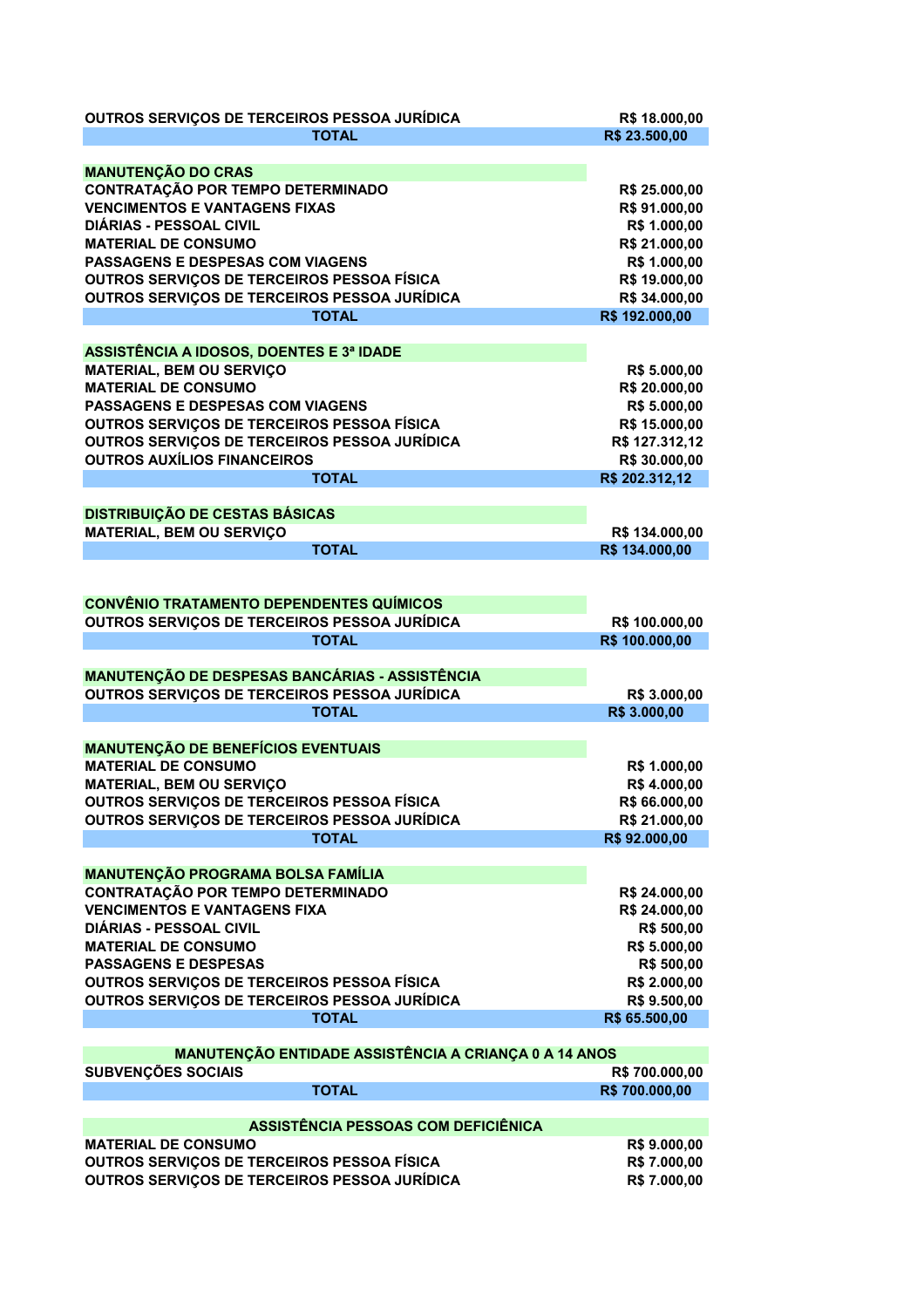| <b>TOTAL</b>                                                     | R\$ 23.000,00  |
|------------------------------------------------------------------|----------------|
|                                                                  |                |
| MANUTENÇÃO DEPARTAMENTO PROTEÇÃO E PROMOÇÃO SOCIAL               |                |
| <b>VENCIMENTOS E VANTAGENS FIXAS</b>                             | R\$89.000,00   |
| <b>TOTAL</b>                                                     | R\$89.000,00   |
|                                                                  |                |
| AQUISIÇÃO DE EQUIP. E MAT. PERM. CTDCA                           |                |
| <b>EQUIPAMENTOS E MAT. PERMAMENTE</b>                            | R\$ 3.000,00   |
| <b>TOTAL</b>                                                     | R\$ 3.000,00   |
|                                                                  |                |
|                                                                  |                |
|                                                                  |                |
| <b>MANUT. CONSELHO MUN. DIREITOS CRIANÇA/ADOLESC</b>             |                |
| <b>MATERIAL DE CONSUMO</b>                                       | R\$ 500,00     |
| <b>PASSAGENS E DESPESAS</b>                                      | R\$ 500,00     |
| OUTROS SERVIÇOS DE TERCEIROS PESSOA FÍSICA                       | R\$ 500,00     |
| OUTROS SERVIÇOS DE TERCEIROS PESSOA JURÍDICA                     | R\$ 500,00     |
| <b>TOTAL</b>                                                     | R\$ 2.000,00   |
|                                                                  |                |
| <b>MANUT. CONSELHO TUTELAR DIREITOS DA CRIANÇA E ADOLESCENTE</b> |                |
| <b>MATERIAL DE CONSUMO</b>                                       | R\$ 5.500,00   |
| OBRIGAÇÕES TRIBUTÁRIAS E CONTRIBUIÇÕES                           | R\$ 20.000,00  |
| OUTROS SERVIÇOS DE TERCEIROS PESSOA FÍSICA                       | R\$ 120.000,00 |
| OUTROS SERVIÇOS DE TERCEIROS PESSOA JURÍDICA                     | R\$ 20.000,00  |
| <b>TOTAL</b>                                                     | R\$ 165.500,00 |
|                                                                  |                |
|                                                                  |                |

**TOTAL R\$ 2.612.812,12** 

**4,18%**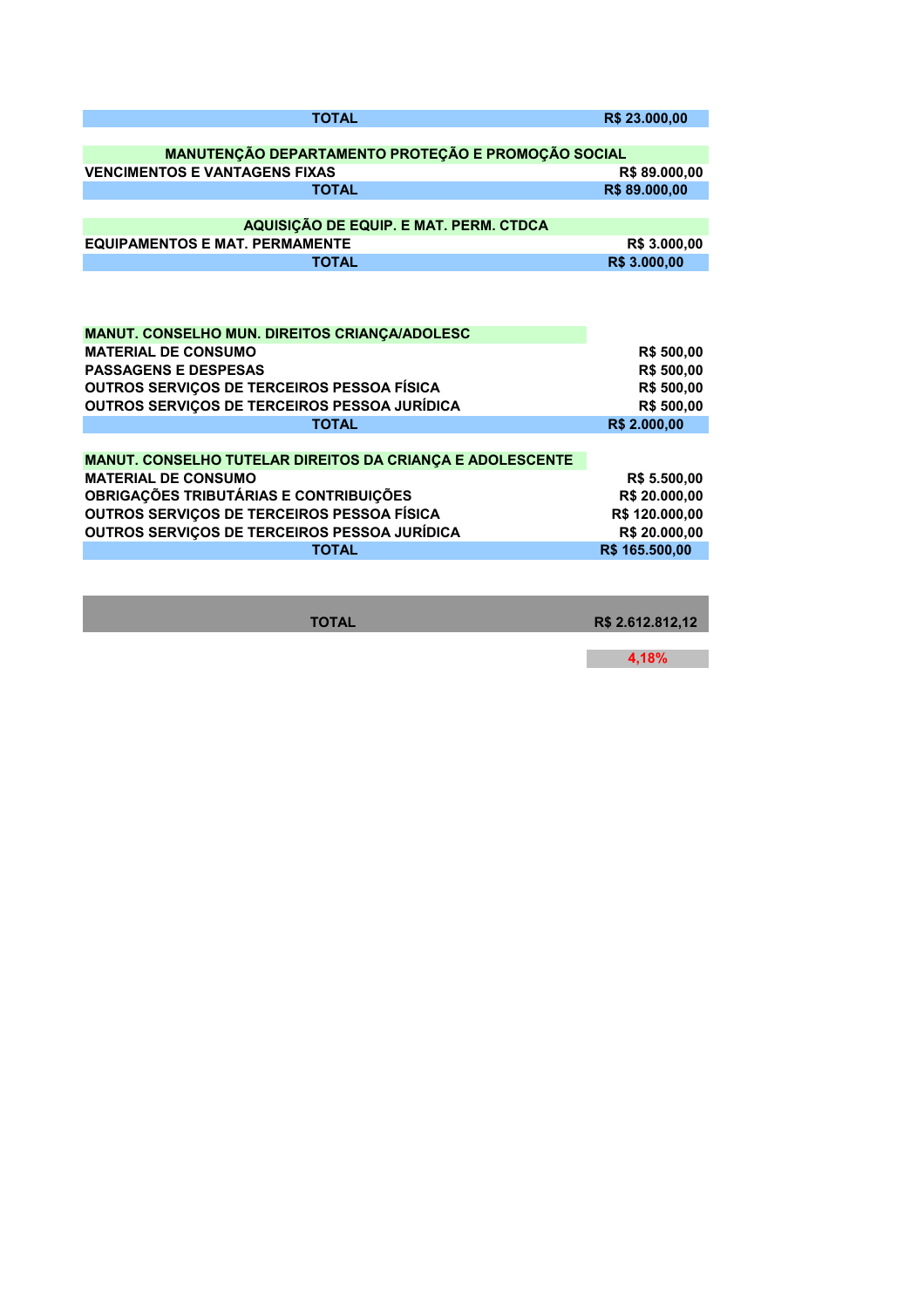## **SECRETARIA MUNICIPAL DE AGRICULTURA, PECUÁRIA E ABASTECIMENTO**

| <b>TOTAL</b>                                                       | R\$ 1.195.500,00               |
|--------------------------------------------------------------------|--------------------------------|
|                                                                    |                                |
| <b>TOTAL</b>                                                       |                                |
|                                                                    |                                |
| <b>TOTAL</b>                                                       |                                |
|                                                                    |                                |
|                                                                    |                                |
| <b>MANUTENÇÃO SECR. AGRICULTURA, PECUÁRIA E ABASTEC.</b>           |                                |
| <b>MATERIAL DE CONSUMO</b>                                         | R\$ 10.000,00                  |
| <b>PASSAGENS E DESPESAS</b><br>OUTROS SERVIÇOS DE TERCEIROS FÍSICA | R\$ 1.000,00                   |
| OUTROS SERVIÇOS DE TERCEIROS JURÍDICA                              | R\$ 10.000,00<br>R\$ 15.000,00 |
| <b>TOTAL</b>                                                       | R\$ 36.000,00                  |
|                                                                    |                                |
| PGTO DE SUBSÍDIO SECR. MUNIC. AGRICULTURA, PEC. E ABAST.           | R\$ 68.000,00                  |
| <b>TOTAL</b>                                                       | R\$ 68.000,00                  |
|                                                                    |                                |
| <b>MANUTENÇÃO DIVISÃO SERVIÇOS RURAIS</b>                          |                                |
| <b>VENCIMENTOS E VANTAGENS FIXAS</b>                               | R\$ 170.000,00                 |
| CONTRATAÇÃO POR TEMPO DETERMINADO                                  | R\$ 75.000,00                  |
| <b>TOTAL</b>                                                       | R\$ 245.000,00                 |
| <b>MANUTENÇÃO DO FUNDÃO AGRÍCOLA</b>                               |                                |
| <b>MATERIAL DE CONSUMO</b>                                         | R\$ 3.000,00                   |
| <b>TOTAL</b>                                                       | R\$ 3.000,00                   |
|                                                                    |                                |
| <b>MANUTENÇÃO EQUIPAMENTOS AGRÍCOLAS</b>                           |                                |
| <b>MATERIAL DE CONSUMO</b>                                         | R\$ 36.000,00                  |
| <b>OUTROS SERVIÇOS DE TERCEIROS FÍSICA</b>                         | R\$ 1.000,00                   |
| OUTROS SERVIÇOS DE TERCEIROS JURÍDICA                              | R\$ 25.000,00                  |
| <b>TOTAL</b>                                                       | R\$ 62.000,00                  |
|                                                                    |                                |
| <b>MANUTENÇÃO CONVENIO EMATER</b><br><b>CONTRIBUIÇÕES</b>          | R\$ 181.000,00                 |
| <b>OUTROS SERVIÇOS DE TERCEIROS FÍSICA</b>                         | R\$ 10.000,00                  |
| <b>OUTROS SERVIÇOS DE TERCEIROS JURÍDICA</b>                       | R\$ 5.000,00                   |
| TOTAL                                                              | R\$ 196.000,00                 |
|                                                                    |                                |
| <b>INCENTIVO P/SEDES ASSOCIAÇÕES RURAIS</b>                        |                                |
| <b>MATERIAL DE CONSUMO</b>                                         | R\$ 7.000,00                   |
| <b>OUTROS SERVIÇOS DE TERCEIROS FÍSICA</b>                         | R\$ 2.000,00                   |
| OUTROS SERVIÇOS DE TERCEIROS JURÍDICA                              | R\$ 3.000,00                   |
| <b>TOTAL</b>                                                       | R\$ 12.000,00                  |
| <b>CONVENIO SINDICATO RURAL - SERV. IMA</b>                        |                                |
| <b>TOTAL</b>                                                       | R\$ 20.000,00<br>R\$ 20.000,00 |
|                                                                    |                                |
| MANUTENÇÃO SIM - SISTEMA INSPEÇÃO MUNICIPAL                        |                                |
| CONTRATAÇÃO POR TEMPO DETERMINADO                                  | R\$ 22.000,00                  |
|                                                                    |                                |
| <b>VENCIMENTOS E VANTAGENS FIXA</b>                                | R\$ 22.000,00                  |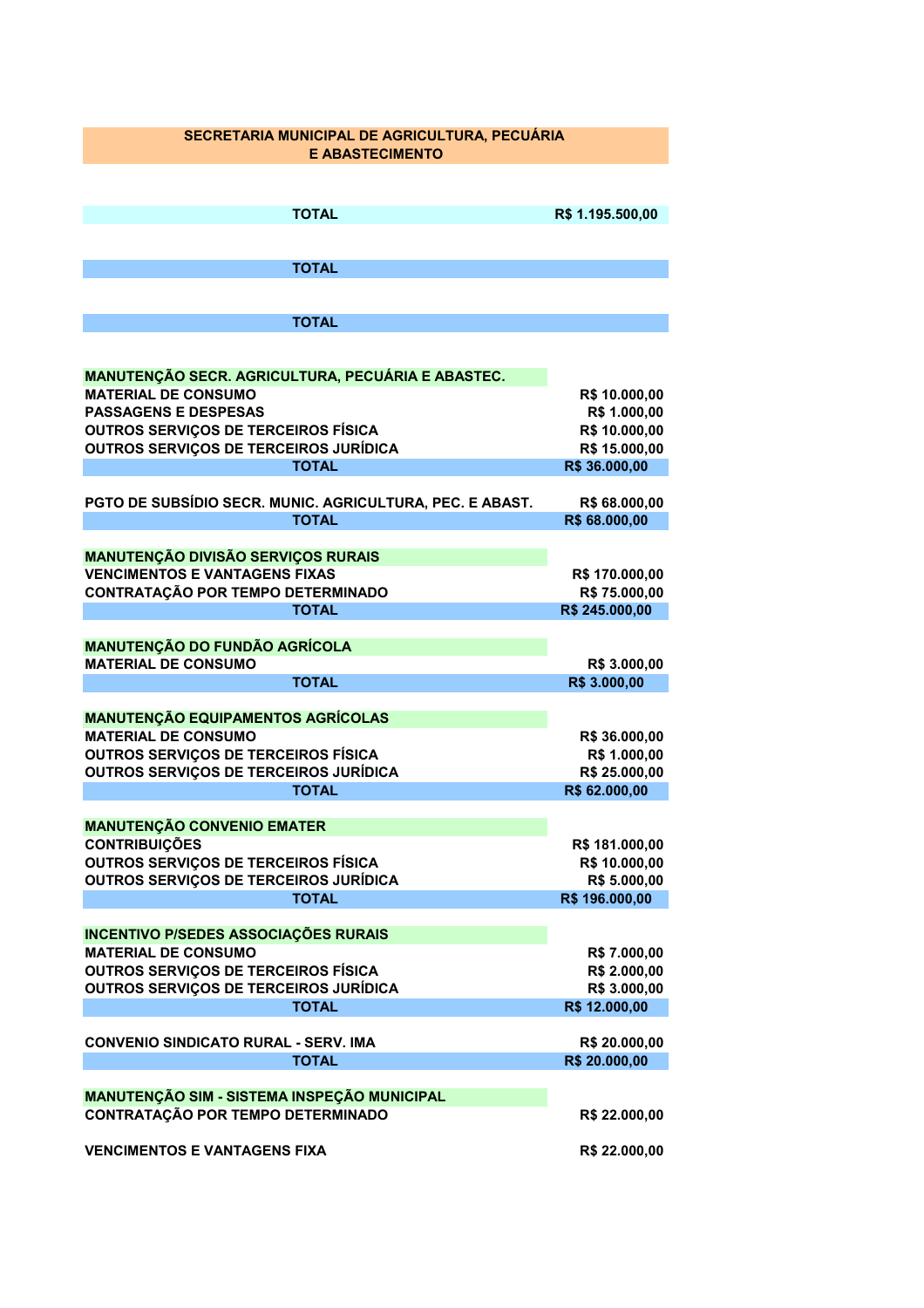| <b>TOTAL</b>                                                                          | R\$44.000,00                   |
|---------------------------------------------------------------------------------------|--------------------------------|
|                                                                                       |                                |
| DEPART. AGRICULTURA E ABASTECIMENTO                                                   |                                |
| <b>CONSTRUÇÃO PONTES E ESTRADAS VICINAIS</b>                                          | R\$ 20.000,00                  |
| <b>TOTAL</b>                                                                          | R\$ 20.000,00                  |
|                                                                                       |                                |
| PROG. PRES. NASCENTES REFLOREST. E CONTROLE POLUIÇÃO                                  |                                |
| <b>MATERIAL DE CONSUMO</b>                                                            | R\$ 10.000,00                  |
| <b>OUTROS SERVIÇOS DE TERCEIROS FÍSICA</b>                                            | R\$ 20.000,00                  |
| OUTROS SERVIÇOS DE TERCEIROS JURÍDICA                                                 | R\$ 35.000,00                  |
| <b>TOTAL</b>                                                                          | R\$ 65.000,00                  |
| <b>PROG. RECUP. MICROBACIAS HIDROGRÁFICAS</b>                                         |                                |
| <b>MATERIAL DE CONSUMO</b>                                                            | R\$ 2.000,00                   |
| <b>OUTROS SERVIÇOS DE TERCEIROS FÍSICA</b>                                            | R\$ 1.000,00                   |
| <b>OUTROS SERVIÇOS DE TERCEIROS JURÍDICA</b>                                          | R\$ 3.000,00                   |
| <b>TOTAL</b>                                                                          | R\$ 6.000,00                   |
|                                                                                       |                                |
| <b>MANUT. CONV. POLÍCIA MILITAR MEIO-AMBIENTE</b>                                     |                                |
| <b>MATERIAL DE CONSUMO</b><br><b>TOTAL</b>                                            | R\$ 7.500,00                   |
|                                                                                       | R\$ 7.500,00                   |
| <b>MANUTENÇÃO APOIO AGRICULTOR</b>                                                    |                                |
| OUTROS SERVIÇOS DE TERCEIROS JURÍDICA                                                 | R\$ 10.000,00                  |
| <b>MATERIAL DE CONSUMO</b>                                                            | R\$4.000,00                    |
| <b>TOTAL</b>                                                                          | R\$ 14.000,00                  |
| <b>MANUTENÇÃO ESTRADAS VICINAIS</b>                                                   |                                |
| <b>MATERIAL DE CONSUMO</b>                                                            | R\$ 34.000,00                  |
| <b>VENCIMENTOS E VANTAGENS FIXAS</b>                                                  | R\$ 180.000,00                 |
| <b>OUTROS SERVIÇOS DE TERCEIROS FÍSICA</b>                                            | R\$ 12.000,00                  |
| <b>OUTROS SERVIÇOS DE TERCEIROS JURÍDICA</b>                                          | R\$ 100.000,00                 |
| <b>TOTAL</b>                                                                          | R\$ 326.000,00                 |
| <b>INCENTIVO ASSOCIAÇÃO TERRA DO MAROLO</b>                                           |                                |
| <b>MATERIAL DE CONSUMO</b>                                                            | R\$ 3.000,00                   |
| <b>OUTROS SERVIÇOS DE TERCEIROS FÍSICA</b>                                            | R\$ 6.000,00                   |
| <b>OUTROS SERVIÇOS DE TERCEIROS JURÍDICA</b>                                          | R\$ 6.000,00                   |
| <b>TOTAL</b>                                                                          | R\$ 15.000,00                  |
| <b>INCENTIVO CONSTRUÇÃO FOSSAS SÉPTICAS RURAIS</b>                                    |                                |
| <b>MATERIAL DE CONSUMO</b>                                                            | R\$ 1.000,00                   |
| <b>OUTROS SERVIÇOS DE TERCEIROS FÍSICA</b>                                            | R\$ 2.000,00                   |
| OUTROS SERVIÇOS DE TERCEIROS JURÍDICA                                                 | R\$ 1.000,00                   |
| <b>TOTAL</b>                                                                          | R\$4.000,00                    |
|                                                                                       |                                |
| <b>RESERVA DE CONTINGÊNCIA</b><br><b>RESERVA DE CONTINGÊNCIA</b>                      |                                |
| <b>TOTAL</b>                                                                          | R\$ 10.000,00<br>R\$ 10.000,00 |
|                                                                                       |                                |
| MANUTENÇÃO CONSÓRCIO PÚBL. P/ DESENVOLVIMENTO CAFÉ                                    |                                |
| <b>CONTRIBUIÇÕES</b>                                                                  | R\$ 10.000,00                  |
| <b>TOTAL</b>                                                                          | R\$ 10.000,00                  |
|                                                                                       |                                |
| <b>MANUT. CIDRUS - CONSÓRCIO INTERMUNICIPAL DESENV. RURAL</b><br><b>CONTRIBUIÇÕES</b> | R\$ 10.000,00                  |
| <b>TOTAL</b>                                                                          | R\$ 10.000,00                  |
|                                                                                       |                                |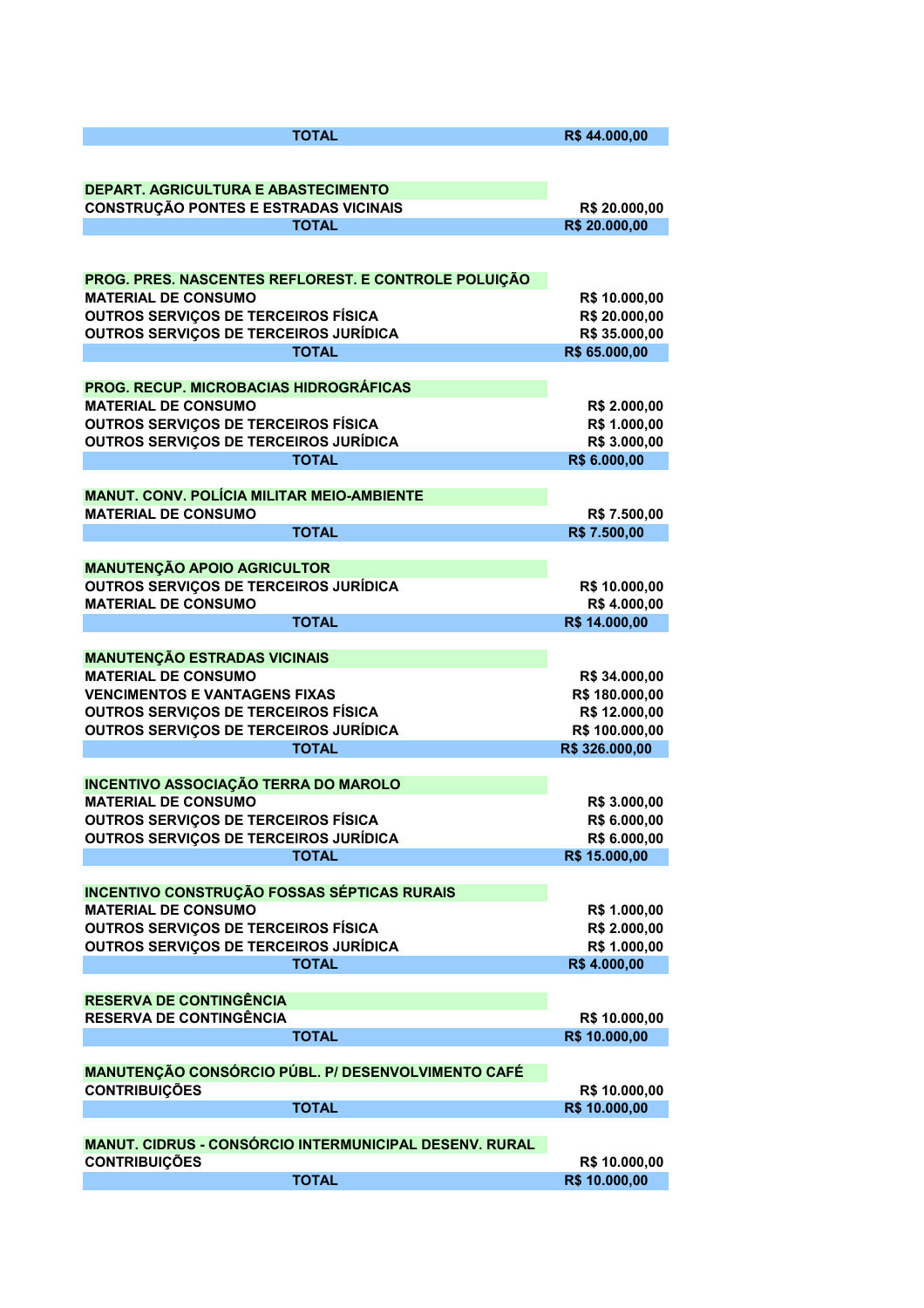| <b>INCENTIVO CONSTRUÇÃO FOSSAS SÉPTICAS RURAIS</b> |               |
|----------------------------------------------------|---------------|
| <b>MATERIAL DE CONSUMO</b>                         | R\$ 2.000.00  |
| <b>CONTRIBUIÇÕES</b>                               | R\$ 12.000,00 |
| <b>OUTROS SERVICOS DE TERCEIROS FÍSICA</b>         | R\$ 3.000,00  |
| OUTROS SERVIÇOS DE TERCEIROS JURÍDICA              | R\$ 5.000,00  |
| <b>TOTAL</b>                                       | R\$ 22,000.00 |
|                                                    |               |

**TOTAL R\$ 1.195.500,00** 

**1,91%**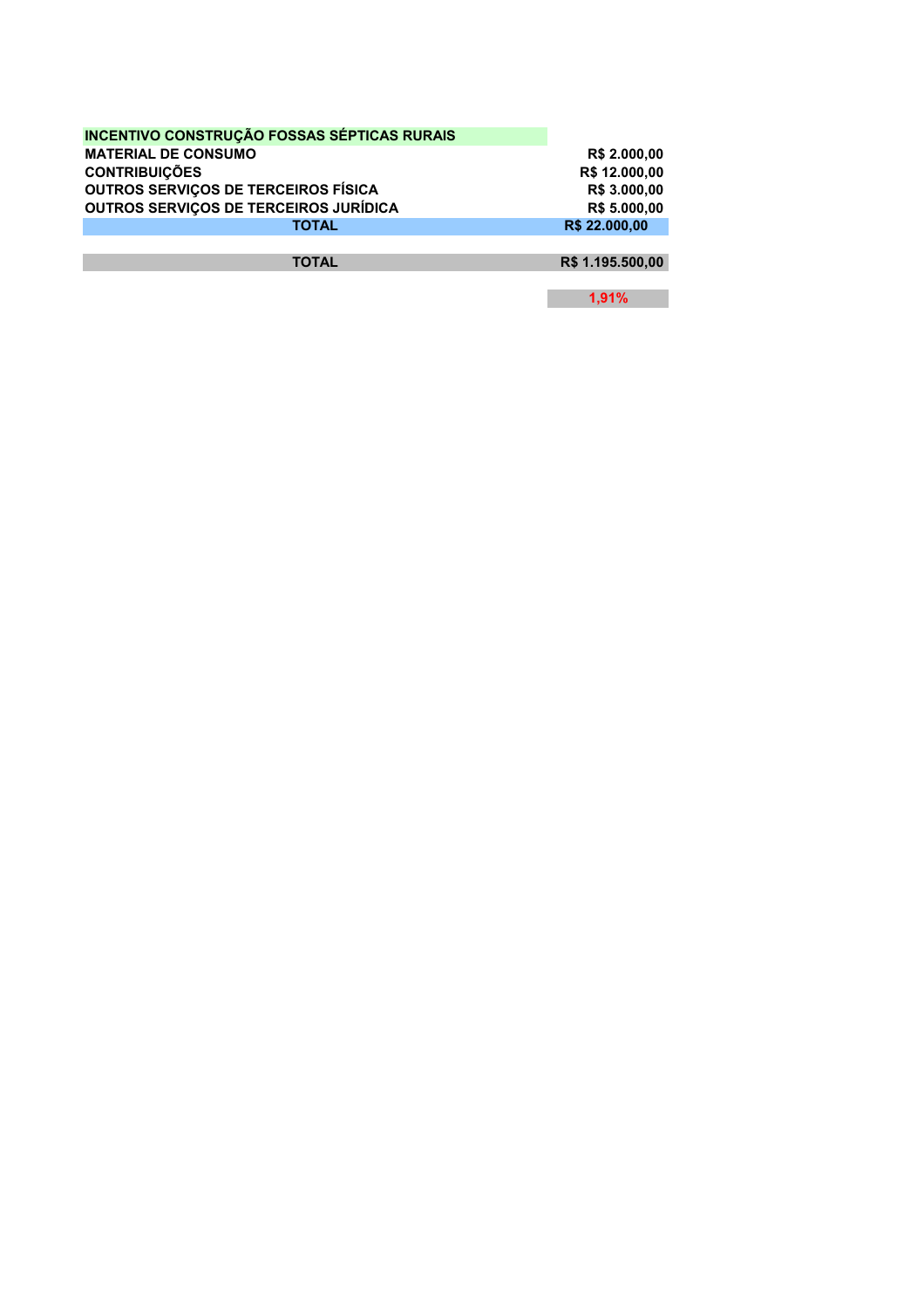## **EXECUTIVO**

**RESERVA DE CONTINGÊNCIA R\$ 10.000,00** 

SERVA PARA UM EVENTO INCERTO NO FUTURO, CON **CALAMIDADES NATURAIS OU GRAVES**

**TOTAL R\$ 10.000,00** 

| <b>TOTAL - EXECUTIVO</b>            | R\$ 55.196.000,00 |
|-------------------------------------|-------------------|
| <b>TOTAL - FUNDO PREVIDENCIÁRIO</b> | R\$ 7.303.500,00  |
| <b>TOTAL - ORCAMENTO 2017</b>       | R\$ 62.499.500,00 |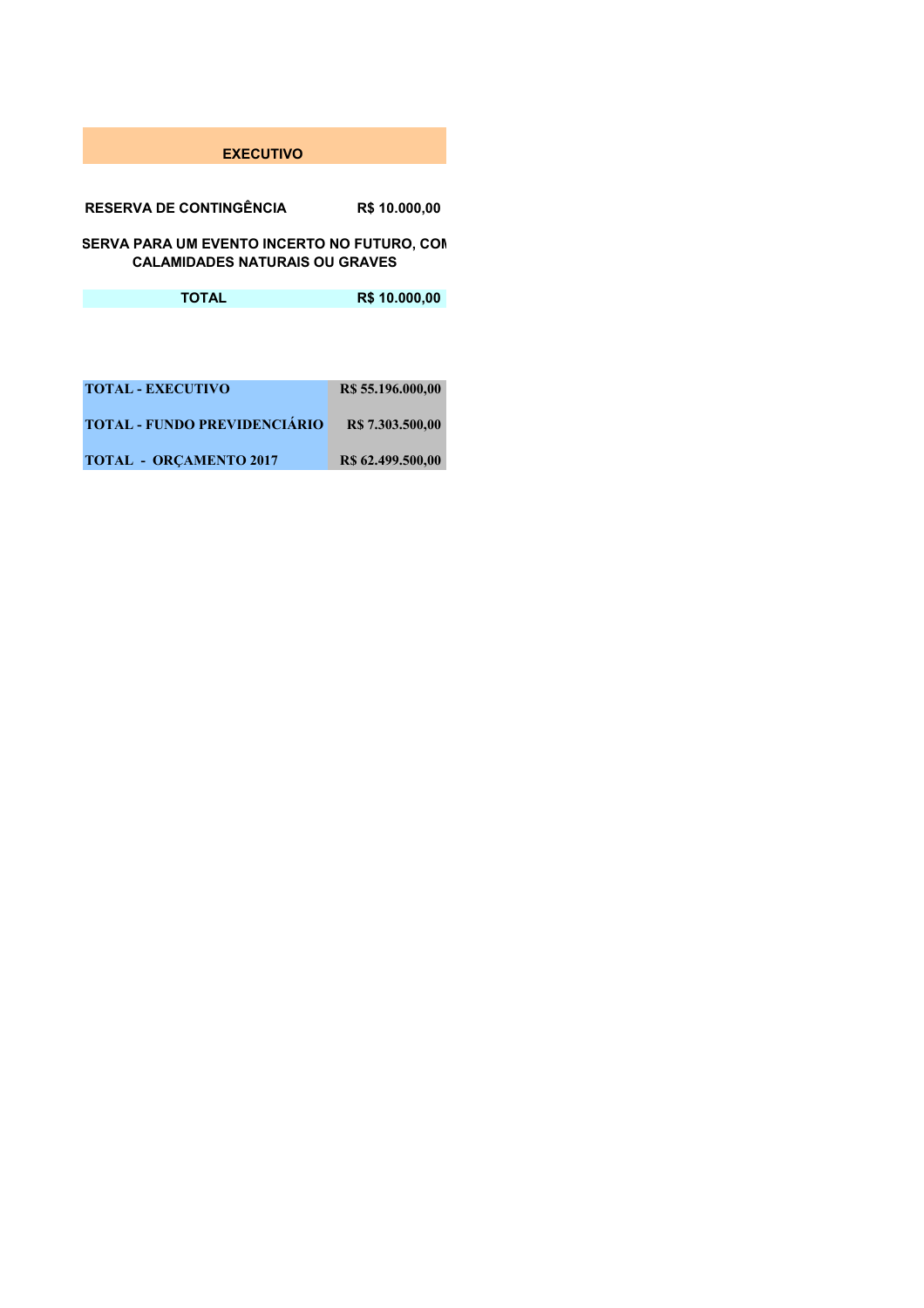| <b>FUNPREV - DESPESAS</b>                                                                              |                  |
|--------------------------------------------------------------------------------------------------------|------------------|
| <b>TOTAL</b>                                                                                           | R\$ 7.303.500,00 |
| AQUISIÇÃO EQUIP. E MATERIAL PERMANENTE FUNFIN                                                          | R\$ 10.000,00    |
| MANUT. ADMINISTRAÇÃO FUNFIN                                                                            | R\$ 252.500,00   |
| MANUTENÇÃO DO BENEFÍCIOS PREVIDENCIÁRIOS - FUNFIN<br>PENSÕES, APOSENTADORIAS E OUTROS BENEFÍCIOS PREV. | R\$ 1.820.000,00 |
| <b>RESERVA DE CONTIGÊNCIA FUNFIN</b>                                                                   | R\$776.000,00    |
| AQUISIÇÃO EQUIP. E MATERIAL PERMANENTE FUNPREV                                                         | R\$ 15.000,00    |
| MANUT. ADMINISTRAÇÃO FUNPREV                                                                           | R\$ 231.000,00   |
| <b>MANUTENÇÃO DO BENEFÍCIOS PREVIDENCIÁRIOS</b><br>PENSÕES, APOSENTADORIAS E OUTROS BENEFÍCIOS PREV.   | R\$ 3.575.000,00 |
| <b>RESERVA DE CONTIGÊNCIA FUMPREV</b>                                                                  | R\$ 624.000,00   |
| <b>TOTAL</b>                                                                                           | R\$ 7.303.500,00 |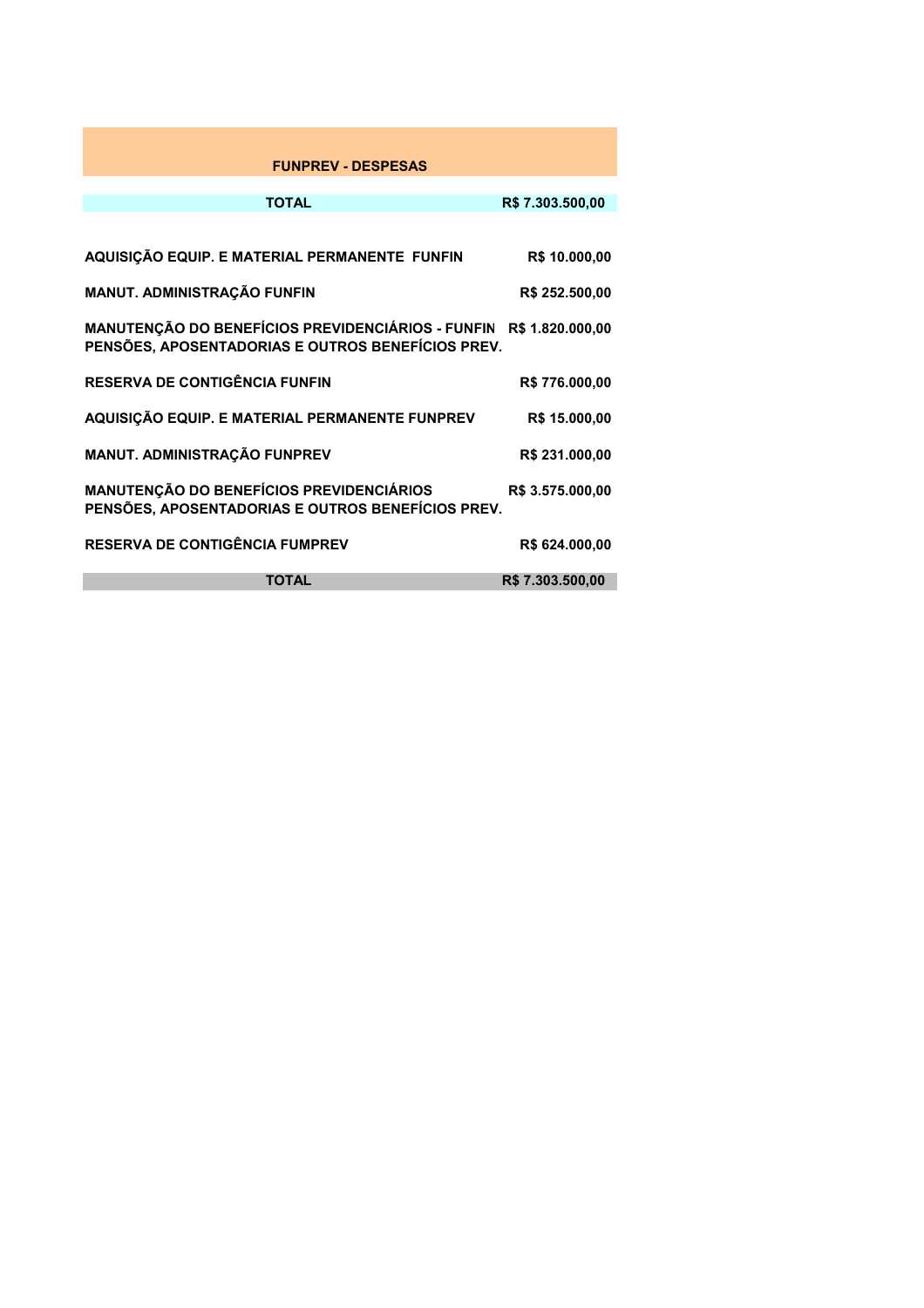| <b>LEGISLATIVO</b>                                                     |                  |
|------------------------------------------------------------------------|------------------|
|                                                                        |                  |
| <b>TOTAL</b>                                                           | R\$ 2.096.000,00 |
| REFORMA E AMPLIAÇÃO ANEXO DA CÂMAR/                                    | R\$800.000,00    |
| <b>EQUIPAMENTOS E MATERIAL PERMANENTE</b>                              | R\$ 20.000,00    |
| <b>EQUIPAMENTOS E MATERIAL PERMANENTE</b><br><b>ESCOLA LEGISLATIVO</b> | R\$ 30.000,00    |
| MANUTENÇÃO DA CÂMARA                                                   | R\$ 500.000,00   |
| REMUNERAÇÃO DOS AGENTES POLÍTICOS                                      | R\$ 270.000,00   |
| <b>DIVULGAÇÃO ATOS OFICIAIS</b>                                        | R\$ 155.000,00   |
| <b>HOMENAGENS, RECEPÇÕES E EVENTOS</b>                                 | R\$ 24.000,00    |
| <b>MANUTENÇÃO EXERCÍCIOS ANTERIORES</b>                                | R\$ 1.000,00     |
| REALIZAÇÃO DE CONCURSO PÚBLICO                                         | R\$40.000,00     |
| <b>CONTROLE INTERNO</b>                                                | R\$40.000,00     |
| PREVIDÊNCIA SOCIAL - INSS                                              | R\$ 125.000,00   |
| PREVIDÊNCIA SOCIAL - PASEP                                             | R\$ 3.000,00     |
| PREVIDÊNCIA SOCIAL - FUNPREV                                           | R\$ 25.000,00    |
| <b>MANUTENÇÃO ESCOLA DO LEGISLATIVO</b>                                | R\$ 63.000,00    |
| <b>TOTAL</b>                                                           | R\$ 2.096.000,00 |